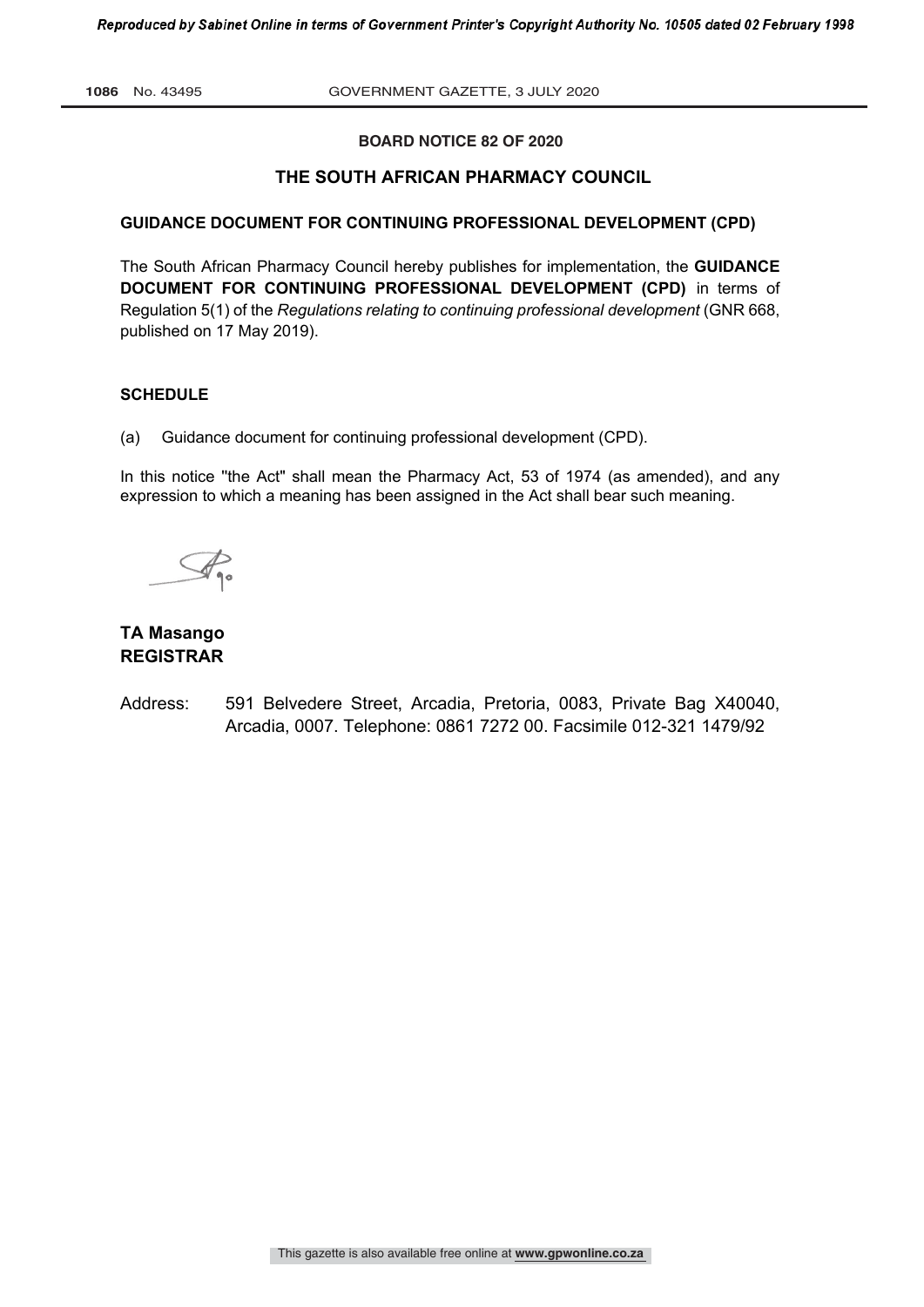STAATSKOERANT, 3 JULIE 2020 No. 43495 1087



# **GUIDANCE DOCUMENT FOR CONTINUING PROFESSIONAL DEVELOPMENT (CPD) FOR PERSONS REGISTERED WITH THE SOUTH AFRICAN PHARMACY COUNCIL**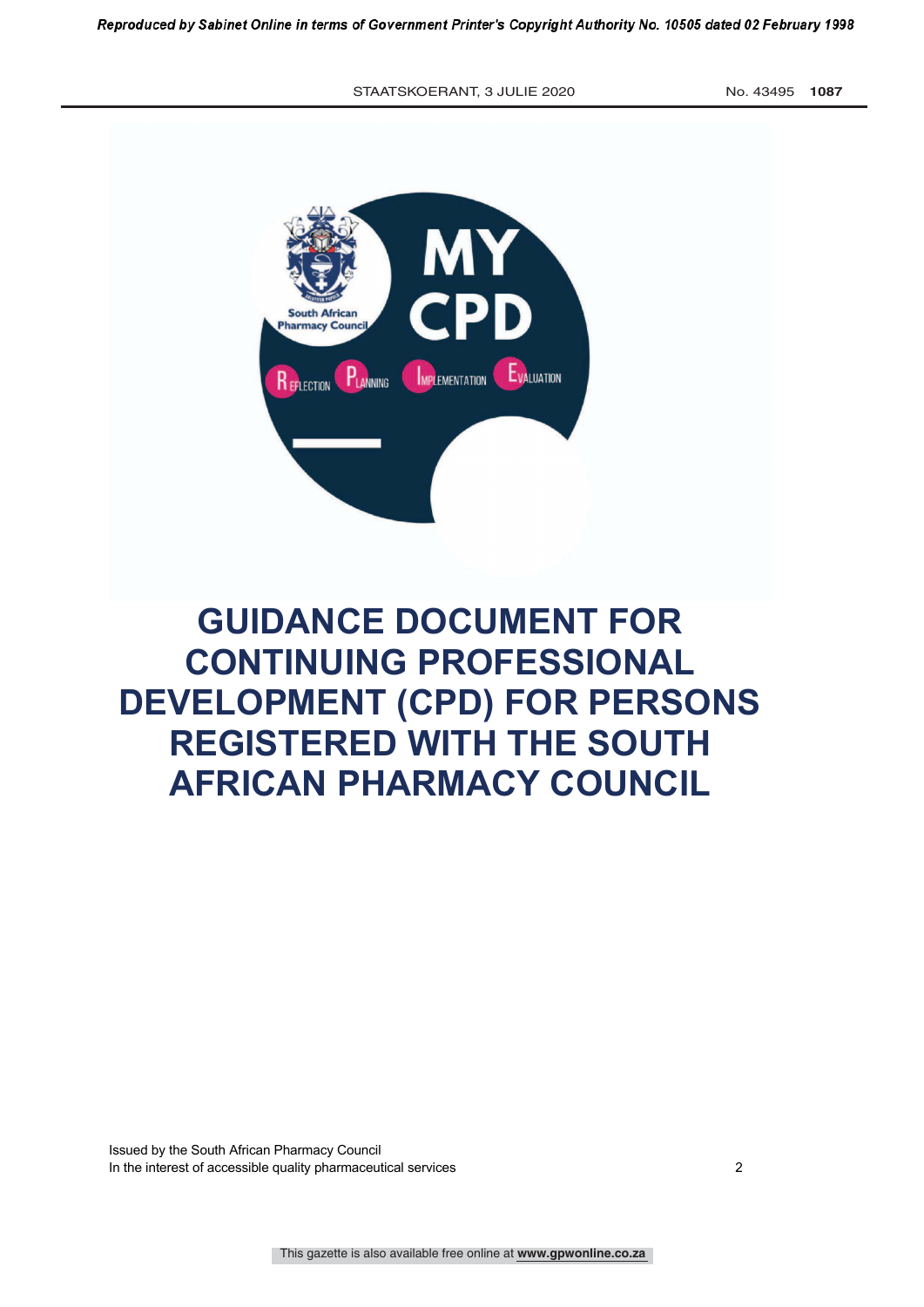1088 No. 43495

# **Contents**

| 1              |                                                                       |  |
|----------------|-----------------------------------------------------------------------|--|
| 2.             |                                                                       |  |
| 3.             |                                                                       |  |
| $\mathbf{4}$   |                                                                       |  |
| 5.             |                                                                       |  |
| 7 <sub>1</sub> |                                                                       |  |
| 8.             |                                                                       |  |
| 9.             | REQUIREMENTS RELATING TO CPD FOR PERSONS REGISTERED WITH THE          |  |
|                |                                                                       |  |
|                |                                                                       |  |
|                | 11. IMPLEMENTATION OF MANDATORY CPD FOR PERSONS REGISTERED WITH       |  |
|                |                                                                       |  |
|                | 12. ASSESSMENT OF COMPLIANCE WITH THE REQUIREMENTS RELATING TO CPD 13 |  |
|                |                                                                       |  |
|                |                                                                       |  |
|                |                                                                       |  |
|                |                                                                       |  |
|                |                                                                       |  |
|                |                                                                       |  |
|                |                                                                       |  |
|                |                                                                       |  |
|                |                                                                       |  |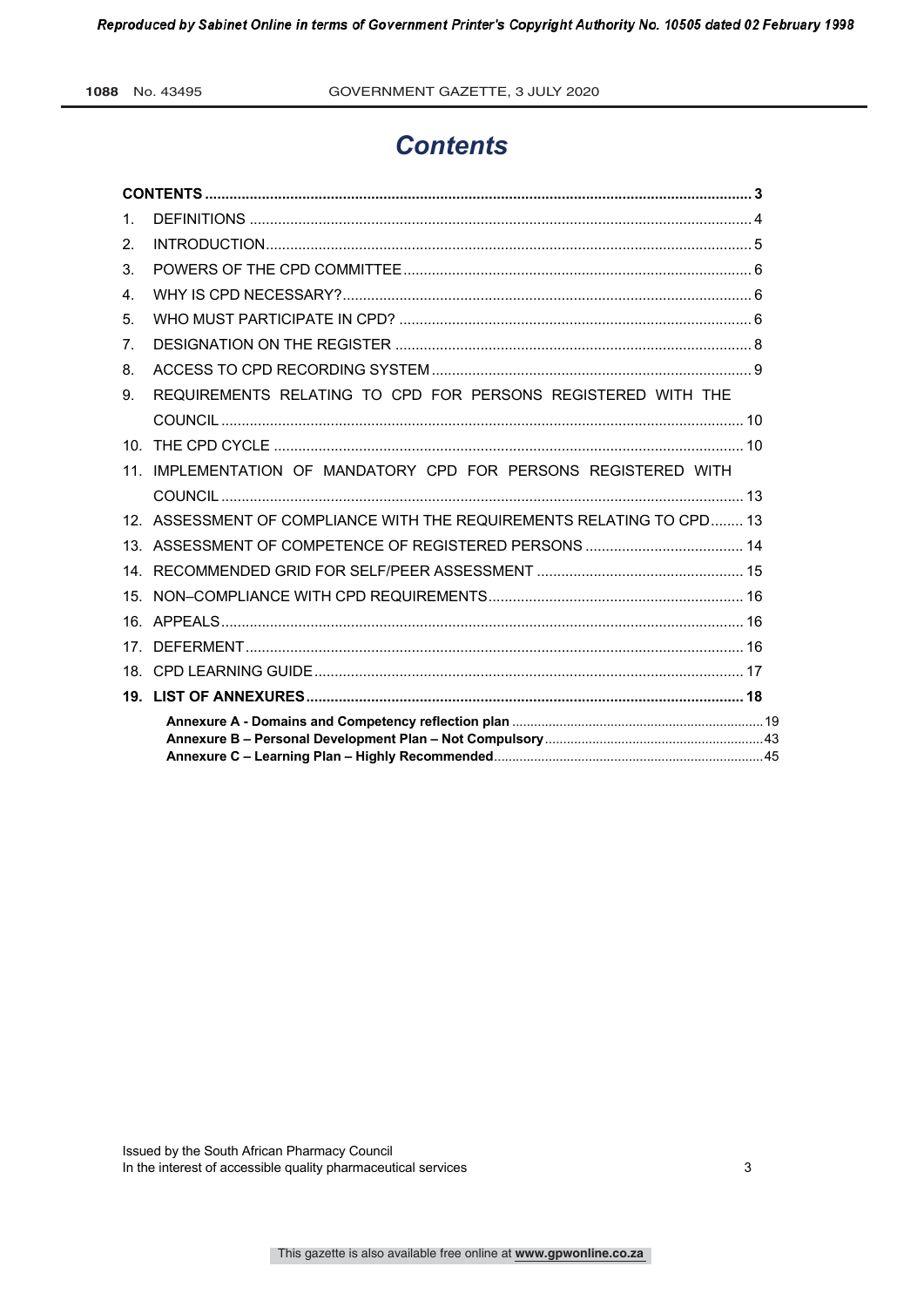#### **1. DEFINITIONS**

**"Act"** means the Pharmacy Act, 53 of 1974;

**''Assessment''** means a process of measuring compliance with the requirements of Council relating to participation and recording of activities for purposes of continuing professional development in accordance with the requirements of the *Regulations relating to continuing professional development*, 2019 (CPD Regulations);

**''Continuing professional development''** means the process by which registered persons maintain and enhance their competence throughout their professional careers, and encompasses a range of activities including continuing education and supplementary training;

**"Continuing professional development committee"** means a committee appointed by Council in terms of Section 4(o) of the Act to deal with matters relating to continuing professional development;

**"Continuing professional development system"** means the system provided by Council that enables registered persons to record their continuing professional development activities as provided for in the CPD Regulations;

**"Council"** refers to the South African Pharmacy Council;

**"CPD Regulations"** means the *Regulations relating to continuing professional development* (GNR. 668, published on 17 May 2019);

**"Deferment"** means formal permission granted by the Council on the recommendation of the Continuing Professional Development Committee to defer a registered person from compliance with the requirements relating to continuing professional development;

**"Domain"** represents an organised cluster of competencies within a framework;

**"GxP"** a general abbreviation for quality guidelines, with the "**x**" denoting the field to which the guidelines apply, such manufacturing (G**M**P), clinical (G**C**P), pharmacy (G**P**P), laboratory (G**L**P), storage (G**S**P) and distribution (G**D**P) practices, amongst others;

**"Non-practising"** means the designation on the applicable register indicating that the registered person is currently not providing one or more of the services, or performing one or more of the acts, pertaining to the scope of practice of the category in which he or she is registered, or does not intend to provide such services or perform such acts;

**"Practising"** means the designation on the applicable register indicating that the registered person is currently providing one or more of the services, or performing one or more of the acts, pertaining to the scope of practice of the category in which he or she is registered, or intends to provide such services or perform such acts.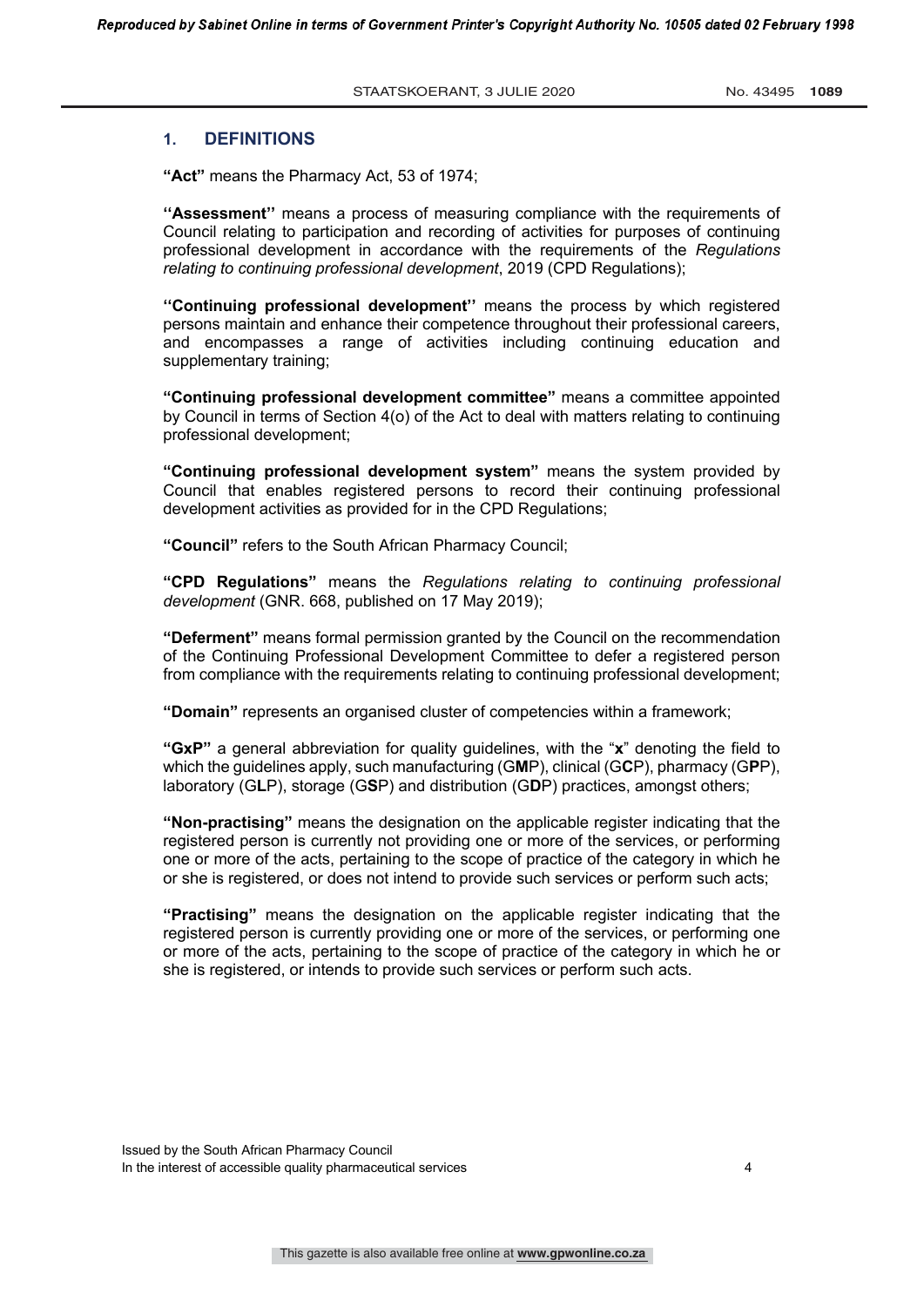#### **2. INTRODUCTION**

- (a) The South African Pharmacy Council (hereafter referred to as "Council") has a statutory obligation in terms of Section 3 of the Pharmacy Act, 53 of 1974 to:
	- (i) promote the provision of pharmaceutical care which complies with universal norms and values, in both the public and the private sector, with the goal of achieving definite therapeutic outcomes for the health and quality of life of a patient;
	- (ii) uphold and safeguard the rights of the general public to universally acceptable standards of pharmacy practice in both the public and the private sector; and
	- (iii) maintain and enhance the dignity of the pharmacy profession and the integrity of persons practising that profession;
- (b) Council resolved to introduce Continuing Professional Development (CPD) for registered persons to encourage and enhance career development and safeguard the rights of the general public to universally acceptable standards of pharmacy practice;
- (c) The submission, acceptance and assessment of CPD activities will be regulated in terms of the Pharmacy Act, 1974, and the *Regulations relating to continuing professional development* (CPD Regulations);
- (d) Registered persons will be required to submit a record of their CPD activities in accordance with the CPD cycle. The CPD system will be used for the submission of details of CPD activities;
- (e) Registered persons will be required to keep copies of their own personal electronic portfolio of evidence, which Council may request from time to time;
- (f) Council will assess submissions for compliance with the requirements relating to participation in and recording of CPD activities;
- (g) A competency (*plural* competencies) represents the individual qualities or attributes of professional activity (the how of performance). These are learned behaviours and are thus able to be effectively incorporated into developmental programmes that require practitioners to apply learned behaviours. Since competency standards are developed with a focus on performance, they facilitate identification of the aspects of performance in the workplace and provide the best means to deduce professional competence. Competency is a broad concept that includes all aspects of practice, including:
	- (i) skills to perform particular tasks;
	- (ii) managing a number of different tasks/activities within an occupation or profession;
	- (iii) responding to problems and non-routine events; and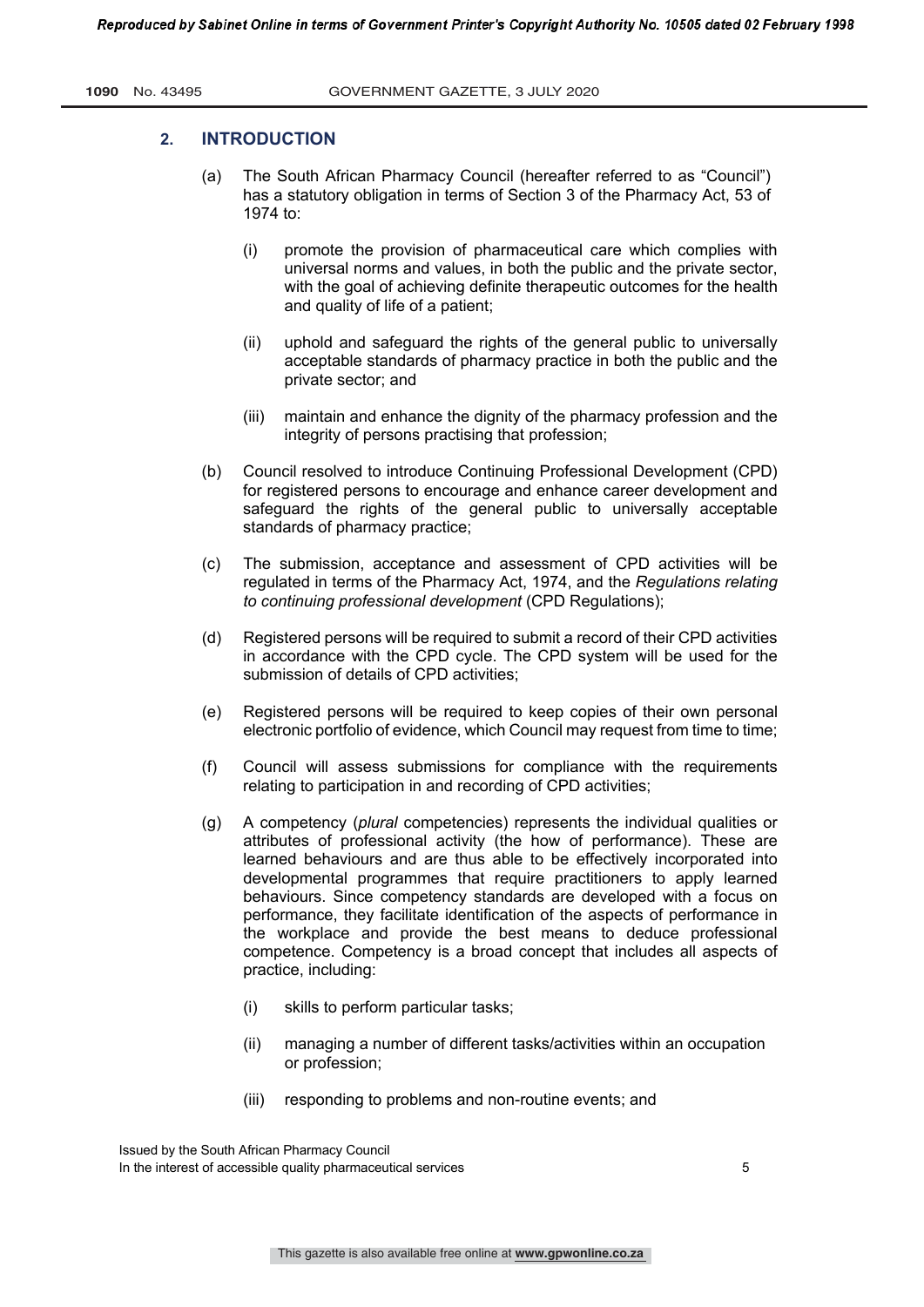- (iv) dealing with all aspects of the workplace including working with others;
- (h) Competence to practise will not be assessed but registered persons (except for pharmacist interns) are reminded that they have an ethical obligation to ensure that they are competent to practise.

# **3. POWERS OF THE CPD COMMITTEE**

#### **The powers of the CPD Committee as approved by Council are:**

- (i) to promote awareness of the need for CPD;
- (ii) to liaise with stakeholders on matters relating to CPD;
- (iii) to establish, develop and maintain the requirements and tools relating to participation in and the recording of CPD activities;
- (iv) to set the criteria for the assessment of compliance with the requirements for CPD;
- (v) to set the criteria for the appointment of assessors for the purpose of assessing the participation and recording of CPD activities;
- (vi) to adjudicate requests for deferment from the requirements for compliance with CPD;
- (vii) to assess compliance with the requirements and criteria relating to participation and recording of CPD activities;
- (viii) to implement the quality assurance of processes relating to CPD; and
- (ix) to set standards for the approval of CPD providers, CPD courses and activities.

### **4. WHY IS CPD NECESSARY?**

Registered persons have an obligation to promote the provision of pharmaceutical care which complies with universal norms and values, with the goal of achieving definite therapeutic outcomes for the health and quality of life of patients, by ensuring that the general public receives maximum therapeutic benefits from medicines, medical devices and in-vitro diagnostic medical devices (IVD).

CPD will ensure that the professional practice standards of registered persons are maintained and implemented so as to safeguard the public and enhance the dignity of the profession and the integrity of persons practising the profession.

# **5. WHO MUST PARTICIPATE IN CPD?**

Council will periodically publish the categories of registered persons required to record CPD activities, by way of Board Notice.

(a) Participation in CPD activities is mandatory for all persons registered with Council as follows: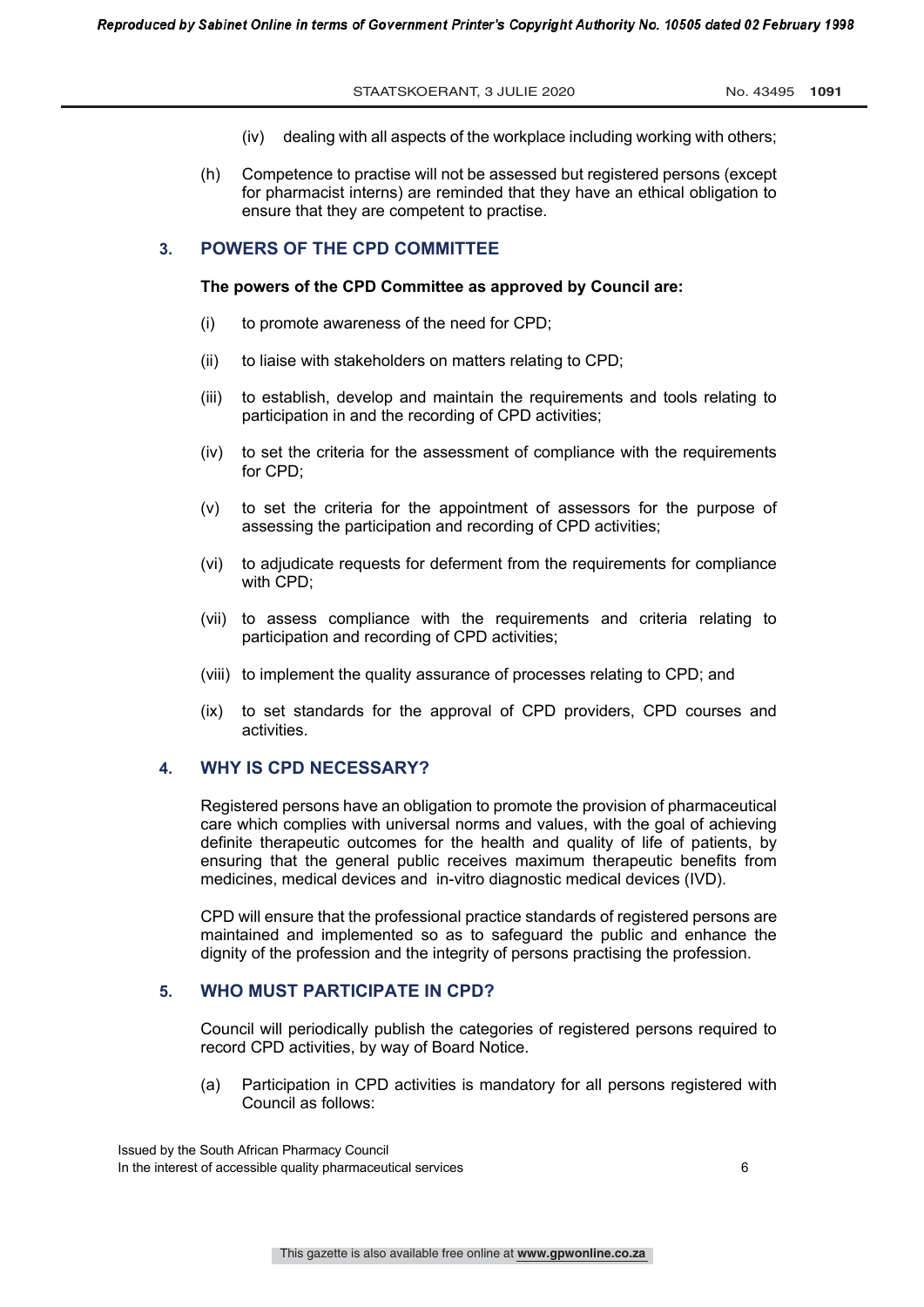|  | 1092 |  | No. 43495 |
|--|------|--|-----------|
|--|------|--|-----------|

- (i) Pharmacist Interns;
- (ii) Community service pharmacists;
- (iii) Pharmacists; and
- (iv) Specialist pharmacists;
- (b) Requirements for participation in CPD activities shall be published, by way of Board Notice, in due course for:
	- (i) Pharmacy support personnel (Pharmacist's Assistant (Basic and Post-Basic));
- (c) Registered persons with the following additional roles **shall be designated as "practising"** and must meet the CPD requirements:
	- (i) Tutors and any pharmacist involved in the training of any category of registered person;
	- (ii) Responsible pharmacists;
	- (iii) Inspection Officers;
	- (iv) Panel members conducting accreditation and monitoring visits for Higher Education Institutions and Skills Development Providers;
	- (v) Assessors, examiners and moderators;
	- (vi) Pharmacists who are evaluators of courses;
	- (vii) Council members who are pharmacists; and
	- (viii) Pharmacists employed by the Office of the Registrar.
- (d) All accredited providers of Pharmacy education (Higher Education and Skills Development), where such education and training give rise to a qualification for purposes of registration, are required to prepare pharmacy learners/students to participate in and record CPD activities.

# **6. ANNUAL DECLARATION**

- (a) A person registered in a category which is required by Council to record CPD activities must, on an annual basis, make a declaration to Council as to whether he or she wishes to be designated as practising or non-practising;
- (b) In addition, the annual declaration will provide a summary of a person's qualifications and area of practice/speciality and allow the registered person an opportunity to reflect on the activities that form part of their daily practice and future development. Registered persons must identify the competencies required for their daily practice **(Annexure A)**.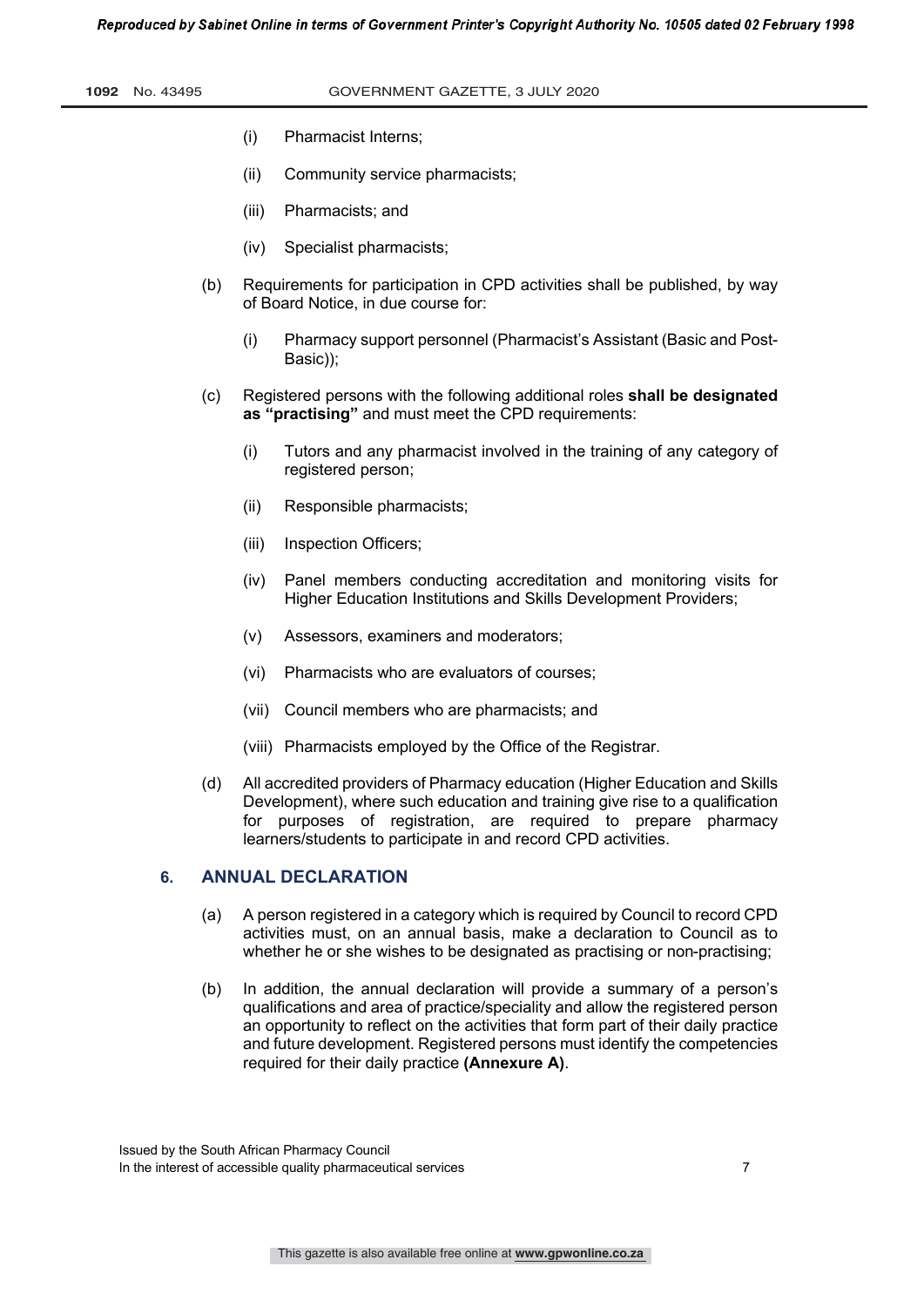#### **7. DESIGNATION ON THE REGISTER**

## **Practising**

- (a) All first-time applicants and registered persons will be designated as practising until such time that they declare they are non-practising or fail to comply with CPD Regulations;
- (b) If a person has not submitted CPD activities for the preceding year by 1 May of the following year, he/she will be automatically designated as nonpractising;
- (c) The following categories of registered persons will be considered practising and will be obliged to meet the CPD requirements:
	- (i) Tutors and any pharmacist involved in the training of any category of registered person;
	- (ii) Responsible pharmacists;
	- (iii) Inspection officers;
	- (iv) Assessors, examiners, moderators;
	- (v) Panel members conducting accreditation and monitoring visits for Higher Education Institutions and Skills Development Providers;
	- (vi) Pharmacists who are evaluators of courses;
	- (vii) Council members who are pharmacists; and
	- (viii) Pharmacists who are employed by the Office of the Registrar;
- (d) A person who is designated on the register as practising will be able to change their designation online to non-practising;
- (e) Persons who have declared that they are practising will be issued with a proof of the practising status annually.

#### **Non-practising**

- (a) All the registered persons who do not meet CPD requirements will be designated as non-practising;
- (b) The following will apply to persons who have been designated or who have declared themselves as non-practising:
	- (i) they will be issued with a proof of the non-practising status annually;
	- (ii) they will have access to the online annual declaration and CPD system; and
	- (iii) they will be designated as 'non-practising' on Council's website;

Issued by the South African Pharmacy Council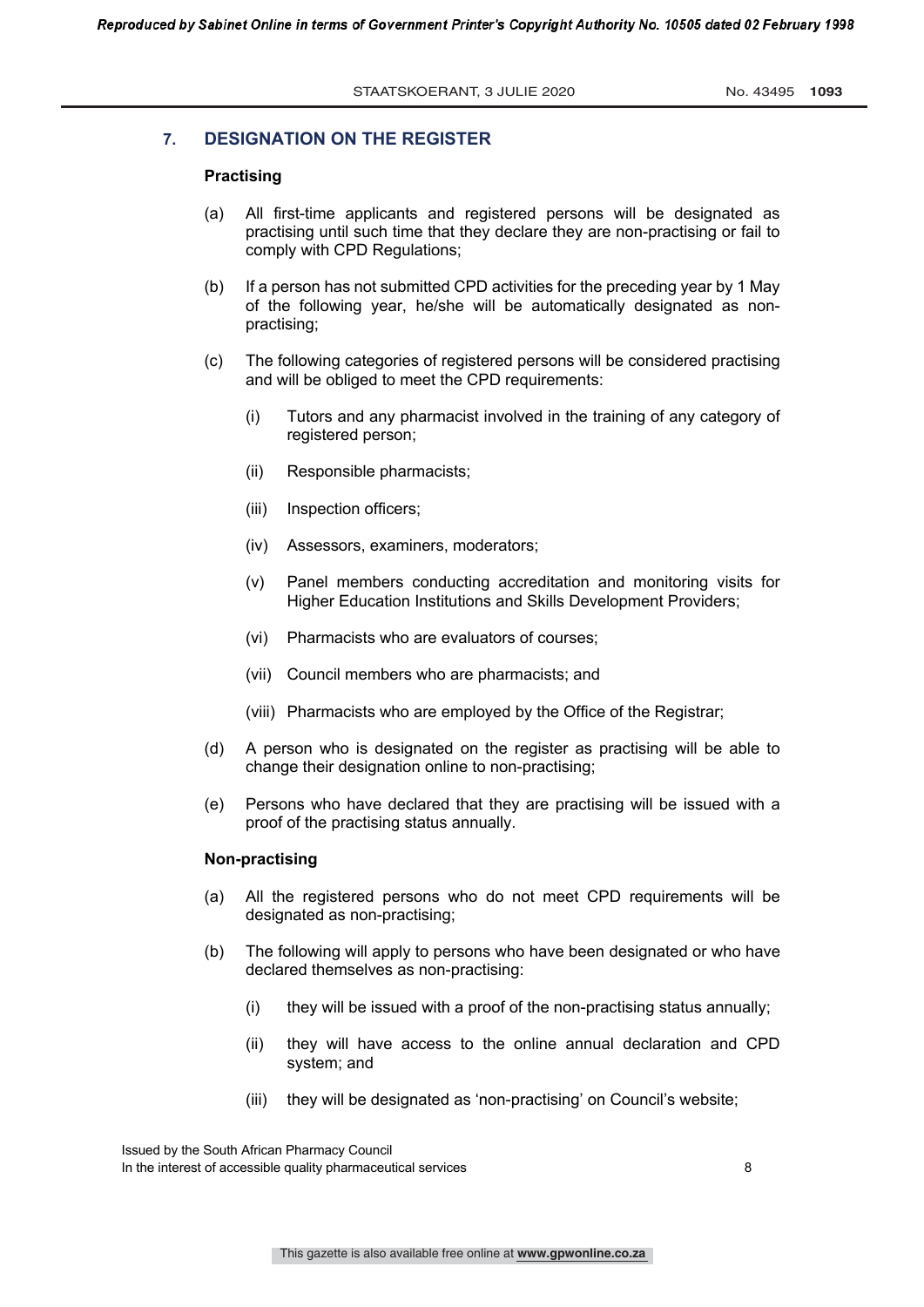- (c) The following procedure and conditions will apply for a person wishing to change designation from non-practising to practising:
	- (i) a duly completed application form for the change of designation from non-practising to practising must be submitted to the Registrar;
	- (ii) payment of the prescribed fee;
	- (iii) the application must be received at least 30 days prior to commencing the performance of functions that fall within the scope of practice of the category in which such a person is registered;
	- (iv) in cases where the Registrar does not approve the application and an appeal is received, such an appeal will be forwarded to Council for consideration;
	- (v) each application will be evaluated and treated on its own merit.

#### **Inactive**

- (a) Persons removed from the register in terms of Section 23 and Section 45(1)(b) and (c) of the Pharmacy Act, 53 of 1974;
- (b) The name of a person whose name has, in terms of the above-mentioned sections, been removed from the register, or an entry removed from the register, shall be restored to the register by the Registrar upon:
	- (i) the person applying on the prescribed form for such restoration;
	- (ii) paying the fee prescribed in respect of such restoration (if any); and
	- (iii) complying with the restoration requirements as determined by Council in the Guidelines for Restoration as published by Council from time to time;
- (c) Persons who wish to be designated as practising after restoration may be required to comply with certain conditions as contained in the Guidelines for Restoration determined by Council from time to time;
- (d) All persons whose names were removed and subsequently restored to the registers within a twelve (12) months period will be restored with the designation they assumed prior to the erasure date.

#### **8. ACCESS TO CPD RECORDING SYSTEM**

- (a) All registered persons will have access to the CPD recording system; and
- (b) Persons whose names have been removed from Council registers will not have access to the CPD recording system.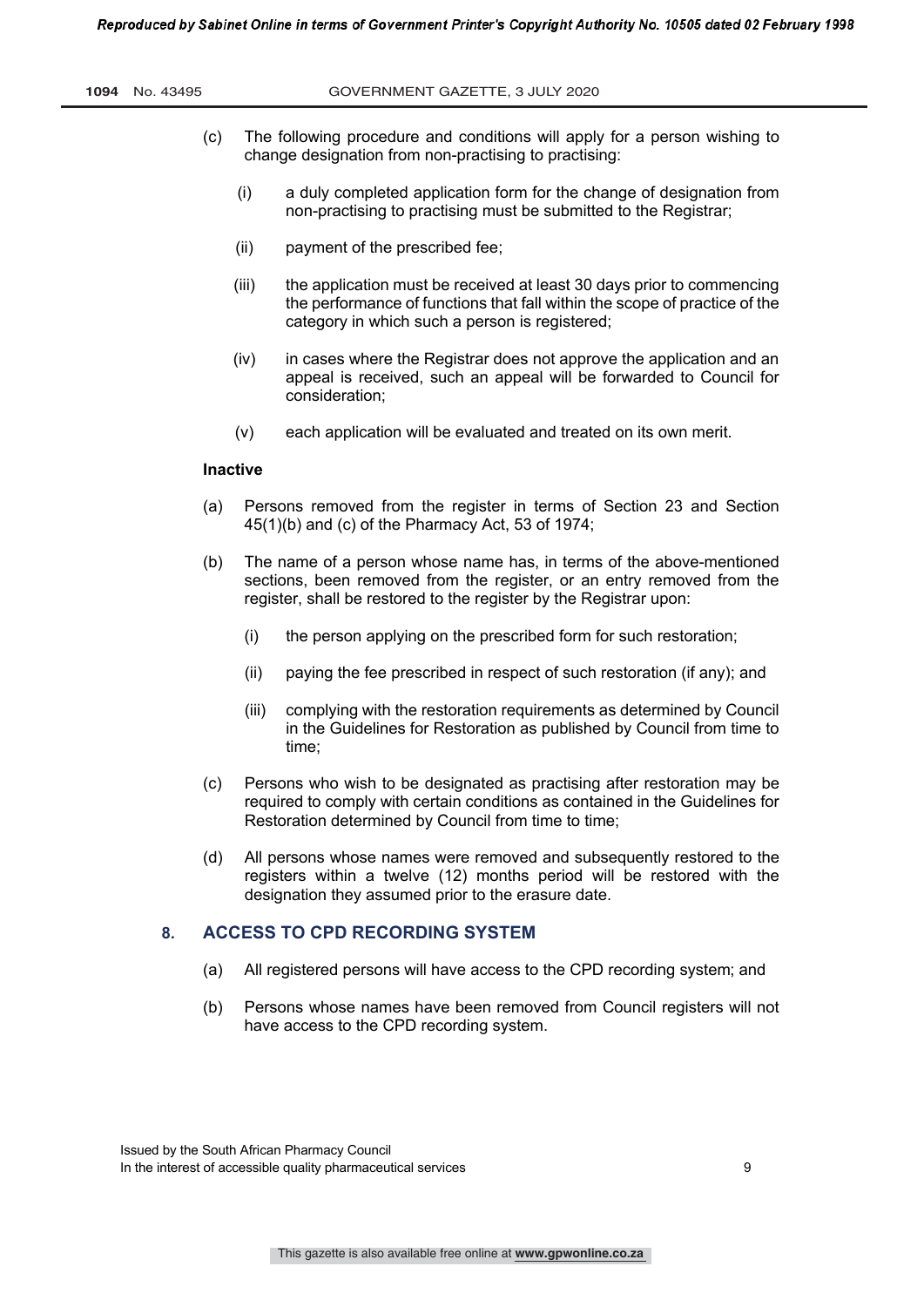# **9. REQUIREMENTS RELATING TO CPD FOR PERSONS REGISTERED WITH THE COUNCIL**

- (a) To comply with CPD requirements each registered person needs to submit at least six (6) CPD activities on an annual basis. Council may review the number of activities required annually from time to time (See Regulation 5(1) of the CPD Regulations);
- (b) In cases where a person has been designated as practising on the applicable register for a portion of the period, they will be required to complete the pro-rated number of CPD activities;
- (c) Registered persons are urged to keep their portfolio of evidence in electronic format and not upload their evidence on the CPD online system unless specifically requested to do so;
- (d) Council may at any time require evidence for purposes of assessment and may request registered persons individually to electronically upload their evidence;
- (e) All registered persons who are designated as practising will be required to participate in CPD by following the CPD cycle as prescribed by Council;
- (f) All the required entries relating to a person's CPD activities for the current year (1 January to 31 December) must be submitted by 31 December of that year;
- (g) A grace period ending on 30 April of the subsequent year of submission will be allowed;
- (h) Council will monitor the level of activity of persons required to record CPD activities on an ongoing basis;
- (i) An audit trail will be available for practising persons to view the history of their data capturing;
- (j) Council will send CPD entry reminders to all practising persons via SMS/email.

# **10. THE CPD CYCLE**

- **(a) The CPD cycle assists registered person to maintain, update and develop their competencies by:** 
	- Identifying individual learning needs;
	- Recognising the learning that may occur in the workplace;
	- Acknowledging that people learn in a variety of ways;
	- Planning and prioritising how to address the learning activities;
	- Choosing a preferred learning style to gain knowledge;

Issued by the South African Pharmacy Council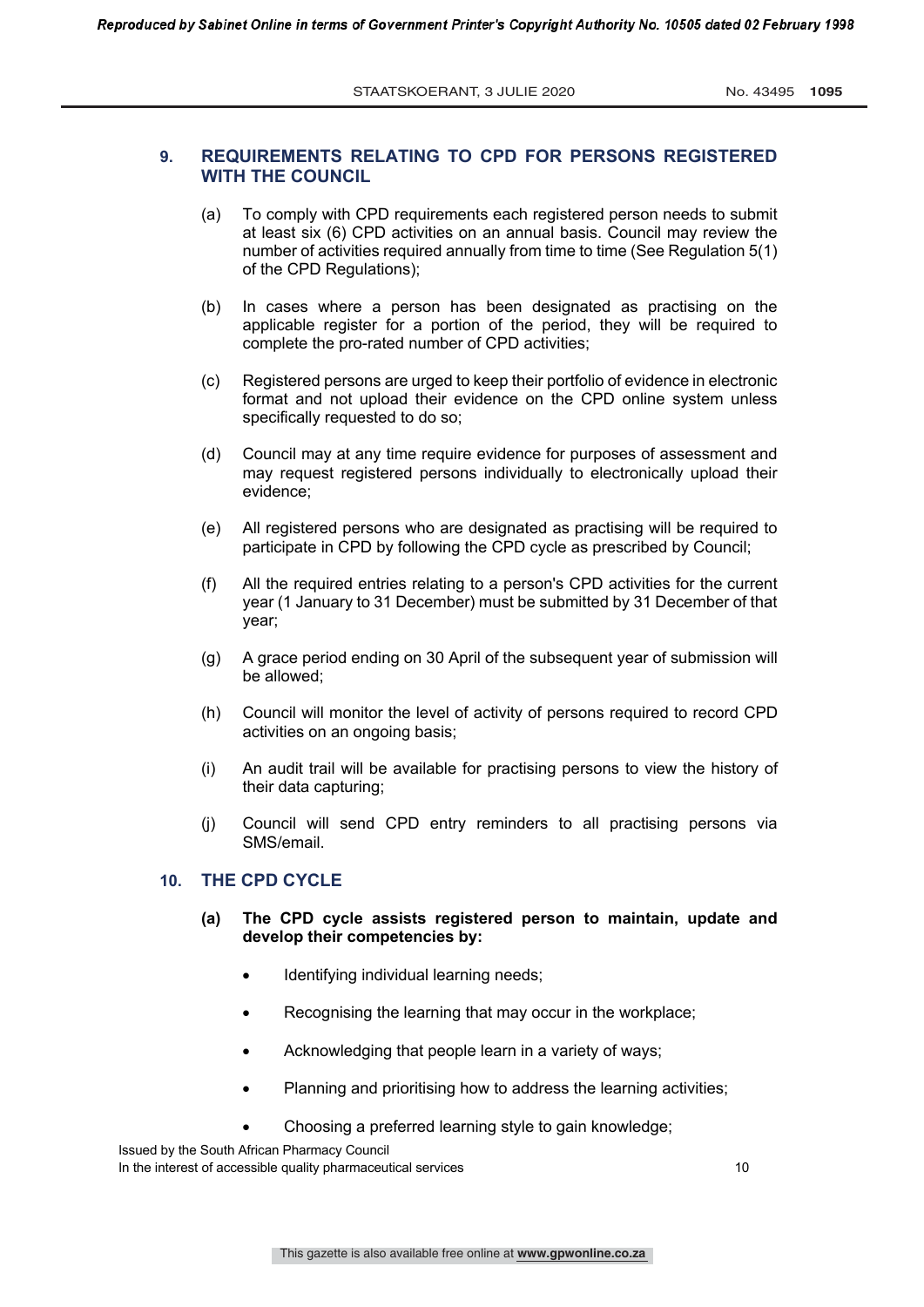- Evaluating the outcome of the learning activity; and
- Applying knowledge to the individual practice situation.
- **(b) The CPD cycle is a process that involves four steps, namely:**
	- **Step 1: Reflection on practice** (answers the questions: *What do I need to know*? *What do I need to be able to do*?)
	- **Step 2: Planning** (answers the question: *How can I learn*?)
	- **Step 3: Implementation** (describes the action taken)
	- **Step 4: Evaluation or reflection on learning** (answers the questions: *What have I learnt*? *How is it benefitting my practice*?).
- (c) Council introduced a two-step CPD cycle to allow registered persons to complete only the implementation and the evaluations steps of the CPD cycle. Registered persons are allowed to submit a maximum of three (3) activities using the two-step CPD cycle per annum.



*Figure 1: CPD cycle*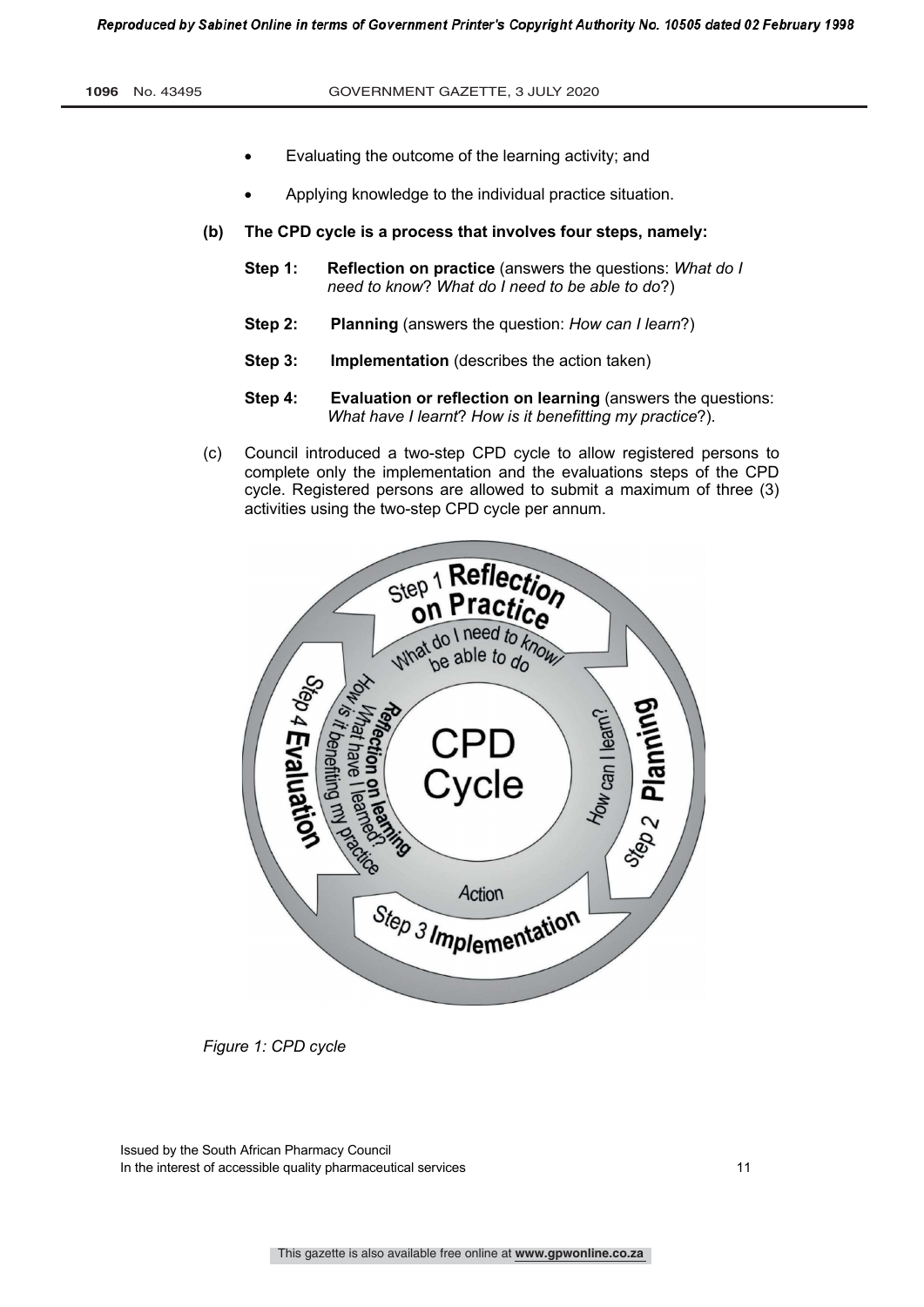#### **STEP 1: Reflection on practice**

- (a) A key part of CPD is the identification of learning needs through reflection on practice;
- (b) Registered persons in each practice setting are required to accept responsibility for their self-development and assessment of continued competence throughout their professional working lives;
- (c) Registered persons are encouraged to identify the learning needs relevant to their existing and future roles in the profession and, through CPD, update their knowledge, skills and behaviours;
- (d) Council developed the following tools of reference to assist in determining the learning needs:
	- (i) Domains and Competency Reflection Plan **(Annexure A)**: A competency framework consisting of six domains - domains represent an organised cluster of competencies within a framework; and
	- (ii) The Personal Development Plan **(Annexure B):** which may be used to analyse learning gaps and to link development, career and business plans to service needs and their delivery. Completion of a personal development plan will assist in the development of a CPD learning plan. This tool may be useful for any of the categories of persons registered with Council.

#### **STEP 2: Planning**

- (a) Registered persons must plan their development according to their identified learning needs and continually assess the impact of their achievements and progress on their practice;
- (b) Having identified the learning needs, the registered person should prioritise, taking into consideration the relevance, urgency and importance of the learning objectives;
- (c) The importance of the learning need will be determined by how frequently a registered person will use the acquired knowledge or skill in their work;
- (d) The Learning Plan **(Annexure C)** is designed to assist with the recording of planned learning activities.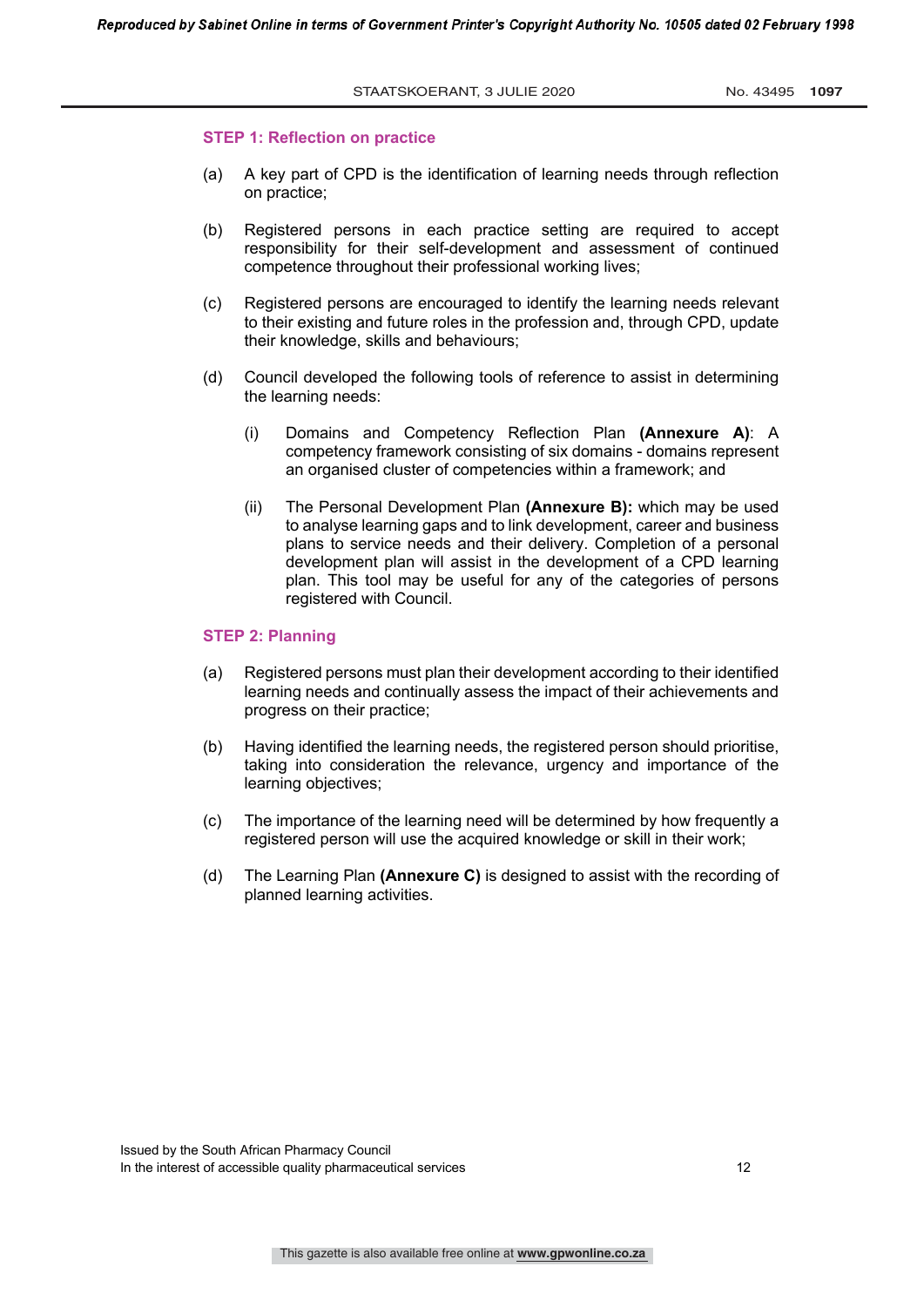#### **STEP 3: Implementation**

- (a) Registered persons will be required to record any learning events/activities undertaken;
- (b) The learning activities could include a wide range of activities including, selfstudy, attendance of journal clubs, lectures, symposia, courses and workshops, as well as formal education programmes;
- (c) In cases where a formal course, workshop or symposium has been attended, evidence of learning must be retained in the portfolio of evidence. Although this evidence will not be submitted on a regular basis, Council may ask for this evidence as part of the assessment process.

#### **STEP 4: Evaluation – Reflection on learning**

- (a) Evaluation is the step where the practising person:
	- (i) assesses the progress made towards achieving their learning objectives;
	- (ii) assesses what they have learnt and how they are able to apply the knowledge and skills gained;
	- (iii) assesses if the learning needs identified during the Reflection on Practice (Step 1) has been met; and
	- (iv) identifies further learning activities in an ongoing CPD cycle.

# **11. IMPLEMENTATION OF MANDATORY CPD FOR PERSONS REGISTERED WITH COUNCIL**

- (a) Council resolved to implement CPD activities for registered persons to encourage and enhance career development and safeguard the rights of the general public to universally acceptable standards of pharmacy practice;
- (b) CPD activities will be regulated in terms of the Pharmacy Act, 1974, and the *Regulations relating to continuing professional development*;
- (c) Council will announce from time to time, by way of Board Notice, the categories of registered persons required to record CPD activities.

# **12. ASSESSMENT OF COMPLIANCE WITH THE REQUIREMENTS RELATING TO CPD**

- (a) The assessments will be done as follows per category of registered persons:
	- (i) Pharmacy Students will be assessed in accordance with the provider requirements;
	- (ii) Pharmacist Interns' CPD activities will be assessed for competence to practice;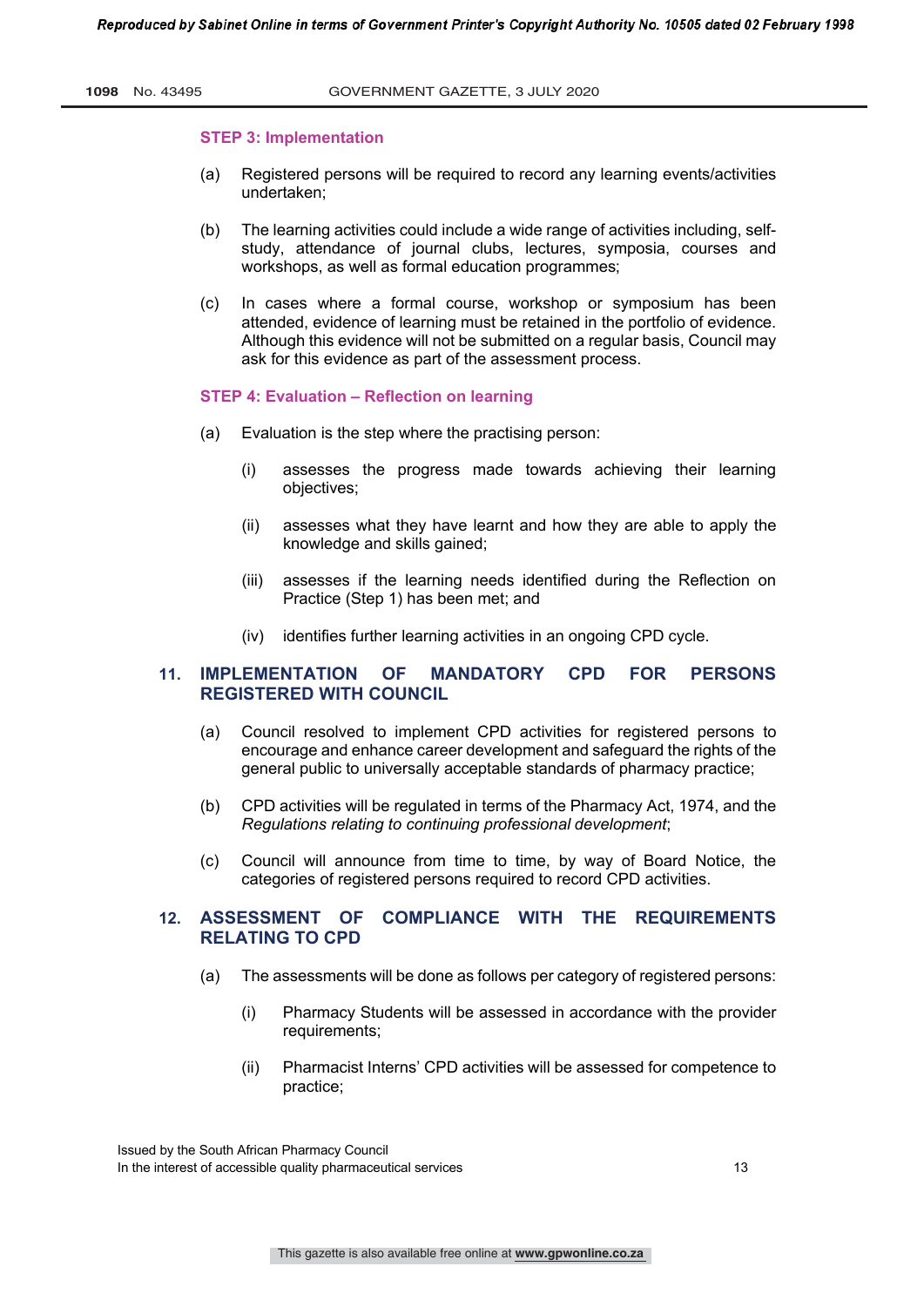- (iii) all other registered persons will be assessed for compliance to the requirements of CPD.
- (b) The assessment of a registered persons' CPD activities for the preceding year will commence on 1 May of the following year.

## **13. ASSESSMENT OF COMPETENCE OF REGISTERED PERSONS**

- (a) Council may assess the competence of any registered person, or person wishing to be restored to the register, by assessing CPD activities submitted by such person;
- (b) Council may, on an annual basis, and in each category, perform assessments on a sample of registered persons designated as practising, as follows:
	- (i) The percentage of persons to be assessed will be determined by Council on an annual basis and may be increased as the capacity to conduct assessments increases;
	- (ii) Persons who have changed their designation from non-practising to practising within the last year will be included in the group of persons to be assessed;
	- (iii) The activities will be assessed using a set of assessment criteria developed as a tool to assess the level of competence of such sample;
	- (iv) Assessors will be appointed by Council in terms of the *Regulations relating to pharmacy education and training* to assess the competence of the person using the CPD activities submitted by registered persons based on assessment criteria;
	- (v) Council will monitor the assessor's performance to ensure they remain fair and consistent in the assessment of CPD activities;
	- (vi) The assessment process will be subject to the normal process of moderation and verification. Sample sizes for moderation and verification will be determined by Council;
- (c) Where necessary for purposes of assessing competency, Council may require a practising person to submit their portfolio of evidence for assessment;
- (d) In the event that a person is found not to be competent based on their submission of CPD activities, the CPD committee may:
	- (i) request further assessment;
	- (ii) grant the person deferment for a period of time as determined by the committee, subject to compliance with conditions which may be determined by Council;
	- (iii) require the person to follow a support or remedial programme; or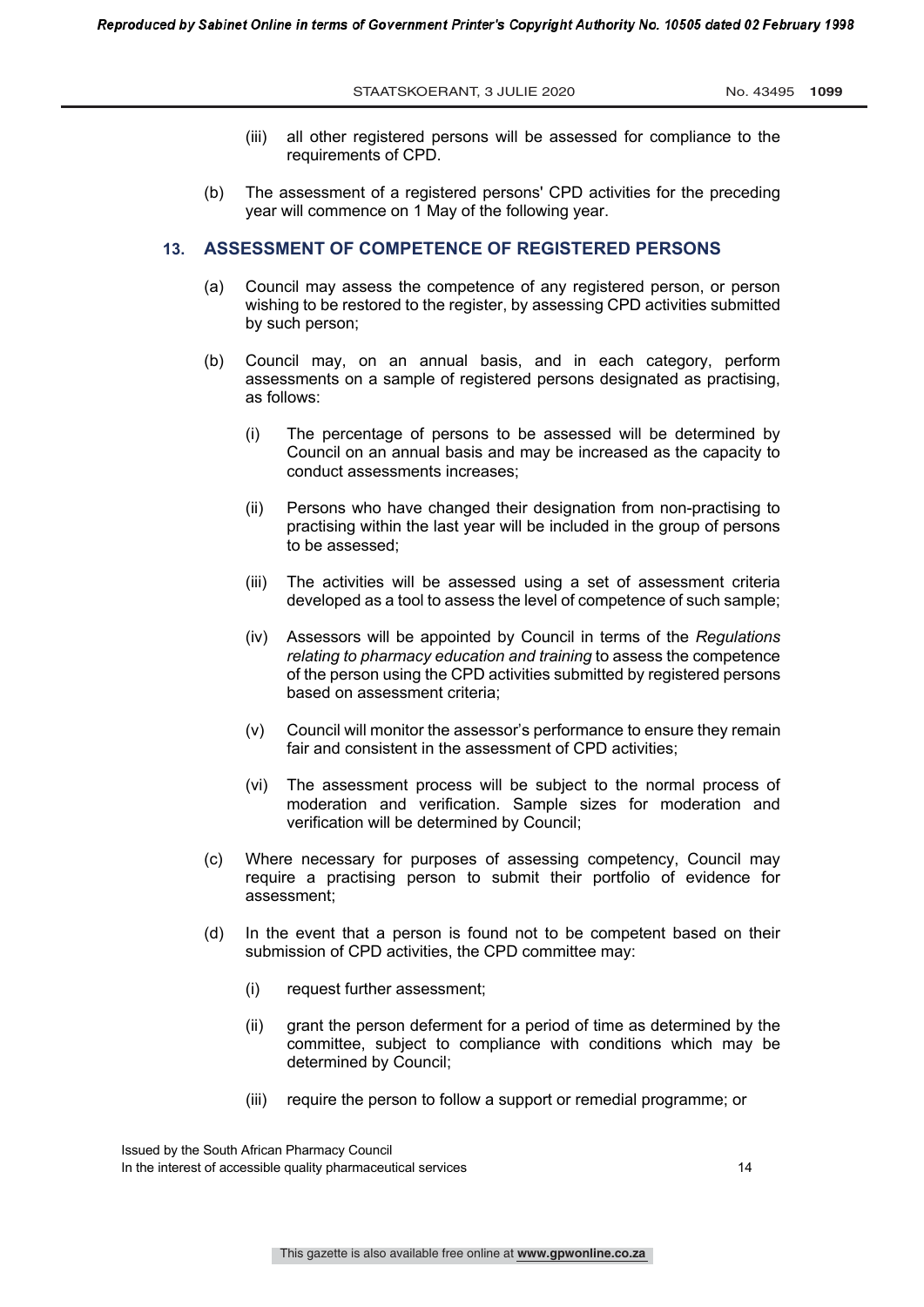(iv) require the person to be subjected to another method of assessment.

# **14. RECOMMENDED GRID FOR SELF/PEER ASSESSMENT**

Self-assessments and peer review are voluntary and are meant to ensure the quality of CPD activities.

| <b>STEP 1: REFLECTION</b>     | <b>ASSESSMENT CRITERIA</b>                                                                                                                                                                                    | <b>SELF</b> | <b>PEER</b> |
|-------------------------------|---------------------------------------------------------------------------------------------------------------------------------------------------------------------------------------------------------------|-------------|-------------|
| Domains and                   | The learning title is linked to the competency and                                                                                                                                                            |             |             |
| competency standards          | associated behavioural statement                                                                                                                                                                              |             |             |
| Learning title                | There is a title, which is descriptive and relevant to the<br>behavioural statement. The title is relevant to what the<br>registered person needs to learn and is not the same<br>as the competency or domain |             |             |
| Describe the learning<br>need | There is a description of the identified learning need<br>and what the registered person hopes to achieve in<br>addressing the learning need                                                                  |             |             |
| <b>Comments:</b>              |                                                                                                                                                                                                               |             |             |

| <b>STEP 2: PLANNING</b>  | <b>ASSESSMENT CRITERIA</b>                                                                                                       | <b>SELF IPEER</b> |  |
|--------------------------|----------------------------------------------------------------------------------------------------------------------------------|-------------------|--|
| Start date               | The date is current, i.e. during the current year                                                                                |                   |  |
| <b>Brief description</b> | The registered person must describe the plan and<br>provide a brief description of the reasoning behind the<br>planned selection |                   |  |
| <b>Comments:</b>         |                                                                                                                                  |                   |  |

| STEP 3:<br><b>IMPLEMENTATION</b>          | <b>ASSESSMENT CRITERIA</b>                                                                                                             | <b>SELF</b> | <b>PEER</b> |
|-------------------------------------------|----------------------------------------------------------------------------------------------------------------------------------------|-------------|-------------|
| Supporting<br>documentation -<br>evidence | At the request of Council, registered persons will be<br>required to upload evidence or supporting documents.<br>The evidence must be: |             |             |
|                                           | $\bullet$ valid – relevant to the outcome                                                                                              |             |             |
|                                           | $\bullet$ current – collected during the current year                                                                                  |             |             |
| Achievement date                          | The achievement date must be current                                                                                                   |             |             |
| Description                               | A brief description of the learning activity and its<br>relevance to the evidence                                                      |             |             |
| <b>Comments:</b>                          |                                                                                                                                        |             |             |

| STEP 4:<br><b>EVALUATION</b> | <b>ASSESSMENT CRITERIA</b>                                                                                                                                                                | <b>SELF</b> | <b>IPFFR</b> |
|------------------------------|-------------------------------------------------------------------------------------------------------------------------------------------------------------------------------------------|-------------|--------------|
| Description                  | Provide a description of how the learning has been<br>applied and feedback on the impact on practice.<br>Provide examples of where the knowledge and skills<br>acquired have been applied |             |              |
| <b>Comments:</b>             |                                                                                                                                                                                           |             |              |
| <b>Overall Comments</b>      |                                                                                                                                                                                           |             |              |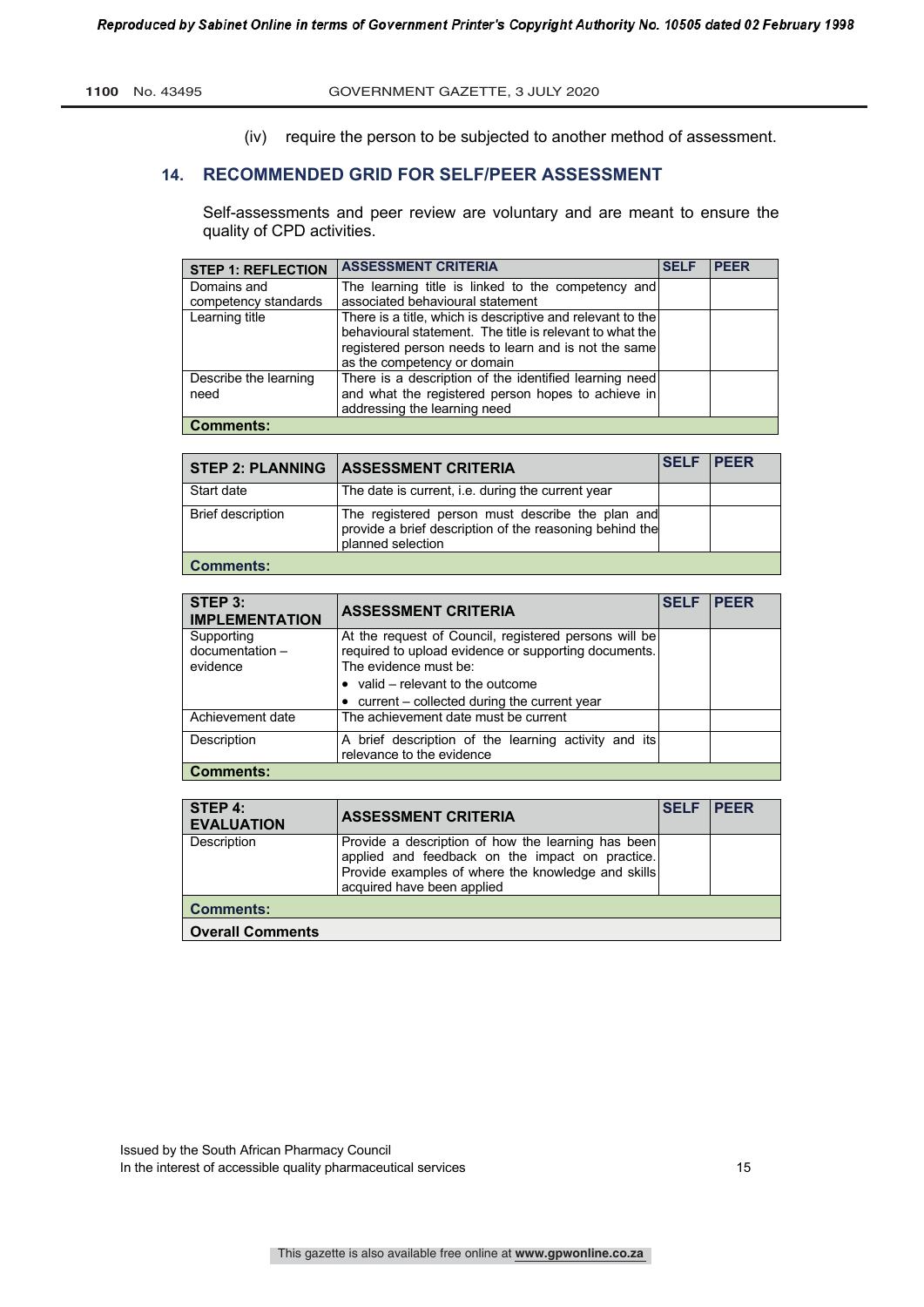# **15. NON–COMPLIANCE WITH CPD REQUIREMENTS**

Non-compliance with CPD requirements will be managed in terms of Regulation 6 of the *Regulations relating to continuing professional development,* 2019*.*

### **16. APPEALS**

- (a) A person who is aggrieved by a decision of Council in terms of the CPD Regulations may, in writing and within 60 days of such a decision having come to the knowledge of that person, appeal against such decision to an appeals committee appointed in terms of Regulation 7(3);
- (b) An appeal must clearly state-
	- (i) the decision against which the appeal is lodged; and
	- (ii) the grounds on which the appeal is lodged.
- (c) The Registrar must appoint an appeals committee that consists of no fewer than three persons, constituted as follows:
	- (i) The chairperson, appointed on account of his or her knowledge of the law; and
	- (ii) two other members appointed on account of their skills and knowledge of pharmacy practice.
- (d) A member of an appeals committee may not have a direct or indirect interest in the affairs of the appellant or respondent.

# **17. DEFERMENT**

- (a) A person registered with Council may apply for deferment from compliance with the CPD requirements for reasons acceptable to Council. Council may consider reasons such as (but not limited to):
	- (i) Temporary incapacity as defined in the Compensation for Occupational Injuries and Diseases Act, 130 of 1993;
	- (ii) A person having no access to the online CPD recording system by virtue of being suspended;
	- (iii) A person who has been deployed on assignment whereby the performance of certain functions may lead to a breach of national security;
	- (iv) National deployment to a country where there is no internet connection;
	- (v) Practising in another country where there is mandatory CPD, on condition that the person submits documentary evidence showing they were compliant with the CPD requirements of that country. If CPD is not mandatory in the country of practice, registered persons will be required to comply with Council's CPD requirements;

Issued by the South African Pharmacy Council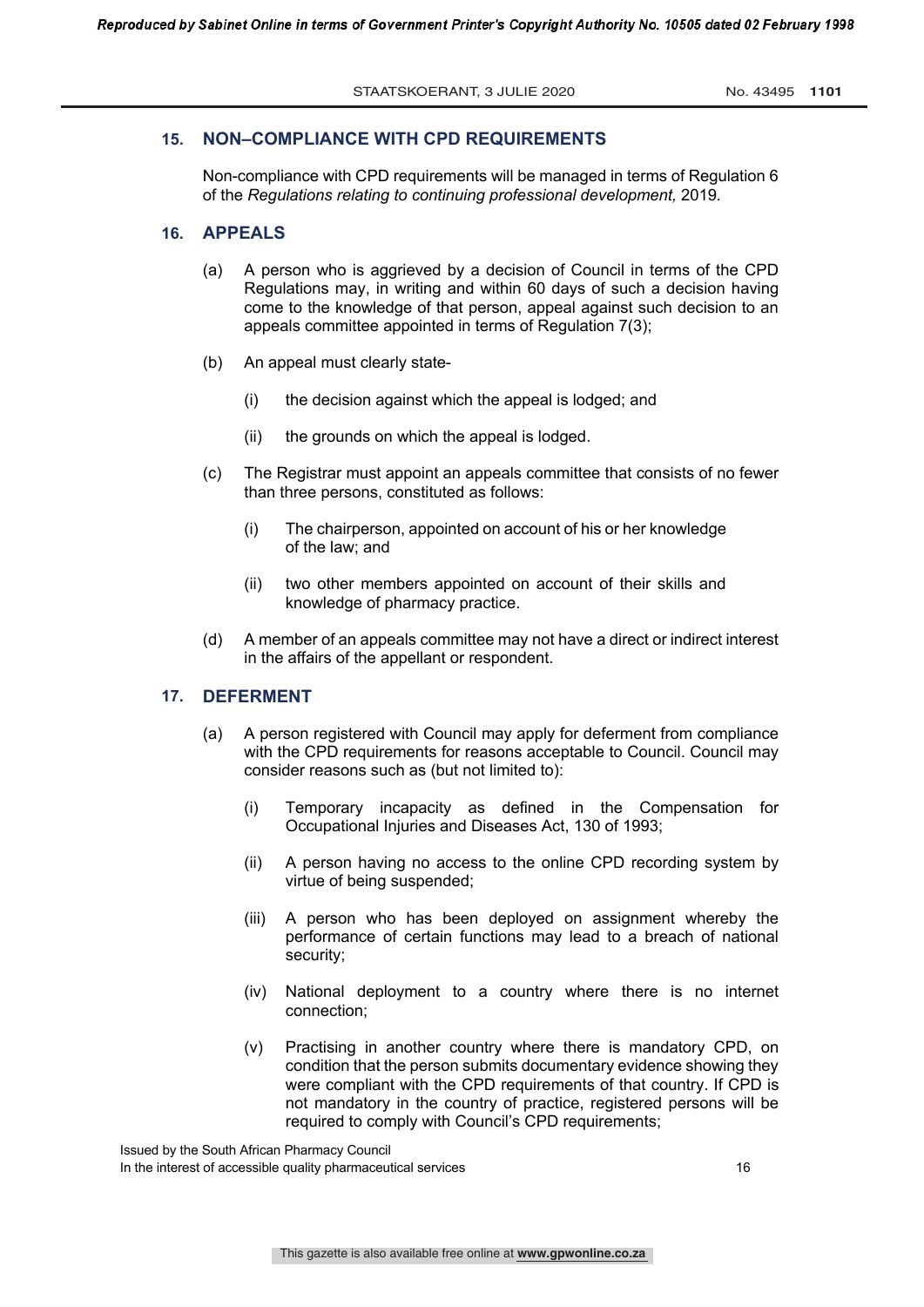- (vi) A person who cannot submit all required entries due to illness and unforeseen circumstances; and
- (vii) Other reasons substantiated by the applicant and deemed fit by Council.
- (b) Such applications may be prospective or retrospective;
- (c) Such applications will be evaluated on merit, upon submission of the required evidence;
- (d) Deferment may only be granted by Council, for a period not exceeding twelve (12) months;
- (e) Any person who wishes to apply for deferment for a period exceeding twelve (12) months will be advised to move to the register of non-practising persons; and
- (f) Applications for potential deferment will be subject to application criteria as Council may determine from time to time.

### **18. CPD LEARNING GUIDE**

- (a) Recorded CPD activities should be relevant to the practice of the registered person or be concerned with or encourage and enhance career development;
- (b) The activities must be current within the period of exposure to the learning activity and should ideally be spread evenly throughout the year;
- (c) The following are examples of different types of learning activities:
	- (i) Non-measurable learning activities: These are learning activities undertaken or presented on a once-off, non-continuous basis and do not necessarily have a clearly measurable outcome.
		- (aa) Self-study;
		- (bb) Written assignments submitted to a non-accredited organisation;
		- (cc) Events presented by a non-accredited organisation or individual;
		- (dd) Breakfast meetings, presentations or journal clubs;
		- (ee) Case study discussions;
		- (ff) Formally or informally organised special purpose teaching/learning ward rounds; and
		- (gg) Conferences, symposia, refresher courses, short courses without a measurable outcome.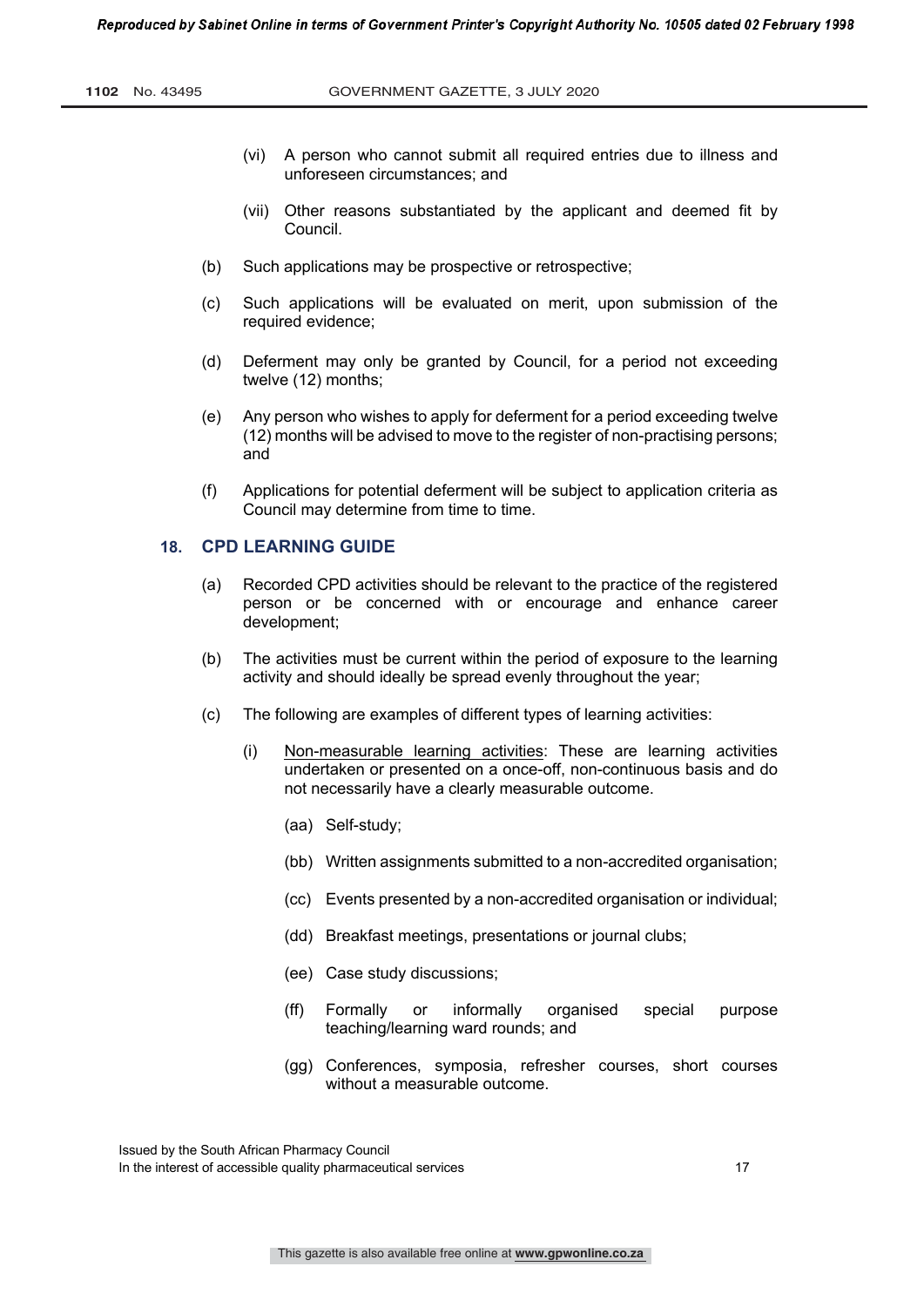STAATSKOERANT, 3 JULIE 2020 No. 43495 1103

- (ii) Measurable/structured learning programmes: These are learning activities presented by an accredited service provider or training institution, carried out over a period of not more than six months.
	- (aa) Certificate received for participation in a short course, multiplechoice questions in a journal, including an electronic journal, with a pass rate of 60% from an accredited institution or provider;
	- (bb) Principal author or co-author of a peer-reviewed publication or chapter in a book;
	- (cc) Review of an article/chapter in a book;
	- (dd) Keynote speaker at an accredited conference;
	- (ee) Guest/occasional lecturer to present an accredited activity; and
	- (ff) External examiner of an undergraduate examination paper, or a master's or doctoral thesis on completion.
- (iii) Structured learning / formal programmes: This includes learning activities that are planned, recorded and/or presented by an accredited training institution, or evaluated by an accredited assessor, with a measurable outcome. These are learning activities performed over a period exceeding six months.
	- (aa) Supplementary courses;
	- (bb) Diploma; and
	- (cc) Postgraduate studies undertaken over a period of not less than seven months.

# **19. LIST OF ANNEXURES**

- (a) Annexure A Domains and Competency Reflection Plan
- (b) Annexure B Personal Development Plan
- (c) Annexure C Learning Plan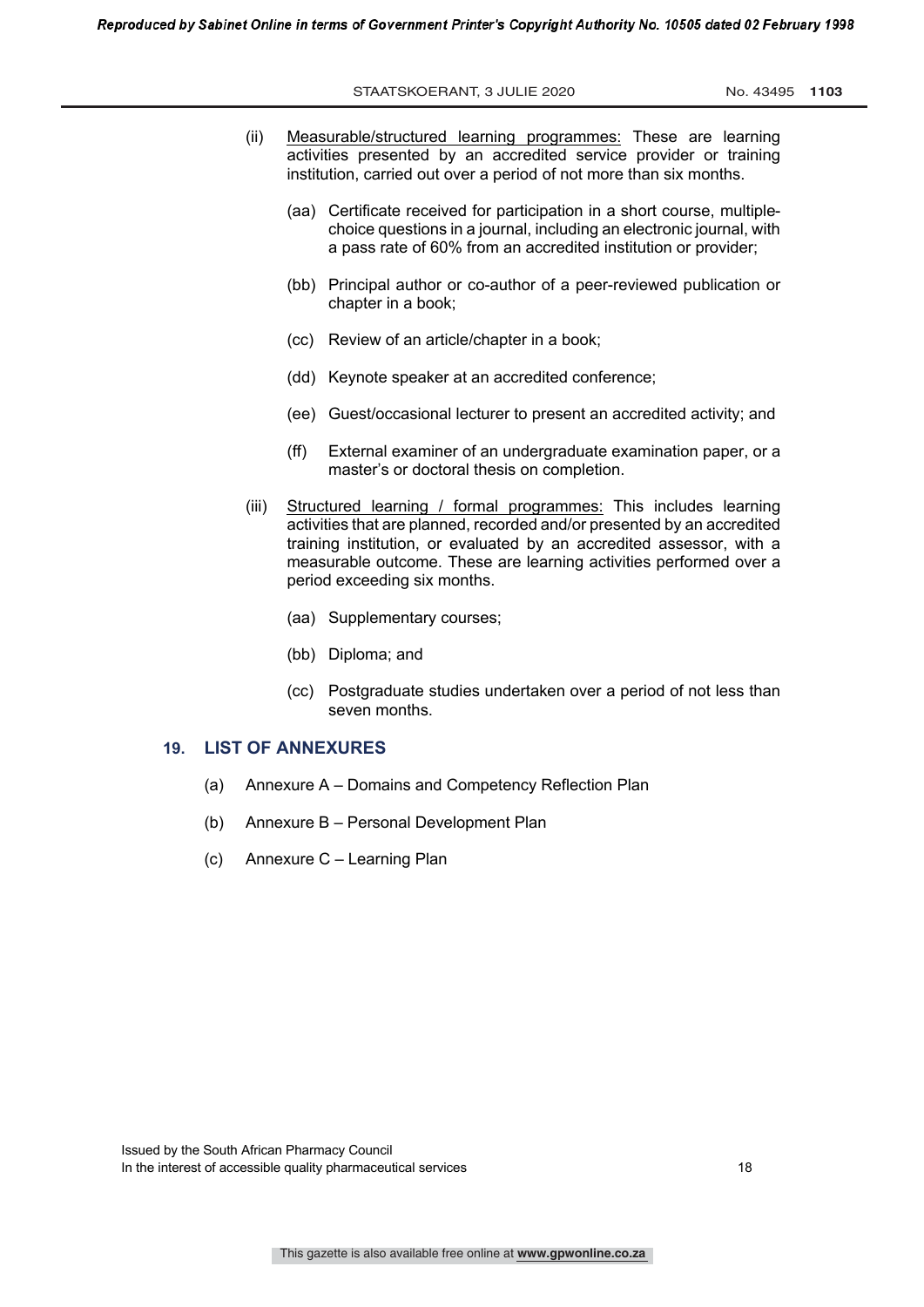#### **Annexure A - Domains and Competency Reflection Plan**

#### **Summary of domains and competencies**

#### **Introduction**

- (a) Competency standards have been developed as a tool to help professionals assess their own learning needs and to assist with identifying areas, within current or future practice, that may require modification and/or improvement in knowledge, skills, attitudes and values;
- (b) Gaps in knowledge, skills, attitudes and values are identified by comparing personal knowledge, skills, attitudes and values with those required by the competency standards;
- (c) Pharmacists in each field of practice need to accept responsibility for the selfassessment and maintenance of their competency throughout their professional lives;
- (d) As pharmacists practise in a variety of practice settings, each professional must evaluate the domains and competencies in accordance with their category of practice;
- (e) A new competency framework consisting of six domains and several competencies suitable for the South African context was developed;
- (f) A domain represents an organised cluster of competencies within a framework;
- (g) It is expected that a pharmacist at a higher level of practice, in addition to the behaviours associated with that level, must also exhibit the behaviours from the lower level(s) of practice;
- (h) The competency standards and associated behavioural statements are presented within the six domains;
- (i) This tool was developed as a guidance tool; and, as such, it is not compulsory.

### **DOMAIN 1: Public Health**

#### **Introduction**

Domain 1 covers public health and includes competencies that are required in both the public and private healthcare sectors to promote health and wellness through the provision of healthcare information and education to the public and other members of the healthcare team.

The provision of medicines and healthcare information and education forms an integral part of the scope of practice of a pharmacist. The availability of specialised pharmaceutical knowledge at all levels of care, including primary healthcare (PHC), is an important component for the delivery of effective and efficient pharmaceutical services.

The domain covers competencies that are required to promote health, promote and monitor adherence and apply pharmacoeconomic principles.

Issued by the South African Pharmacy Council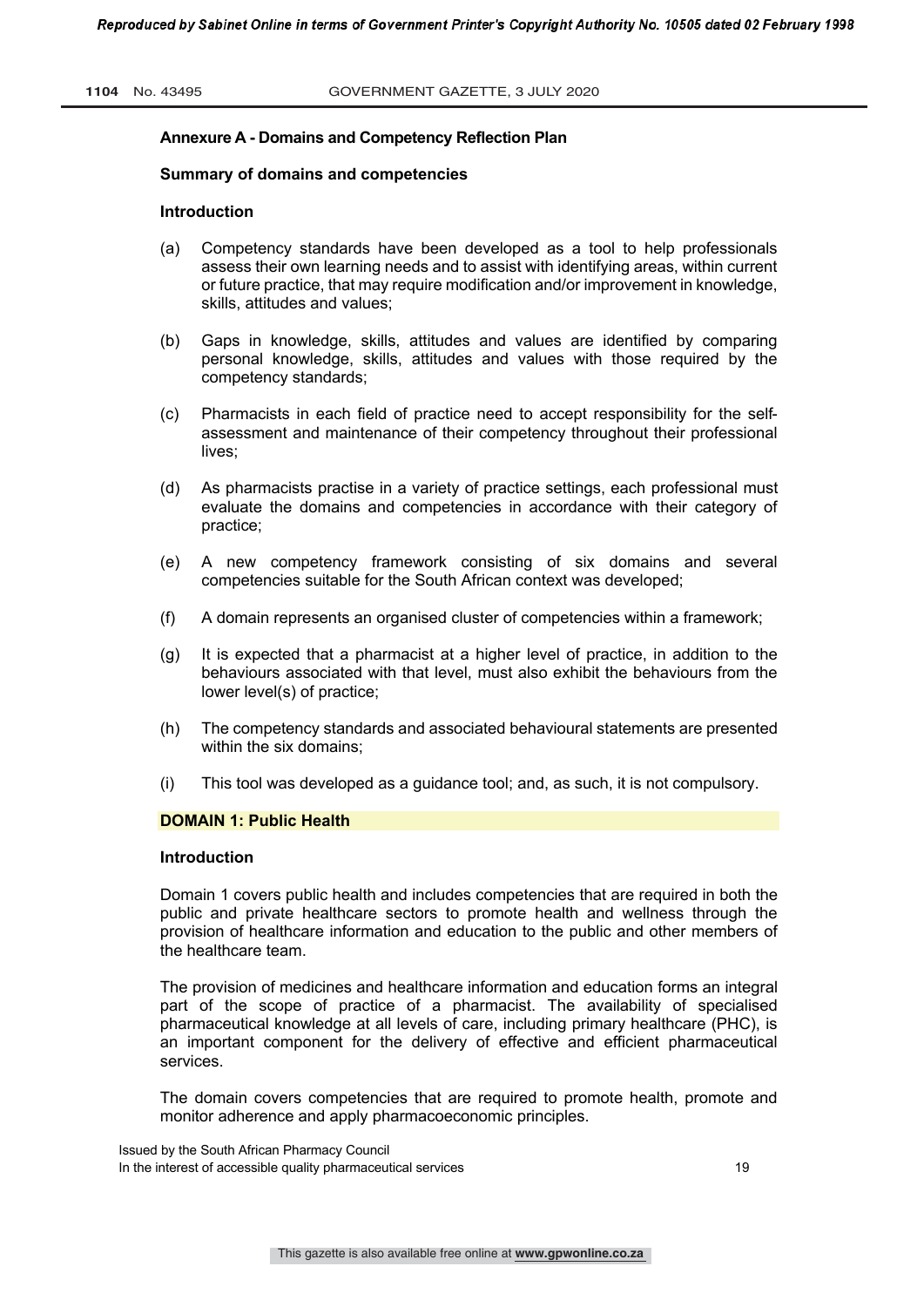The public health domain competencies are:

- 1.1 Promotion of health and wellness
- 1.2 Medicines information
- 1.3 Professional and health advocacy
- 1.4 Pharmacoeconomics
- 1.5 Epidemics and disaster management
- 1.6 Primary healthcare

#### **The behavioural aspects must be demonstrated as follows:**

# **1.1 Promotion of health and wellness**

| Behavioural Statements (tick Appropriate for your level of practice) |                                                                   |                                            |  |  |  |
|----------------------------------------------------------------------|-------------------------------------------------------------------|--------------------------------------------|--|--|--|
| Entry-Level Practice                                                 | Intermediate Practice I                                           | <b>Advanced Practice</b>                   |  |  |  |
| Advise on health promotion,                                          | Assess the healthcare needs of                                    | with<br>healthcare<br>Collaborate<br>other |  |  |  |
| disease prevention and control.                                      | communities<br>the<br>considering                                 | professionals in<br>the<br>planning.       |  |  |  |
| and healthy lifestyles.                                              | social context and<br>cultural and                                | development and implementation of          |  |  |  |
|                                                                      | public health priorities in South                                 | evidence-based public health campaigns.    |  |  |  |
|                                                                      | Africa.                                                           |                                            |  |  |  |
| Participate<br>health<br>public<br>in.                               | Assist and encourage communities                                  | national<br>Incorporate<br>health<br>and   |  |  |  |
| campaigns.                                                           | to make use of available health                                   | medicines policy and quidelines<br>into    |  |  |  |
|                                                                      | resources.                                                        | organisational practices.                  |  |  |  |
|                                                                      | Do these Behavioural Statements form part of my Current Practice? |                                            |  |  |  |
| Yes<br>No                                                            |                                                                   |                                            |  |  |  |
| Based on the competencies I have, I can do this                      |                                                                   |                                            |  |  |  |
| Yes<br>No                                                            |                                                                   |                                            |  |  |  |
| <b>Comment:</b>                                                      |                                                                   |                                            |  |  |  |

# **1.2 Medicines information**

| Behavioural Statements (tick Appropriate for your level of practice) |                                         |                                           |  |  |
|----------------------------------------------------------------------|-----------------------------------------|-------------------------------------------|--|--|
| Entry-Level Practice                                                 | Intermediate Practice I                 | Advanced Practice                         |  |  |
| Participate in pharmaceutical                                        | advisory<br>Play<br>role<br>an<br>in    | Play a leading role in pharmaceutical and |  |  |
| and therapeutics committees.                                         | pharmaceutical and therapeutics         | therapeutics committees.                  |  |  |
|                                                                      | committees.                             |                                           |  |  |
| antimicrobial<br>Participate<br>in                                   | in<br>Play<br>advisory<br>role<br>an    | Play a leading role in an antimicrobial   |  |  |
| stewardship.                                                         | antimicrobial stewardship.              | stewardship team.                         |  |  |
| Apply principles of palliative care                                  | Recognise<br>and<br>the<br>manage       | Develop and review policies to support    |  |  |
| for the management of patients                                       | changing pharmacological<br>and         | the application of the palliative care    |  |  |
| with life-limiting conditions.                                       | pharmaceutical care needs<br>of         | approach in medicine management.          |  |  |
|                                                                      | patients with life-limiting conditions. |                                           |  |  |
| medicine<br><b>Identify</b><br>and<br>use                            | Identify<br>medicine<br>and<br>use      | Interpret and use relevant evidence-      |  |  |
| information centres and relevant                                     | information centres and relevant        | based sources when consulting<br>on.      |  |  |
| evidence-based<br>of l<br>sources                                    | evidence-based<br>οf<br>sources         | advanced medicine information queries.    |  |  |
| information for medicines.                                           | information for medicines.              |                                           |  |  |
| Do these Behavioural Statements form part of my Current Practice?    |                                         |                                           |  |  |
| Yes<br>No                                                            |                                         |                                           |  |  |
| Based on the competencies I have, I can do this                      |                                         |                                           |  |  |
| Yes<br><b>No</b>                                                     |                                         |                                           |  |  |
| <b>Comment:</b>                                                      |                                         |                                           |  |  |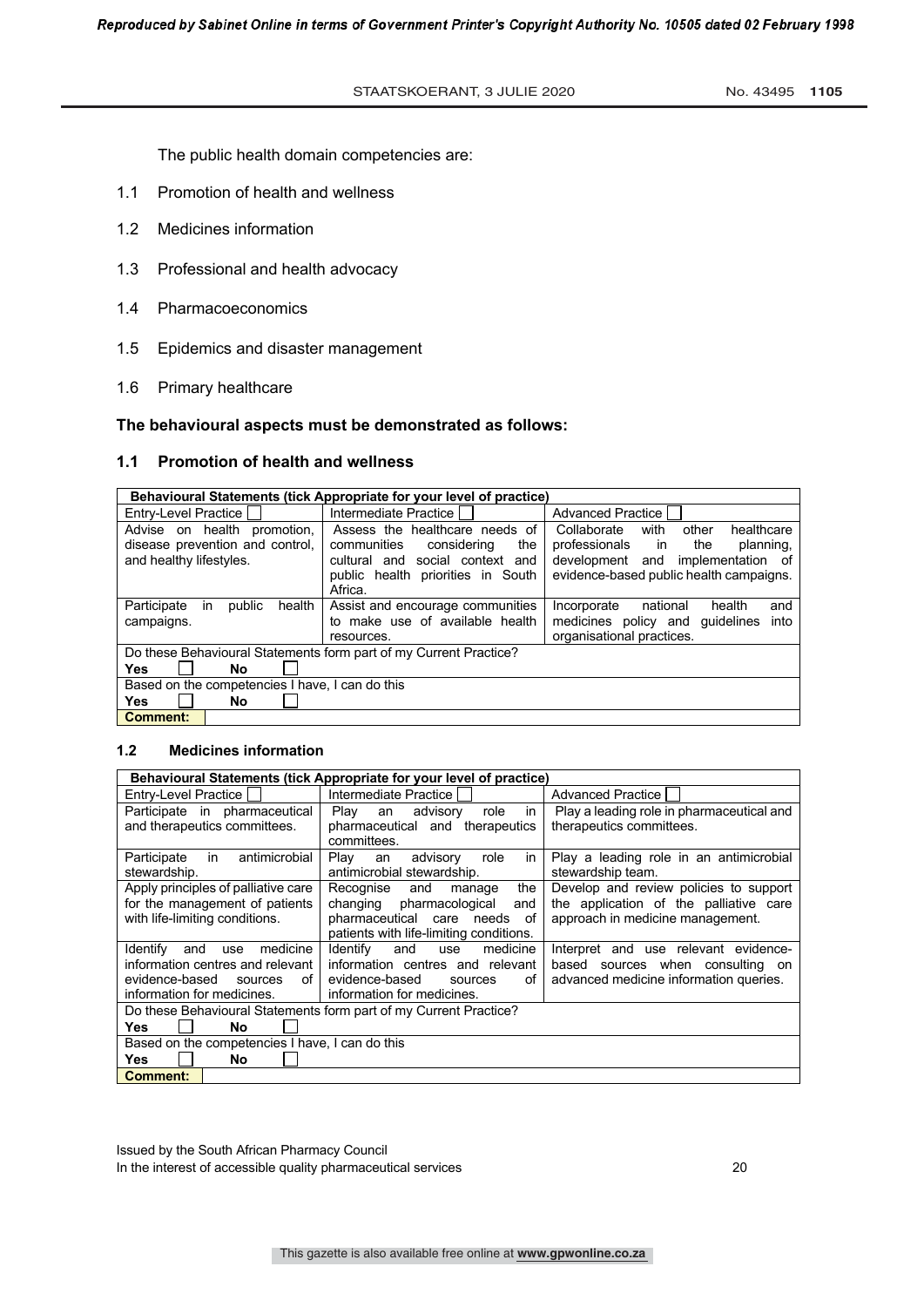#### **1106** No. 43495 GOVERNMENT GAZETTE, 3 JULY 2020

#### **1.3 Professional and health advocacy**

| Behavioural Statements (tick Appropriate for your level of practice) |                                                                |                                                                               |  |  |
|----------------------------------------------------------------------|----------------------------------------------------------------|-------------------------------------------------------------------------------|--|--|
| Entry-Level Practice                                                 | Intermediate Practice                                          | Advanced Practice                                                             |  |  |
| Participate as a<br>pharmacist<br>within a healthcare team.          | Promote the role of the pharmacist<br>within healthcare teams. | Act as a patient advocate to ensure that<br>pharmaceutical care is optimised. |  |  |
| Apply<br>and<br>health<br>policy                                     | Participate in the implementation of                           | Contribute to the development and review                                      |  |  |
| procedures in practice.                                              | health policy.                                                 | of health policy.                                                             |  |  |
| Do these Behavioural Statements form part of my Current Practice?    |                                                                |                                                                               |  |  |
| Yes<br>No                                                            |                                                                |                                                                               |  |  |
| Based on the competencies I have, I can do this                      |                                                                |                                                                               |  |  |
| Yes<br>No                                                            |                                                                |                                                                               |  |  |
| <b>Comment:</b>                                                      |                                                                |                                                                               |  |  |

# **1.4 Pharmacoeconomics**

| Behavioural Statements (tick Appropriate for your level of practice) |                                           |                                          |  |  |
|----------------------------------------------------------------------|-------------------------------------------|------------------------------------------|--|--|
| Entry-Level Practice                                                 | Intermediate Practice                     | <b>Advanced Practice</b>                 |  |  |
| Monitor<br>and<br>encourage                                          | Report<br>adherence<br>to<br>on           | Evaluate<br>develop<br>reports<br>and    |  |  |
| adherence to formularies and                                         | formularies.                              | interventions to improve formularies and |  |  |
| quidelines.                                                          |                                           | quidelines.                              |  |  |
| Apply developed interventions to                                     | Collate<br>information<br>reliable<br>and | Develop interventions to improve<br>the  |  |  |
| ensure the cost-effective use of                                     | conduct analysis to ensure the cost-      | cost-effective use of medicines.         |  |  |
| medicines.                                                           | effective use of medicines.               |                                          |  |  |
| in<br>Participate<br>collecting                                      | Compile and analyse reports such          | Develop reporting systems to determine   |  |  |
| pharmaceutical<br>data<br>to                                         | as Defined Daily Doses (DDDs) and         | whether pharmaceutical services are in   |  |  |
| determine if pharmaceutical use                                      | ABC analysis to determine<br>if           | accordance with the burden of disease.   |  |  |
| is in accordance with the burden                                     | pharmaceutical<br>is<br>use<br>in         |                                          |  |  |
| of disease.                                                          | accordance with the burden<br>of          |                                          |  |  |
|                                                                      | disease.                                  |                                          |  |  |
| Do these Behavioural Statements form part of my Current Practice?    |                                           |                                          |  |  |
| Yes<br><b>No</b>                                                     |                                           |                                          |  |  |
| Based on the competencies I have, I can do this                      |                                           |                                          |  |  |
| Yes<br><b>No</b>                                                     |                                           |                                          |  |  |
| <b>Comment:</b>                                                      |                                           |                                          |  |  |

# **1.5 Epidemics and disaster management**

| Behavioural Statements (tick Appropriate for your level of practice) |                                        |                                            |  |  |
|----------------------------------------------------------------------|----------------------------------------|--------------------------------------------|--|--|
| Entry-Level Practice                                                 | Intermediate Practice I                | Advanced Practice                          |  |  |
| Assist in the implementation of                                      | Participate as a member of a           | Implement, monitor and evaluate the        |  |  |
| the outbreak/disaster plan.                                          | disease outbreak/disaster response     | rollout<br>of<br>outbreak/disaster<br>an   |  |  |
|                                                                      | team.                                  | pharmaceutical response plan.              |  |  |
| Identify disease trends in your                                      | Identify and report disease trends in  | Identify and report the incidence and      |  |  |
| practice<br>setting<br>pharmacy                                      | the community to the relevant          | prevalence of disease in the population    |  |  |
| (patient-based).                                                     | authority.                             | with detection of source and cause of      |  |  |
|                                                                      |                                        | infectious diseases.                       |  |  |
| Identify<br>threats<br>for                                           | Identify threats for the outbreak of   | Identify possible threats for the outbreak |  |  |
| outbreak/disaster<br><i>in</i><br>your                               | disease/disasters in the community.    | of disease/disasters in the population.    |  |  |
| practice<br>setting<br>pharmacy                                      |                                        |                                            |  |  |
| (patient-based).                                                     |                                        |                                            |  |  |
| Assist<br>in<br>managing                                             | Implement<br>activities<br>at<br>aimed | Plan actions and prepare for possible      |  |  |
| outbreaks/disasters.                                                 | managing outbreaks/disasters.          | outbreaks/disasters.                       |  |  |
| Do these Behavioural Statements form part of my Current Practice?    |                                        |                                            |  |  |
| <b>Yes</b><br>No                                                     |                                        |                                            |  |  |
| Based on the competencies I have, I can do this                      |                                        |                                            |  |  |
| <b>Yes</b><br><b>No</b>                                              |                                        |                                            |  |  |
| <b>Comment:</b>                                                      |                                        |                                            |  |  |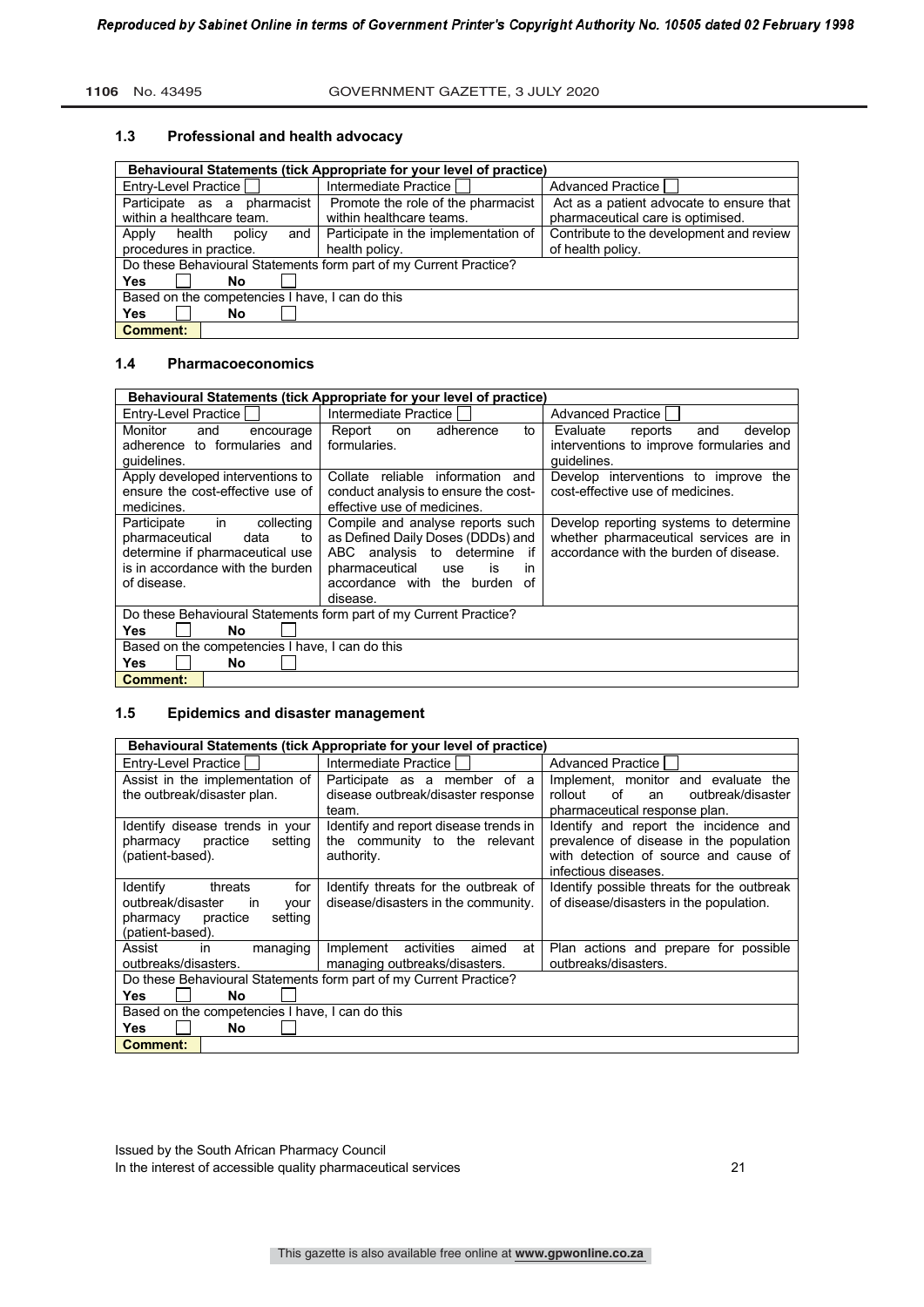# **1.6 Primary healthcare**

|                                                                                                                                                                                         | Behavioural Statements (tick Appropriate for your level of practice)                                                                                     |                                                                                                                                                                 |  |  |  |
|-----------------------------------------------------------------------------------------------------------------------------------------------------------------------------------------|----------------------------------------------------------------------------------------------------------------------------------------------------------|-----------------------------------------------------------------------------------------------------------------------------------------------------------------|--|--|--|
| Entry-Level Practice                                                                                                                                                                    | Intermediate Practice                                                                                                                                    | <b>Advanced Practice  </b>                                                                                                                                      |  |  |  |
| Engage in lifestyle changes in a<br>multidisciplinary setting,<br>that<br>may prevent communicable and<br>non-communicable<br>diseases<br>therapeutic<br>and/or<br>improve<br>outcomes. | $\overline{\phantom{a}}$ in<br>Work<br>multidisciplinary<br>a<br>healthcare<br>to<br>optimise<br>team<br>therapeutic outcomes.                           | Play a leading role in a multidisciplinary<br>healthcare team to optimise therapeutic<br>outcomes.                                                              |  |  |  |
| Participate in screening and<br>disease prevention programmes<br>and campaigns.                                                                                                         | Advocate for lifestyle changes that<br>may prevent communicable and<br>non-communicable diseases and/or<br>improve the outcomes of medicinal<br>therapy. | Advocate for lifestyle changes that may<br>communicable<br>prevent<br>and<br>non-<br>communicable diseases and/or improve<br>the outcomes of medicinal therapy. |  |  |  |
| Advise patients on self-care and<br>adherence<br>treatment<br>to<br>regimens.                                                                                                           | Implement strategies to encourage<br>patients to take responsibility for<br>their own health and adherence to<br>treatment guidelines.                   | Develop strategies to encourage patients<br>to take responsibility for their own health<br>and adherence to treatment quidelines.                               |  |  |  |
|                                                                                                                                                                                         | Do these Behavioural Statements form part of my Current Practice?                                                                                        |                                                                                                                                                                 |  |  |  |
| <b>Yes</b><br>No                                                                                                                                                                        |                                                                                                                                                          |                                                                                                                                                                 |  |  |  |
| Based on the competencies I have, I can do this                                                                                                                                         |                                                                                                                                                          |                                                                                                                                                                 |  |  |  |
| <b>Yes</b><br>No                                                                                                                                                                        |                                                                                                                                                          |                                                                                                                                                                 |  |  |  |
| <b>Comment:</b>                                                                                                                                                                         |                                                                                                                                                          |                                                                                                                                                                 |  |  |  |

#### **DOMAIN 2: SAFE AND RATIONAL USE OF MEDICINES AND MEDICAL DEVICES**

### **INTRODUCTION**

Domain 2 covers the rational use of medicines, a concept adopted by the World Health Organisation (WHO), which advocates that patients receive medicines and medical devices that are:

- appropriate to their clinical needs;
- in doses that meet individual requirements;
- for an adequate period; and
- cost-effective for the patient and community.

Participation of the pharmacist in the promotion of rational use of medicines will contribute to improved access to quality medicines and other pharmaceutical services. Pharmacists have a professional obligation to the public to ensure an adequate and reliable supply of safe, costeffective medicines and medical devices of acceptable quality as prescribed in the National Drug Policy (1996). Patients must be educated in respect of the correct use of medical devices that meet all regulatory, safety and performance requirements. Patients and healthcare workers are encouraged to report all medicine safety related complaints, and pharmacists should monitor, record and process such complaints.

In the domain of safe and rational use of medicines and medical devices, effective verbal and non-verbal methods of communication with patients and other healthcare professionals, are essential competencies. Pharmacists require these competencies to improve patient health outcomes and to build and maintain professional working relationships within a healthcare team. This domain also encompasses activities such as pharmacist-initiated therapy (PIT), medicine utilisation reviews and use of evaluations and monitoring of therapeutic outcomes.

Issued by the South African Pharmacy Council In the interest of accessible quality pharmaceutical services 22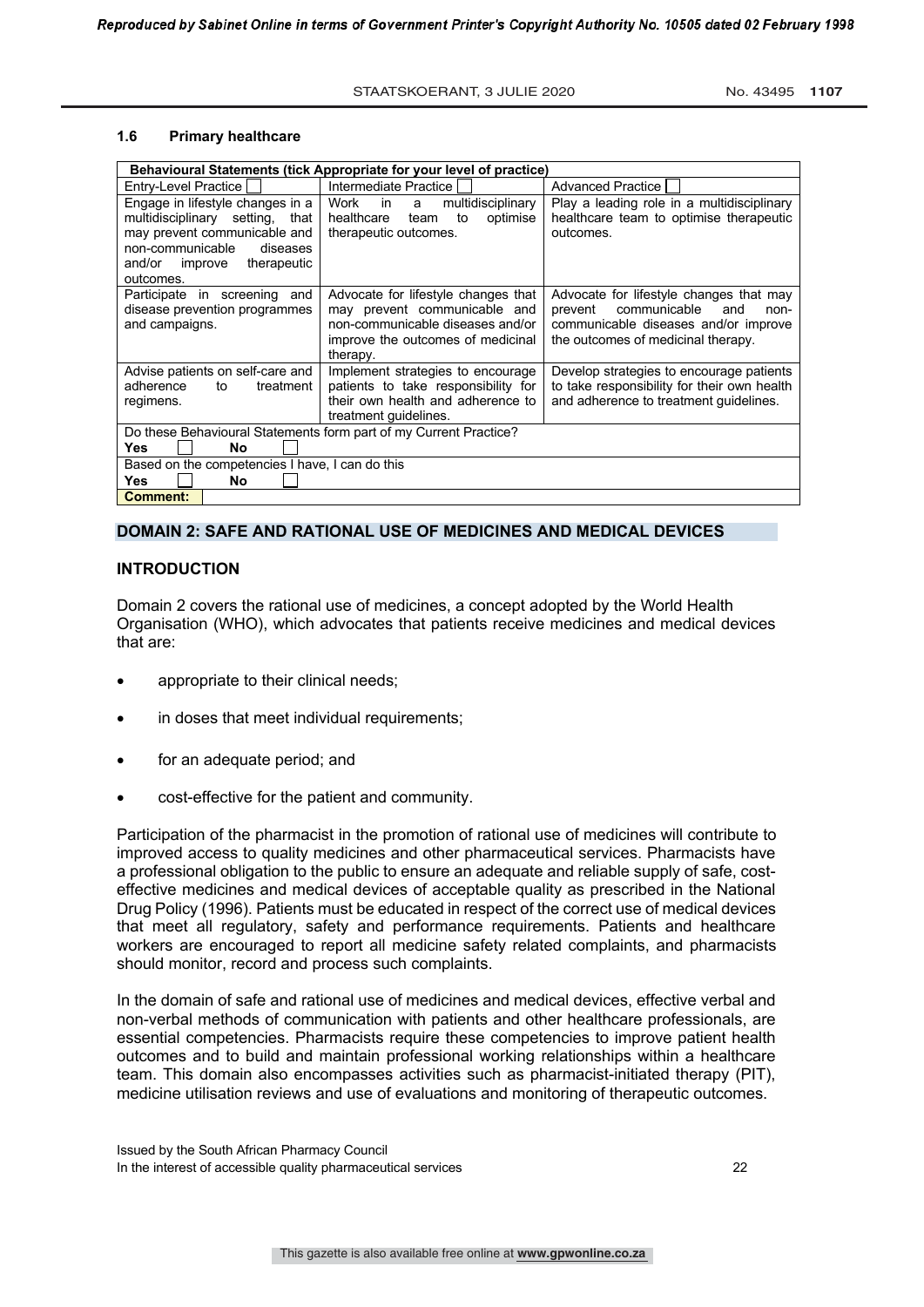The competencies required in the domain for the safe and rational use of medicines and medical devices are:

- 2.1 Patient consultation
- 2.2 Patient counselling
- 2.3 Patient medicines review and management
- 2.4 Medicines and medical devices safety
- 2.5 Therapeutic outcome monitoring
- 2.6 Pharmacist-initiated therapy (PIT)
- 2.7 Pharmacovigilance
- 2.8 Clinical trials

### **The behavioural aspects must be demonstrated as follows:**

# **2.1 Patient Consultation**

| Behavioural Statements (tick Appropriate for your level of practice)                        |                                          |                                               |
|---------------------------------------------------------------------------------------------|------------------------------------------|-----------------------------------------------|
| Entry-Level Practice                                                                        | Intermediate Practice                    | <b>Advanced Practice</b>                      |
| Undertake consultations in an                                                               | Undertake<br>complex<br>more             | Ensure that appropriate facilities are        |
| appropriate setting with minimal                                                            | consultations in an appropriate          | available to permit patient consultation.     |
| interruption while maintaining                                                              | setting with minimal interruption        |                                               |
| verbal, auditory and personal                                                               | while maintaining verbal, auditory       |                                               |
| privacy.                                                                                    | and personal privacy.                    |                                               |
| Use appropriate communication                                                               | Provide accurate and evidence-           | Provide guidance to pharmacists and           |
| and questioning techniques to                                                               | based information on allopathic,         | pharmacy<br>support<br>personnel<br><b>on</b> |
| relevant<br>patient<br>qather                                                               | alternative<br>complementary and         | complementary<br>allopathic,<br>and           |
| allopathic,<br>information<br>on                                                            | medicines and therapy use.               | alternative medicines and therapy use,        |
| complementary and alternative                                                               |                                          | using evidence-based information.             |
| medicines and therapy use.<br>Consult with a patient and/or                                 | Implement protocols to ensure that       | Develop and review protocols to ensure        |
| caregiver to determine health                                                               | personnel maintain cultural<br>all       | that all personnel maintain cultural          |
| needs in a culturally sensitive                                                             | sensitivity in all patient interactions. | sensitivity in all patient interactions.      |
| manner.                                                                                     |                                          |                                               |
| Identify the need for further                                                               | Implement protocols for referral in      | Develop and review protocols for referral     |
| information and/or referral to an                                                           | consultation with other members of       | in consultation with other members of the     |
| appropriate<br>healthcare                                                                   | the healthcare team.                     | healthcare team.                              |
| provider/resource.                                                                          |                                          |                                               |
| Where appropriate and after                                                                 | Implement protocols to ensure            | Develop and review protocols to ensure        |
| obtaining patient consent, use                                                              | appropriate<br>use/application<br>of     | appropriate use/application of diagnostic     |
| diagnostic aids and/or tests.                                                               | diagnostic aids and/or tests.            | aids and/or tests.                            |
| Where<br>applicable.<br>examine                                                             | Implement care plans based on            | Develop and review a care plan based on       |
| patient records to obtain patient                                                           | patient records.                         | patient records and monitor patient           |
| medication and disease history.                                                             |                                          | outcomes.                                     |
| confidentiality<br>Maintain<br>of                                                           | Manage the risk assessment plan          | Develop and review the risk assessment        |
| patient information in line with                                                            | relating<br>to<br>the<br>breach<br>of    | relating to<br>the<br>breach<br>plan<br>of    |
| legislative requirements.                                                                   | confidentiality of patient information   | confidentiality of patient information in     |
|                                                                                             | in line with legislative requirements.   | line with legislative requirements.           |
| Keep and maintain appropriate                                                               | Implement<br>procedures<br>and           | Develop and review procedures and             |
| records.                                                                                    | protocols<br>for<br>document             | protocols for document management and         |
|                                                                                             | management and recordkeeping.            | recordkeeping.                                |
| Do these Behavioral Statements form part of my Current Practice?<br><b>No</b><br><b>Yes</b> |                                          |                                               |
| Based on the competencies I have, I can do this                                             |                                          |                                               |
|                                                                                             |                                          |                                               |
| Yes<br>No                                                                                   |                                          |                                               |

Issued by the South African Pharmacy Council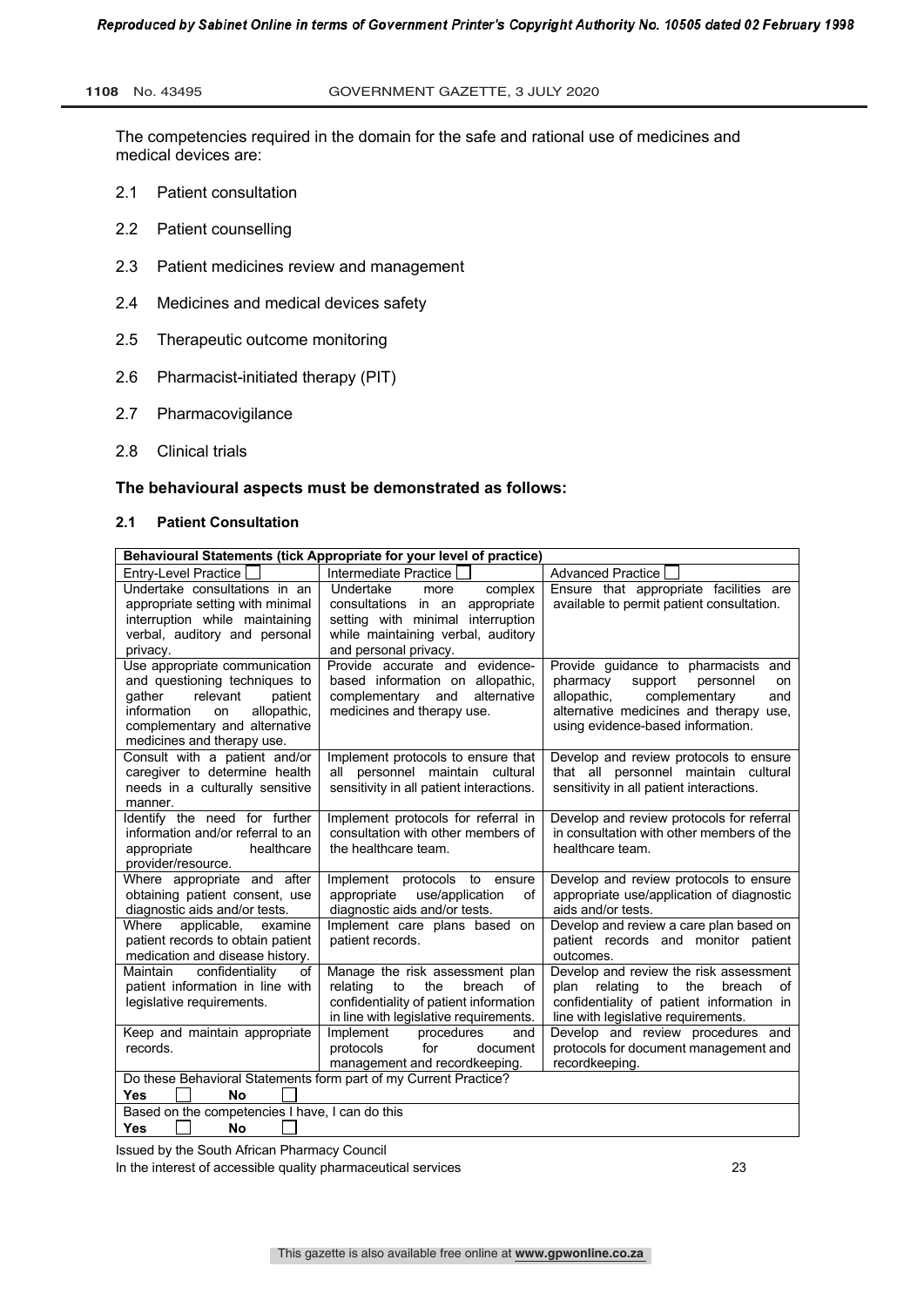STAATSKOERANT, 3 JULIE 2020 No. 43495 1109

| <b>Behavioural Statements (tick Appropriate for your level of practice)</b> |                       |                     |  |
|-----------------------------------------------------------------------------|-----------------------|---------------------|--|
| <b>Entry-Level Practice I</b>                                               | lntermediate Practice | Advanced Practice I |  |
| ∣ Comment:                                                                  |                       |                     |  |

# **2.2 Patient Counselling**

| Behavioural Statements (tick Appropriate for your level of practice)                                                                                                              |                                                                                                                                               |                                                                                                                              |
|-----------------------------------------------------------------------------------------------------------------------------------------------------------------------------------|-----------------------------------------------------------------------------------------------------------------------------------------------|------------------------------------------------------------------------------------------------------------------------------|
| Entry-Level Practice                                                                                                                                                              | Intermediate Practice                                                                                                                         | <b>Advanced Practice</b>                                                                                                     |
| Establish existing understanding<br>knowledge<br>of health<br>and<br>conditions, medicines use for a<br>patient and the need<br>for<br>counselling.                               | Formulate a counselling<br>plan<br>according to the needs of the patient<br>to ensure the safe and effective use<br>of medicines.             | receive<br>Ensure<br>that<br>all<br>patients<br>appropriate counselling that is in line with<br>facility-specific protocols. |
| Counsel patients on the safe and<br>rational use of medicines and<br>medical<br>devices<br>(including)<br>selection,<br>use,<br>contraindications, storage, and<br>side effects). | Implement systems to ensure that<br>patient counselling is performed in<br>accordance with GPP.                                               | Develop and manage systems to ensure<br>that patient counselling is performed in<br>accordance with GPP.                     |
| Listen effectively, using active<br>reflective<br>and<br>listening<br>techniques.                                                                                                 | Respond appropriately to more<br>challenging or complex scenarios<br>that require attentive listening.                                        | skills<br>Use<br>advanced<br>listening<br>to<br>differentiate or distinguish challenging<br>and complex scenarios.           |
| Use an appropriate counselling<br>plan based on patient needs and<br>ensure the safe and effective<br>use of medicine.                                                            | Respond appropriately to more<br>challenging or complex scenarios<br>requiring patient counselling.                                           | Develop and review counselling plan<br>templates to ensure the safe and effective<br>use of medicine.                        |
| opportunities<br>for<br>Maximise<br>counselling and the provision of<br>information and<br>advice<br>to<br>patients.                                                              | Identify opportunities for counselling<br>and the provision of information and<br>advice to patients.                                         | Create opportunities for counselling and<br>the provision of information and advice to<br>patients.                          |
| Communicate in a manner that<br>demonstrates<br>sensitivity<br>to<br>alternative<br>customs<br>and<br>approaches to healthcare.                                                   | Implement<br>communication<br>techniques/systems that consider<br>alternative<br>customs<br>and<br>approaches to healthcare.                  | communication<br>Develop<br>techniques/systems<br>that<br>consider<br>alternative customs and approaches to<br>healthcare.   |
| Use language, including verbal<br>and nonverbal cues, that the<br>patient is likely to understand.                                                                                | Implement and monitor the use of a<br>language policy that includes verbal<br>and nonverbal cues that the patient<br>is likely to understand. | Develop a language policy that includes<br>verbal and nonverbal cues that the patient<br>is likely to understand.            |
| Where<br>appropriate,<br>use<br>instructional aids.                                                                                                                               | Implement the use of instructional<br>aids appropriately.                                                                                     | Develop instructional aids that can be<br>used to maximise counselling.                                                      |
| Obtain feedback from the patient<br>to confirm their understanding of<br>the information provided during<br>the counselling process.                                              | Implement<br>processes<br>and<br>procedures<br>patient<br>to<br>obtain<br>feedback regarding counselling.                                     | Develop processes and procedures to<br>obtain patient feedback in counselling.                                               |
| Do these Behavioural Statements form part of my Current Practice?<br><b>Yes</b><br><b>No</b>                                                                                      |                                                                                                                                               |                                                                                                                              |
| Based on the competencies I have, I can do this<br>No<br>Yes                                                                                                                      |                                                                                                                                               |                                                                                                                              |
| <b>Comment:</b>                                                                                                                                                                   |                                                                                                                                               |                                                                                                                              |

# **2.3 Patient medicine review and management**

|                                                                          | Behavioural Statements (tick Appropriate for your level of practice)                                                                        |                                                                                                                     |
|--------------------------------------------------------------------------|---------------------------------------------------------------------------------------------------------------------------------------------|---------------------------------------------------------------------------------------------------------------------|
| Entry-Level Practice                                                     | Intermediate Practice I                                                                                                                     | Advanced Practice I                                                                                                 |
| Confirm patient adherence to a<br>medicine regimen or treatment<br>plan. | Encourage and facilitate patient<br>adherence to a medicine regimen<br>or treatment plan.                                                   | Identify, prioritise and resolve medicine<br>management problems.                                                   |
| Assist with medicine utilisation<br>reviews.                             | medicine<br>Perform<br>utilisation<br>reviews, as appropriate, to ensure<br>the rational use of medicine and<br>positive clinical outcomes. | trends<br>Recognise and<br>manage<br>associated with inappropriate medicine<br>prescribing behaviour.               |
| Liaise with the prescriber or<br>other healthcare professionals          | Liaise with the prescriber or other<br>healthcare<br>professionals<br>to                                                                    | Contribute to strategies to<br>optimise<br>patient medication management using<br>clinical tools where appropriate. |

Issued by the South African Pharmacy Council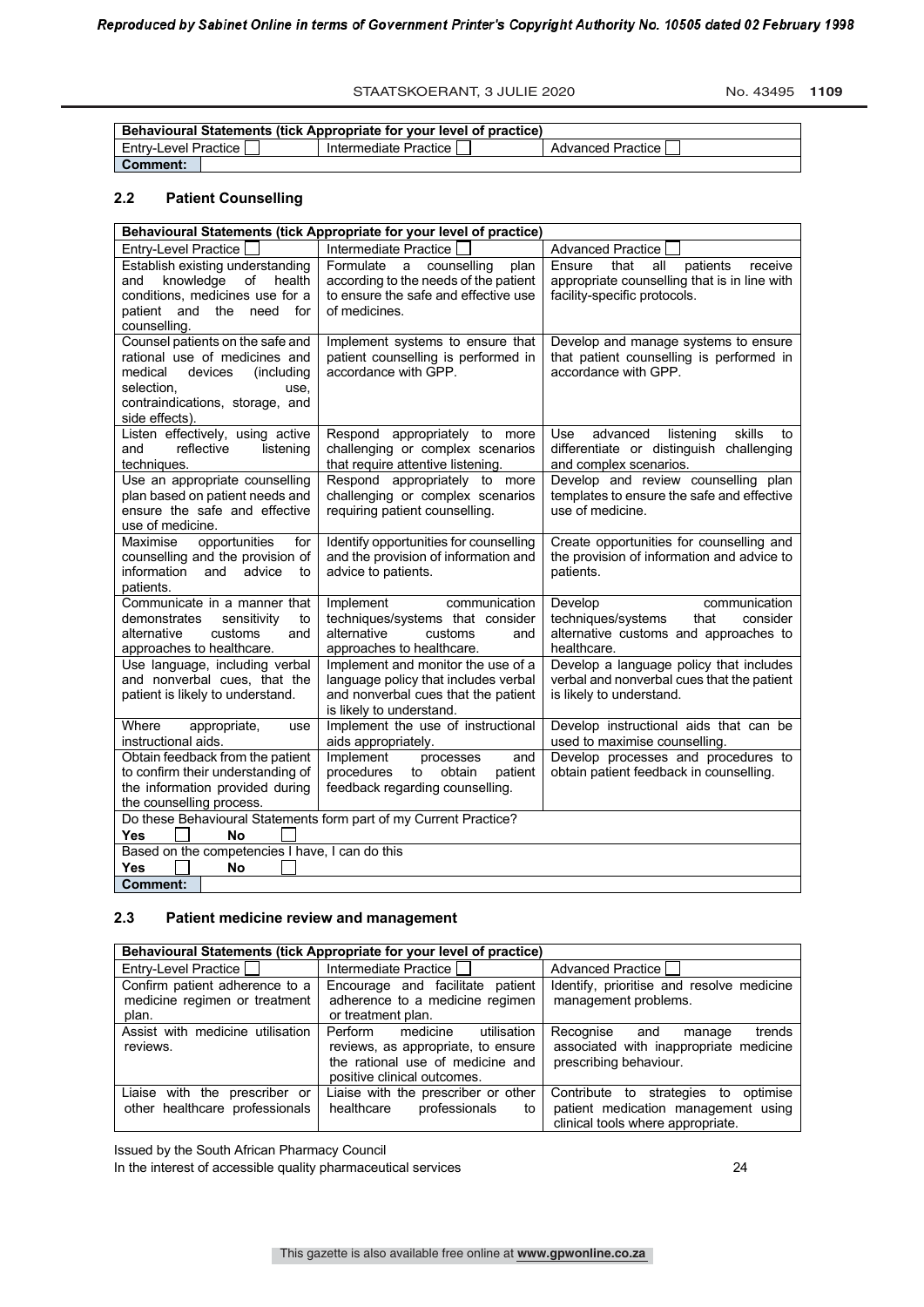#### **1110** No. 43495 GOVERNMENT GAZETTE, 3 JULY 2020

| to ensure the optimal use of<br>medicines.                                                     | implement a plan to ensure the<br>optimal use of medicines.                                    |                                                                                                |
|------------------------------------------------------------------------------------------------|------------------------------------------------------------------------------------------------|------------------------------------------------------------------------------------------------|
| Use appropriate protocols to<br>ensure cost-effective use of<br>medicines and medical devices. | Use appropriate protocols to ensure<br>cost-effective use of medicines and<br>medical devices. | Develop protocols to ensure the cost-<br>effective use of medicines and medical<br>devices.    |
| Identify<br>patients<br>requiring<br>additional monitoring.                                    | Recognise and advise on any<br>additional<br>monitoring<br>patient<br>required.                | Recognise and advise on any additional<br>patient monitoring required in complex<br>scenarios. |
| Do these Behavioral Statements form part of my Current Practice?<br>Yes<br>No                  |                                                                                                |                                                                                                |
| Based on the competencies I have, I can do this                                                |                                                                                                |                                                                                                |
| Yes<br>No.<br><b>Comment:</b>                                                                  |                                                                                                |                                                                                                |

# **2.4 Medicine and medical device safety**

| Behavioural Statements (tick Appropriate for your level of practice)                                                                                                                                |                                                                                                                                 |                                                                                                                                                                  |
|-----------------------------------------------------------------------------------------------------------------------------------------------------------------------------------------------------|---------------------------------------------------------------------------------------------------------------------------------|------------------------------------------------------------------------------------------------------------------------------------------------------------------|
| Entry-Level Practice                                                                                                                                                                                | Intermediate Practice                                                                                                           | <b>Advanced Practice</b>                                                                                                                                         |
| Report dispensing errors, side<br>and adverse effects.                                                                                                                                              | Implement developed protocols to<br>avoid common dispensing errors<br>such as 'look-alike' and 'soundalike'<br>medicines.       | Develop protocols to avoid common<br>dispensing errors such as 'look-alike' and<br>'sound-alike' medicines.                                                      |
| Keep<br>abreast of emerging<br>medicine safety information.                                                                                                                                         | Implement and maintain a 'near<br>misses' and error reporting system.                                                           | Disseminate information<br>relating<br>to<br>medicine safety and alter practice<br>accordingly.                                                                  |
| Participate in prevention and<br>resolution of medication errors.                                                                                                                                   | Identify, record, act and report<br>medication errors.                                                                          | Review and interpret medication error<br>reports to identify trends and implement<br>appropriate corrective action.                                              |
| Identify medicines, and medical<br>devices with quality issues and<br>report according to applicable<br>policies.                                                                                   | Source medicines and medical<br>devices of acceptable quality and<br>standard, in accordance<br>with<br>relevant SOPs           | Develop SOPs to ensure that medicines<br>and medical devices are of acceptable<br>quality and standard, and are sourced<br>from licensed and approved suppliers. |
| Identify medicines and medical<br>devices that are a high risk in<br>respect of medication errors or<br>that exhibit increased safety<br>risks and take steps to minimise<br>and mitigate the risk. | Implement developed systems and<br>protocols to minimise and mitigate<br>medication errors and adverse<br>effects.              | Develop systems and protocols to<br>minimise and mitigate medication errors<br>and adverse effects.                                                              |
| Store medicines and medical<br>devices in a safe, secure,<br>systematic<br>organised<br>and<br>manner.                                                                                              | Implement developed systems to<br>ensure safe, secure, organized and<br>systematic storage of medicines<br>and medical devices. | Develop systems to ensure safe, secure,<br>organised and systematic storage of<br>medicines and medical devices.                                                 |
| Nο<br><b>Yes</b>                                                                                                                                                                                    | Do these Behavioural Statements form part of my Current Practice?                                                               |                                                                                                                                                                  |
| Based on the competencies I have, I can do this                                                                                                                                                     |                                                                                                                                 |                                                                                                                                                                  |
| <b>Yes</b><br>No                                                                                                                                                                                    |                                                                                                                                 |                                                                                                                                                                  |
| <b>Comment:</b>                                                                                                                                                                                     |                                                                                                                                 |                                                                                                                                                                  |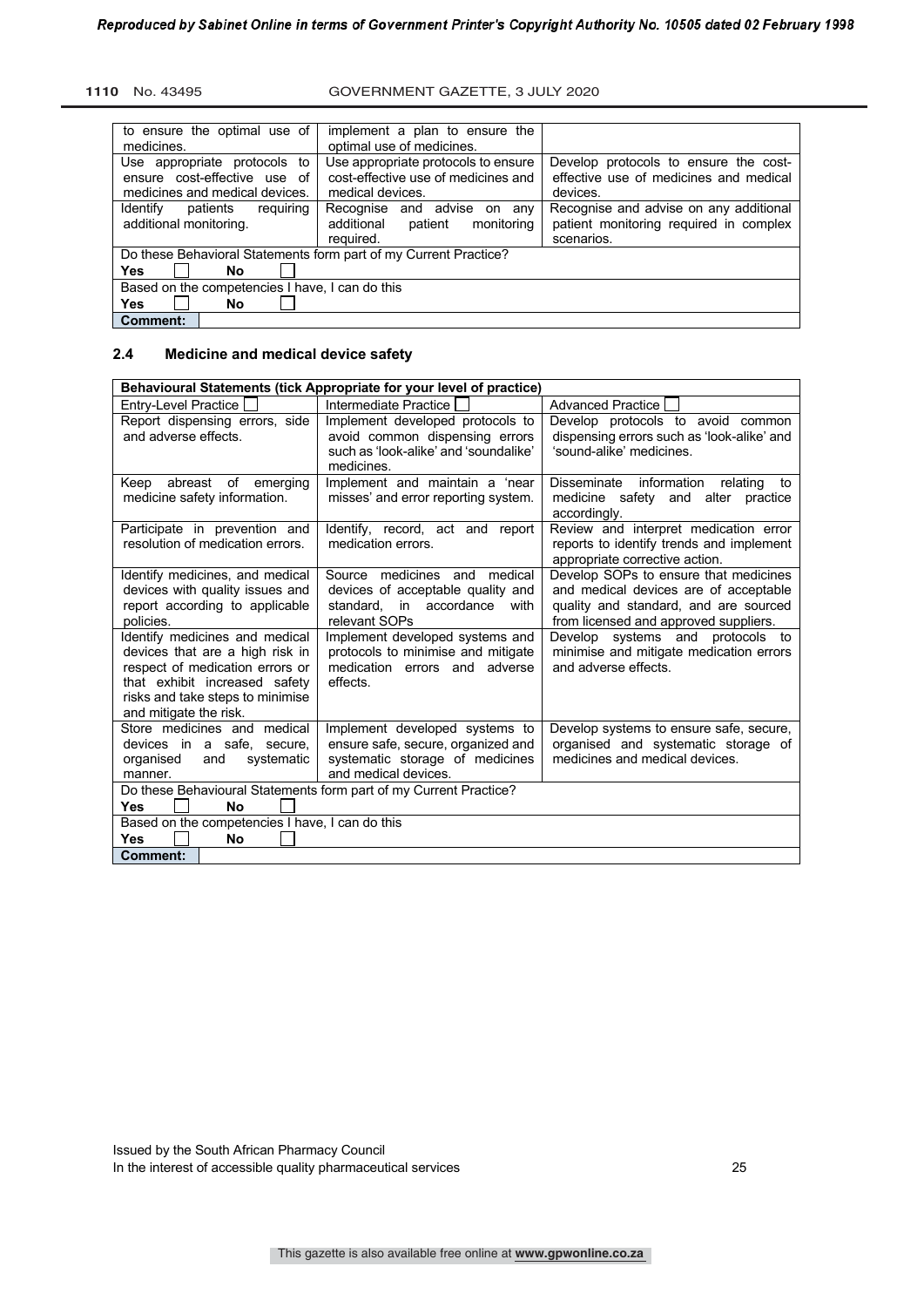# **2.5 Therapeutic outcome monitoring**

| Behavioural Statements (tick Appropriate for your level of practice) |                                                                   |                                         |
|----------------------------------------------------------------------|-------------------------------------------------------------------|-----------------------------------------|
| Entry-Level Practice                                                 | Intermediate Practice                                             | Advanced Practice                       |
| Monitor therapeutic outcomes.                                        | Monitor and optimise therapeutic                                  | Ensure that protocols are in place to   |
|                                                                      | for<br>complex<br>outcomes<br>more                                | support the optimisation of therapeutic |
|                                                                      | scenarios.                                                        | outcomes by pharmacists.                |
| Consult with other healthcare                                        | Contribute to the PTC or at the                                   | Participate in the optimisation<br>of   |
| professionals to<br>optimise                                         | formulary design level to optimize                                | therapeutic outcomes at PTC/formulary   |
| therapeutic outcomes.                                                | therapeutic outcomes.                                             | design level.                           |
|                                                                      | Do these Behavioural Statements form part of my Current Practice? |                                         |
| <b>Yes</b><br>No                                                     |                                                                   |                                         |
| Based on the competencies I have, I can do this                      |                                                                   |                                         |
| <b>Yes</b><br>No                                                     |                                                                   |                                         |
| Comment:                                                             |                                                                   |                                         |

# **2.6 Pharmacist initiated therapy (PIT)**

| Behavioural Statements (tick Appropriate for your level of practice) |                                                                   |                                            |
|----------------------------------------------------------------------|-------------------------------------------------------------------|--------------------------------------------|
| Entry-Level Practice                                                 | Intermediate Practice                                             | <b>Advanced Practice</b>                   |
| Assess and treat a patient based                                     | Ensure all medicine selection and                                 | Ensure that protocols are in place to      |
| objective and subjective<br>on                                       | advice provided reflects the best                                 | facilitate supervision of pharmacy support |
| signs and symptoms as guided                                         | evidence and quidance.                                            | personnel involved in pharmacist initiated |
| by relevant legislation and within                                   |                                                                   | therapy (PIT).                             |
| the scope of practice.                                               |                                                                   |                                            |
| Discuss the use of appropriate                                       | Implement the guidelines<br>and                                   | Develop guidelines and policies for the    |
| obtain<br>medicines<br>and                                           | policies on the appropriate use of                                | appropriate use of medicines.              |
| consensus from the patient,                                          | medicines.                                                        |                                            |
| considering patient preferences,                                     |                                                                   |                                            |
| allergies and medical history.                                       |                                                                   |                                            |
| Document any<br>intervention,                                        | Implement<br>the<br>developed                                     | intervention<br>Develop<br>pharmacist<br>a |
| including<br>medicine<br>supply,                                     | pharmacist<br>intervention                                        | documentation system.                      |
| according to current legislative                                     | documentation system.                                             |                                            |
| requirements.                                                        |                                                                   |                                            |
| Refer patients, when required, to                                    | Implement the referral system to an                               | Develop a patient referral system.         |
| healthcare<br>appropriate<br>an                                      | healthcare<br>appropriate                                         |                                            |
| provider/resource.                                                   | provider/resource.                                                |                                            |
|                                                                      | Do these Behavioural Statements form part of my Current Practice? |                                            |
| <b>Yes</b><br><b>No</b>                                              |                                                                   |                                            |
| Based on the competencies I have, I can do this                      |                                                                   |                                            |
| <b>Yes</b><br>No                                                     |                                                                   |                                            |
| <b>Comment:</b>                                                      |                                                                   |                                            |

# **2.7 Pharmacovigilance**

| Behavioural Statements (tick Appropriate for your level of practice)                             |                                                                                     |                                                                                       |
|--------------------------------------------------------------------------------------------------|-------------------------------------------------------------------------------------|---------------------------------------------------------------------------------------|
| Entry-Level Practice                                                                             | Intermediate Practice                                                               | Advanced Practice                                                                     |
| Monitor, receive, record<br>and<br>report quality defects, adverse<br>drug reactions and events. | pharmacovigilance<br>Manage<br>activities and classify the events<br>accordingly.   | Design and implement interventions to<br>prevent and minimise adverse drug<br>events. |
| Perform<br>post-marketing<br>surveillance studies.                                               | Compile<br>$\circ$ of<br>reports<br>the<br>post-<br>marketing surveillance studies. | Review pharmacovigilance reports and<br>report to the regulatory authority.           |
|                                                                                                  | Do these Behavioural Statements form part of my Current Practice?                   |                                                                                       |
| Yes<br>No                                                                                        |                                                                                     |                                                                                       |
| Based on the competencies I have, I can do this                                                  |                                                                                     |                                                                                       |
| Yes<br>No                                                                                        |                                                                                     |                                                                                       |
| <b>Comment:</b>                                                                                  |                                                                                     |                                                                                       |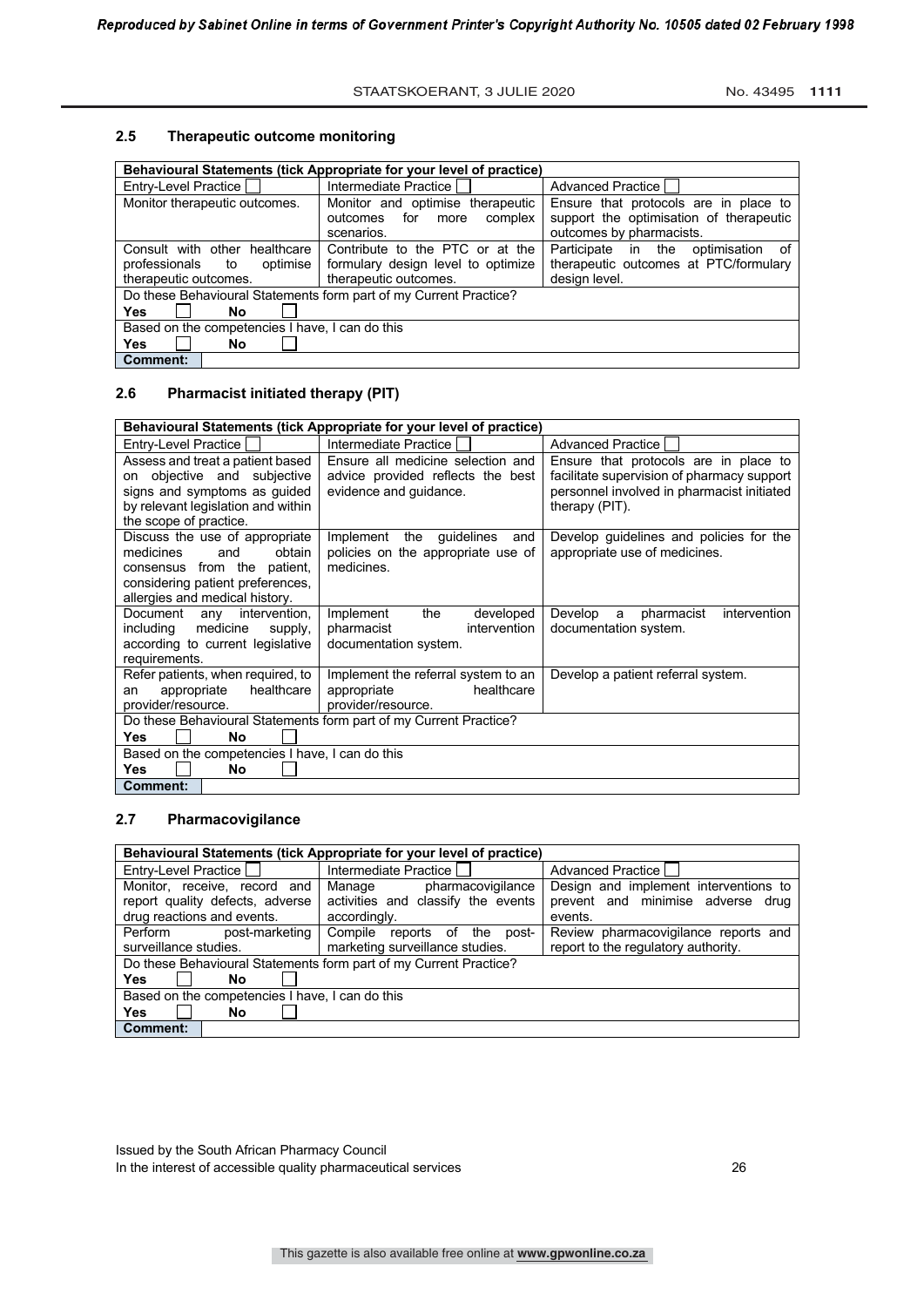#### **2.8 Clinical Trials**

| Behavioural Statements (tick Appropriate for your level of practice) |                                  |                                   |
|----------------------------------------------------------------------|----------------------------------|-----------------------------------|
| Entry-Level Practice                                                 | Intermediate Practice            | Advanced Practice                 |
| Apply master documents (e.g.                                         | Implement and monitor compliance | Interpret guidelines, legislation |
| SOPs) according to GxP.                                              | inline with GxP.                 | and policies in line with GxP.    |
| Compile master documents.                                            | Review master documents.         | Approve master documents.         |
| Do these Behavioural Statements form part of my Current Practice?    |                                  |                                   |
| Yes<br>No                                                            |                                  |                                   |
| Based on the competencies I have, I can do this                      |                                  |                                   |
| Yes<br>No                                                            |                                  |                                   |
| <b>Comment:</b>                                                      |                                  |                                   |

# **DOMAIN 3: SUPPLY OF MEDICINES AND MEDICAL DEVICES**

#### **INTRODUCTION**

Domain 3 includes competencies required to address the supply of medicines and medical devices, from production processes to the disposal of unused, expired and obsolete medicines and medical devices. The domain encompasses the planning and management of all activities involved in sourcing, procurement, and logistics management and includes coordination and collaboration with suppliers and other healthcare professionals in delivering pharmaceutical services to patients.

The pharmacist plays a critical role in the registration and manufacturing of safe, quality and effective medicines and medical devices. Procurement of safe, quality and effective medicines and medical devices involves the identification and careful selection of suppliers who provide products manufactured in accordance with current Good Manufacturing Practice (cGMP) and relevant legislation. In addition, behavioural statements for Domain 3 pertain to packaging, storage and transport of medicines and medical devices, and the legislation applicable to manufacturing, storage and distribution of medicines and medical devices.

The procurement, storage and distribution of pharmaceutical products are a major determinant in the availability of affordable, quality, safe and effective medicines. Given the impact of procurement activities on the operation and effectiveness of health services, it is essential that these activities are managed by pharmacists capacitated to apply sound procedures and who have access to reliable stock control, consumption and distribution information in order to manage medicine supply.

The dispensing process is also incorporated in the supply of medicines domain. The process in which the pharmacist interprets and evaluates a prescription, from both legal and pharmacological perspectives, selects appropriate medicine(s), prepares, packs and labels the medicine(s), and counsels the patient on the correct use of the medicine(s), are behaviours included in Domain 3. To improve therapeutic outcomes, the supply of medicines should include behaviours encompassing patient care encounters, prescription review, and medicine utilisation review.

In addition, pharmacists are responsible for minimising pharmaceutical waste. This includes the coordination of continuous monitoring of pharmaceutical waste generation, and the destruction or disposal procedures for any unused, unwanted or expired medicine.

The supply of medicines and medical devices competencies are:

- 3.1 Medicine production according to GxP
- 3.2 Supply chain management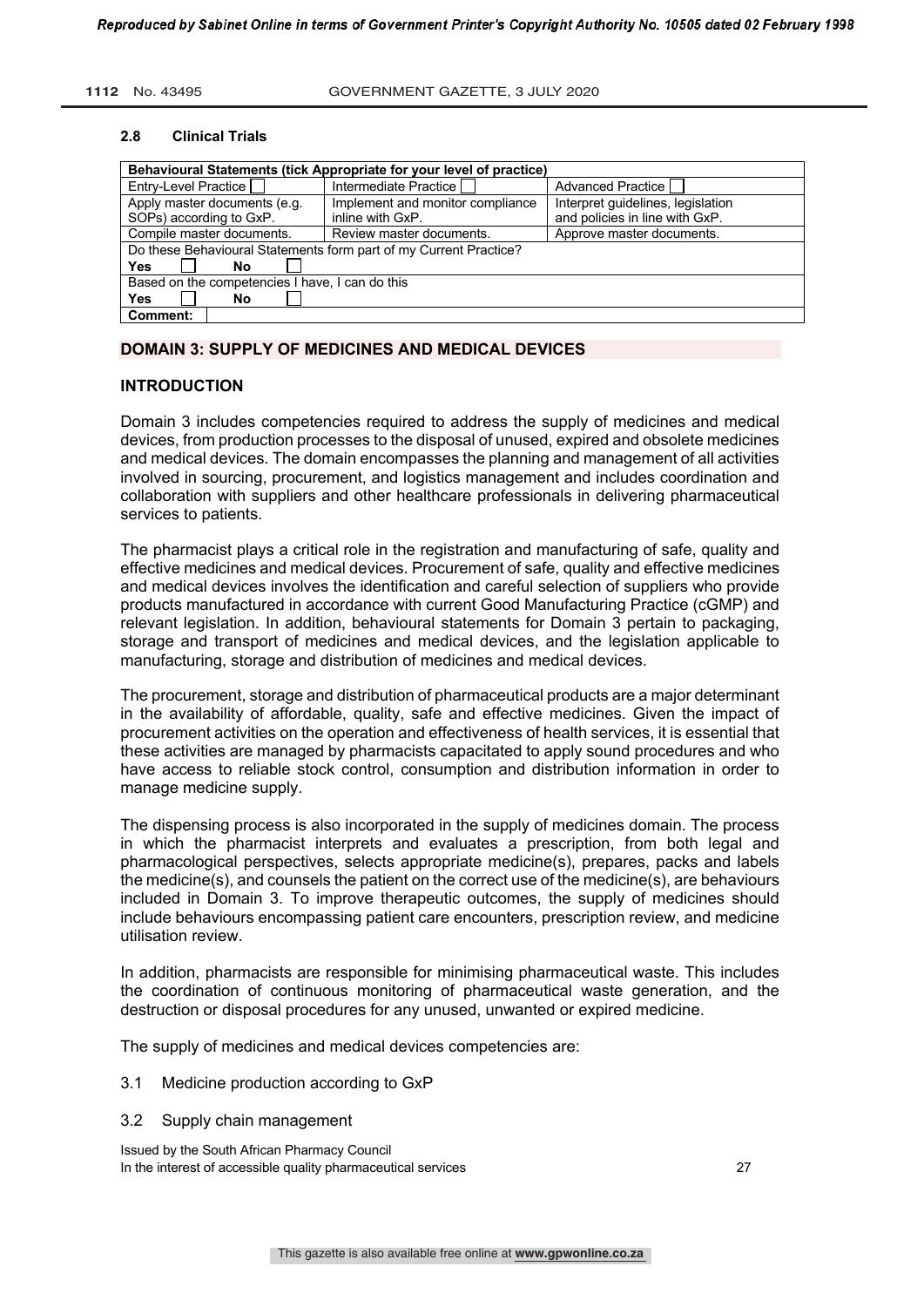- 3.3 Formulary development
- 3.4 Medicine dispensing
- 3.5 Medicine compounding
- 3.6 Medicine disposal/destruction

#### **The behavioural aspects must be demonstrated as follows:**

#### **3.1 Medicine production according to GxP**

| Behavioural Statements (tick Appropriate for your level of practice)                                 |                                                                                                                              |                                                                                                                                                                       |
|------------------------------------------------------------------------------------------------------|------------------------------------------------------------------------------------------------------------------------------|-----------------------------------------------------------------------------------------------------------------------------------------------------------------------|
| <b>Entry-Level Practice</b>                                                                          | Intermediate Practice                                                                                                        | <b>Advanced Practice</b>                                                                                                                                              |
| Apply SOPs and production<br>documentation for receiving<br>materials.                               | Implement and monitor compliance<br>about<br>materials<br>receiving<br>requirements in accordance with<br>SOP <sub>s</sub> . | legislation<br>Interpret<br>quidelines.<br>and<br>policies for receiving material.                                                                                    |
| Apply SOPs and production<br>documentation for storage<br>requirements.                              | Implement and monitor compliance<br>with<br>requirements<br>storage<br>in<br>accordance with SOPs.                           | Interpret<br>guidelines,<br>legislation<br>and<br>policies for storage of raw materials<br>and finished products.                                                     |
| Apply SOPs and production<br>documentation according to<br>the manufacturing processes.              | Implement and monitor compliance<br>with production requirements in<br>accordance with SOPs.                                 | deviations.<br>Manage<br>investigate<br>production failures, develop, review<br>and update guidelines, SOPs and policies<br>relating to the manufacturing<br>process. |
| Apply SOPs and production<br>documentation to packaging<br>process.                                  | Implement and monitor compliance<br>with packaging requirements in<br>accordance with SOPs.                                  | deviations.<br>Manage<br>investigate<br>packaging failures, develop, review<br>and update guidelines, SOPs and policies<br>relating to the packaging process.         |
| Apply SOPs and review<br>production documentation<br>for final product release.                      | Implement and monitor compliance<br>with the final product release<br>specifications.                                        | Review and approve manufacturing<br>records for final product release.                                                                                                |
| Review and apply SOPs and<br>production documentation in<br>line with quality management<br>systems. | Develop and implement quality<br>management systems to ensure<br>product safety, quality and efficacy.                       | Develop<br>quality<br>and<br>manage<br>management policies.                                                                                                           |
| Apply principles of validation.                                                                      | Develop validation protocols<br>and reports.                                                                                 | Approve validation<br>protocols and reports.                                                                                                                          |
| Apply Section 15 of Act 101<br>to compile medicine<br>registration dossiers.                         | Review the dossier for correctness<br>and completeness, and respond<br>to variations from the regulatory<br>authority.       | Approve the dossier for submission to the<br>regulatory authority.                                                                                                    |
| Compile master documents.                                                                            | Review master documents.                                                                                                     | Approve master documents.                                                                                                                                             |
| <b>Yes</b><br><b>No</b>                                                                              | Do these Behavioural Statements form part of my Current Practice?                                                            |                                                                                                                                                                       |
| Based on the competencies I have, I can do this                                                      |                                                                                                                              |                                                                                                                                                                       |
| Yes<br>No                                                                                            |                                                                                                                              |                                                                                                                                                                       |
| <b>Comment:</b>                                                                                      |                                                                                                                              |                                                                                                                                                                       |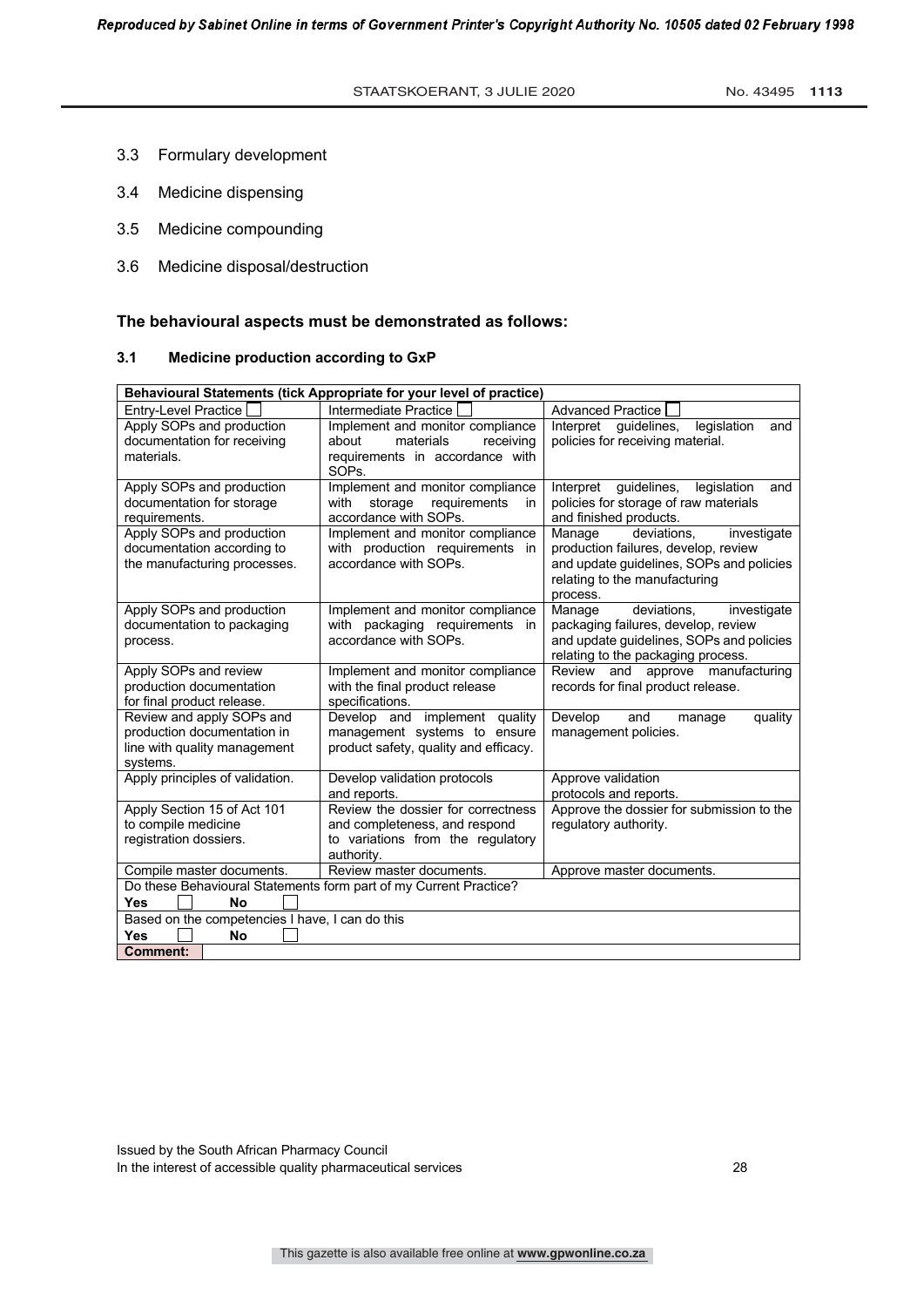# **3.2 Supply chain management**

| Behavioural Statements (tick Appropriate for your level of practice) |                                                                       |                                                                  |
|----------------------------------------------------------------------|-----------------------------------------------------------------------|------------------------------------------------------------------|
| Entry-Level Practice                                                 | Intermediate Practice                                                 | <b>Advanced Practice</b>                                         |
| Monitor and report stock                                             | Implement medicines supply chain                                      | Develop and review protocols to ensure                           |
| requirements and shortages.                                          | protocols to ensure access and                                        | access and availability of safe, effective,                      |
|                                                                      | availability of safe, effective, quality                              | quality medicines and medical devices                            |
|                                                                      | medicines and medical devices.                                        | for various supply and distribution                              |
|                                                                      |                                                                       | models.                                                          |
| Advise consumers/caregivers of                                       | Convey medicine or medical                                            | Develop, and monitor                                             |
| reasons for the delay in the                                         | device shortage contingency                                           | contingency plans for                                            |
| medicines<br>supply<br>of<br>and                                     | plan information to the                                               | medicines and medical                                            |
| medical devices and implement                                        | relevant healthcare                                                   | device shortages.                                                |
| the contingency plans to ensure                                      | professionals.                                                        |                                                                  |
| continuity of care.                                                  |                                                                       |                                                                  |
| Use the tools to monitor and                                         | Assess and determine suitable                                         | Develop tools to monitor                                         |
| review stock levels.                                                 | stock levels and the maintenance                                      | and review stock levels.                                         |
|                                                                      | thereof.<br>Source and obtain suitable                                | Liaise with<br>other                                             |
| suitable<br>alternative<br>Supply<br>medicines and medical devices   | alternative medicines and                                             | prescribers<br>and<br>stakeholders<br>to<br>identify<br>suitable |
| emergency<br>and<br>life-<br>in                                      | medical devices in                                                    | alternative medicines and medicine                               |
| threatening situations.                                              | emergency and life-threatening                                        | devices where supply difficulties are likely                     |
|                                                                      | situations.                                                           | to occur.                                                        |
| Procure medicines and medical                                        | Implement<br>and<br>manage                                            | Develop and review procurement/supply                            |
| devices in line with approved                                        | procurement/supply<br>chain                                           | management<br>policies<br>chain<br>and                           |
| procurement/supply<br>chain                                          | management<br>policies<br>and                                         | procedures ensuring no conflict of                               |
| management<br>policies<br>and                                        | procedures appropriate to the                                         | interest or inappropriate inducements                            |
| procedures appropriate to the                                        | practice setting.                                                     | in the sourcing and supply of medicines.                         |
| practice setting.                                                    |                                                                       |                                                                  |
| <b>Distribute</b><br>medicines<br>and                                | Communicate<br>policies<br>and                                        | Apply GxP principles and<br>relevant                             |
| medical devices in line with                                         | protocols for medicine and medical                                    | legislation in the development of policies                       |
| approved protocols and                                               | device distribution developed in                                      | and protocols for medicine supply                                |
| policies developed in                                                | accordance with GxP to other                                          | management.                                                      |
| accordance with GxP.                                                 | members of the healthcare team.                                       |                                                                  |
| Supply unregistered medicines                                        | Manage the supply of unregistered                                     | Develop systems and protocols for the                            |
| in accordance with relevant                                          | medicines in accordance with                                          | supply of unregistered medicines in                              |
| legislation.                                                         | relevant legislation.                                                 | accordance with relevant legislation.                            |
| Implement an effective stock                                         | Work with documented policies and                                     | Manage sector-wide pharmaceutical<br>quantification.             |
| management<br>and<br>rotation<br>system, including systems           | procedures<br>to<br>implement<br>an<br>effective stock management and |                                                                  |
| for forecasting patient needs                                        | rotation system, including systems                                    |                                                                  |
| and demands, and contingency                                         | for forecasting patient needs and                                     |                                                                  |
| shortages<br>plans<br>for<br>and                                     | demands and contingency plans for                                     |                                                                  |
| discontinuations.                                                    | shortages and discontinuations.                                       |                                                                  |
| Compile master documents.                                            | Review master documents.                                              | Approve master documents.                                        |
|                                                                      | Do these Behavioural Statements form part of my Current Practice?     |                                                                  |
| <b>Yes</b><br>No                                                     |                                                                       |                                                                  |
| Based on the competencies I have, I can do this                      |                                                                       |                                                                  |
| <b>Yes</b><br>No                                                     |                                                                       |                                                                  |
| <b>Comment:</b>                                                      |                                                                       |                                                                  |

Issued by the South African Pharmacy Council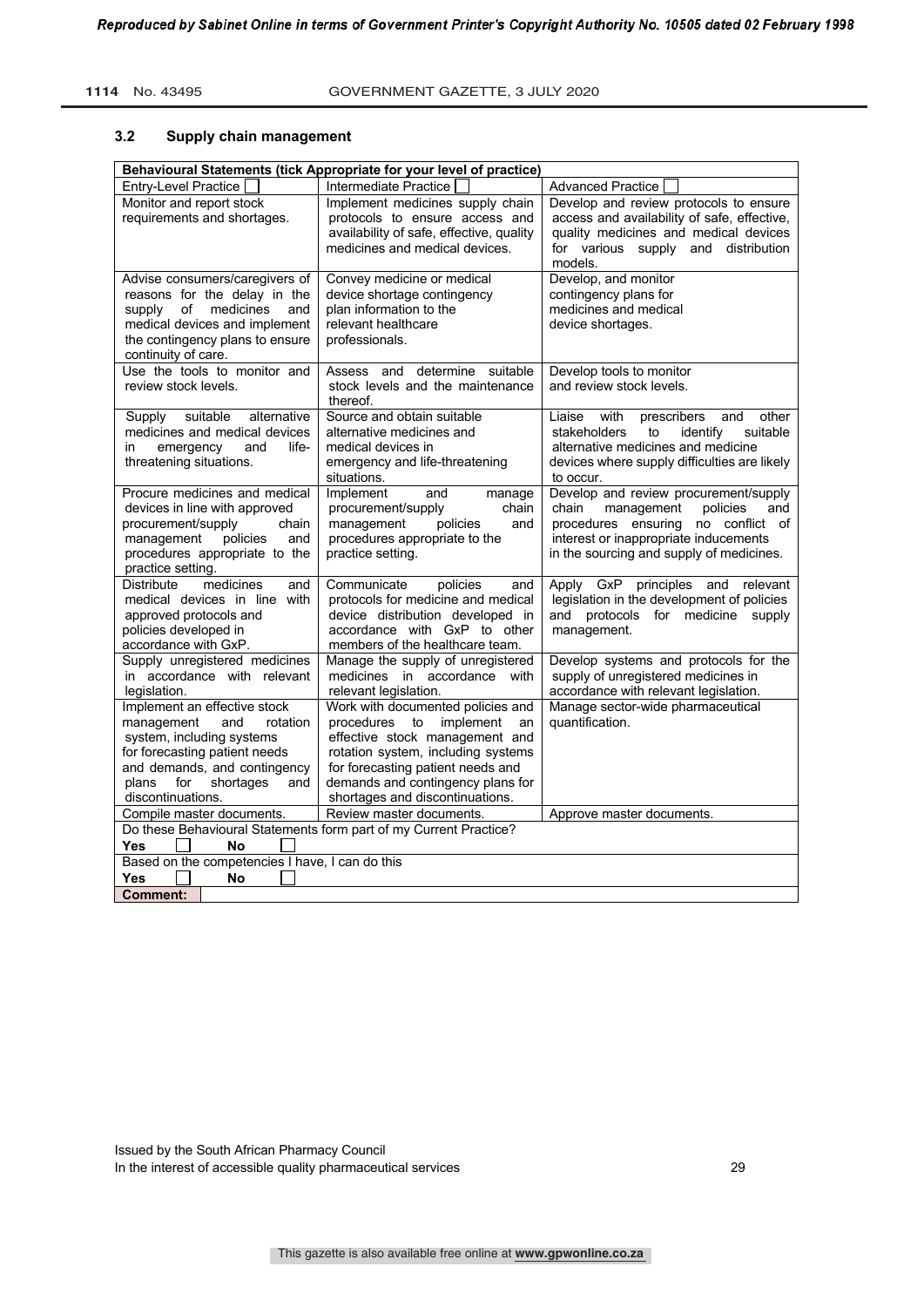# **3.3 Formulary development**

| Behavioural Statements (tick Appropriate for your level of practice)                                                                                                                                                                                             |                                                                                                                                                                                                                                                                                  |                                                                                                                                                                                                                                                             |
|------------------------------------------------------------------------------------------------------------------------------------------------------------------------------------------------------------------------------------------------------------------|----------------------------------------------------------------------------------------------------------------------------------------------------------------------------------------------------------------------------------------------------------------------------------|-------------------------------------------------------------------------------------------------------------------------------------------------------------------------------------------------------------------------------------------------------------|
| Entry-Level Practice                                                                                                                                                                                                                                             | Intermediate Practice                                                                                                                                                                                                                                                            | <b>Advanced Practice</b>                                                                                                                                                                                                                                    |
| Contribute to product selection<br>based on systematic evidence-<br>based evaluation criteria, e.g.<br>suitability for intended<br>use.<br>quality and cost of medicines<br>and medical devices, safety<br>profile, reliability of source and<br>bioequivalence. | Play an advisory role in product<br>selection based on systematic<br>evidence-based evaluation criteria.<br>e.g. Suitability for intended use,<br>quality and cost of medicines and<br>medical devices, safety profile,<br>reliability<br>of<br>source<br>and<br>bioequivalence. | Play a leading role in product selection<br>based on systematic, evidence-based<br>evaluation criteria, suitability for intended<br>use, quality and cost of medicines and<br>medical devices, safety profile, reliability<br>of source and bioequivalence. |
| Do these Behavioural Statements form part of my Current Practice?                                                                                                                                                                                                |                                                                                                                                                                                                                                                                                  |                                                                                                                                                                                                                                                             |
| <b>Yes</b><br><b>No</b>                                                                                                                                                                                                                                          |                                                                                                                                                                                                                                                                                  |                                                                                                                                                                                                                                                             |
| Based on the competencies I have, I can do this                                                                                                                                                                                                                  |                                                                                                                                                                                                                                                                                  |                                                                                                                                                                                                                                                             |
| <b>Yes</b><br><b>No</b>                                                                                                                                                                                                                                          |                                                                                                                                                                                                                                                                                  |                                                                                                                                                                                                                                                             |
| Comment:                                                                                                                                                                                                                                                         |                                                                                                                                                                                                                                                                                  |                                                                                                                                                                                                                                                             |

#### **3.4 Medicine dispensing**

| Behavioural Statements (tick Appropriate for your level of practice)                                                                                                                               |                                                                                                                                                                                                                                  |                                                                                                                                                                                                                                               |
|----------------------------------------------------------------------------------------------------------------------------------------------------------------------------------------------------|----------------------------------------------------------------------------------------------------------------------------------------------------------------------------------------------------------------------------------|-----------------------------------------------------------------------------------------------------------------------------------------------------------------------------------------------------------------------------------------------|
| Entry-Level Practice                                                                                                                                                                               | Intermediate Practice                                                                                                                                                                                                            | <b>Advanced Practice</b>                                                                                                                                                                                                                      |
| Evaluate, interpret and prepare<br>the prescription in line with<br>legislative requirements<br>and<br>inform patients of the availability<br>of generic medicines.<br>Maintain, review and update | Manage, organise and prioritise the<br>dispensing<br>of<br>prescriptions<br>according to professional judgment,<br>up-to-date clinical knowledge and in<br>line with legislative requirements.<br>Ensure that patient history is | Manage, organise and prioritise the<br>dispensing of prescriptions according to<br>professional judgment, up-to-date clinical<br>knowledge and in line with legislative<br>requirements.<br>Ensure that patient history is recorded           |
| patient history.                                                                                                                                                                                   | recorded and stored appropriately<br>accordance with applicable<br>in<br>legislation.                                                                                                                                            | and stored appropriately in accordance<br>with applicable legislation.                                                                                                                                                                        |
| Perform a therapeutic review of a<br>prescription<br>to<br>ensure<br>clinical<br>pharmaceutical<br>and<br>appropriateness<br>οf<br>the<br>treatment.                                               | Perform a therapeutic review of<br>more complex prescriptions<br>to<br>ensure pharmaceutical and clinical<br>appropriateness of treatment.                                                                                       | Undertake a therapeutic review of highly<br>complex prescriptions for patients with<br>multiple coexisting conditions to ensure<br>pharmaceutical<br>and<br>clinical<br>appropriateness<br>of the<br>prescribed<br>treatment for the patient. |
| Apply GPP principles and ensure<br>accurate dispensing<br>in an organised and systematic<br>apply sequential<br>way and<br>accuracy checks to all phases of<br>dispensing.                         | Apply GPP principles and ensure<br>accurate dispensing in an organised<br>and systematic way and apply<br>sequential accuracy checks to all<br>phases of dispensing.                                                             | Put systems in place to ensure that all<br>phases of dispensing as detailed in the<br>GPP are complied with.                                                                                                                                  |
| Prepare<br>extemporaneous<br>preparations according to GxP.                                                                                                                                        | that<br>Ensure<br>extemporaneous<br>preparations<br>prepared<br>are<br>in.<br>accordance with GxP.                                                                                                                               | Develop SOPs for<br>preparation<br>of<br>extemporaneous preparations in line with<br>GxP.                                                                                                                                                     |
| Perform<br>pharmaceutical<br>calculations accurately.                                                                                                                                              | Ensure<br>that<br>pharmaceutical<br>calculations are accurate.                                                                                                                                                                   | Provide reference sources and develop<br>pharmaceutical<br>procedures<br>for<br>calculations.                                                                                                                                                 |
| Consult prescribers regarding<br>anomalies or potential problems,<br>incorrect doses,<br>e.g.<br>drug<br>interactions.                                                                             | Address prescription anomalies in<br>clinical meetings with healthcare<br>professionals.                                                                                                                                         | Advise and guide prescribers on potential<br>problematic treatment regimens.                                                                                                                                                                  |
| Document<br>all<br>and<br>record<br>interventions.                                                                                                                                                 | Implement a recordkeeping system<br>and ensures that all interventions<br>are documented.                                                                                                                                        | Develop a recordkeeping system and<br>undertake an analysis of all documented<br>interventions to improve patient care.                                                                                                                       |
| Use dispensing technology in<br>with<br>practice-specific<br>line<br>protocols.                                                                                                                    | Implement and monitor the use of<br>dispensing technology developed in<br>line with protocols.                                                                                                                                   | Develop protocols to ensure accurate use<br>of all dispensing technologies                                                                                                                                                                    |
| Do these Behavioural Statements form part of my Current Practice?<br><b>Yes</b><br><b>No</b>                                                                                                       |                                                                                                                                                                                                                                  |                                                                                                                                                                                                                                               |
| Based on the competencies I have, I can do this<br><b>Yes</b><br>No                                                                                                                                |                                                                                                                                                                                                                                  |                                                                                                                                                                                                                                               |
| <b>Comment:</b>                                                                                                                                                                                    |                                                                                                                                                                                                                                  |                                                                                                                                                                                                                                               |

Issued by the South African Pharmacy Council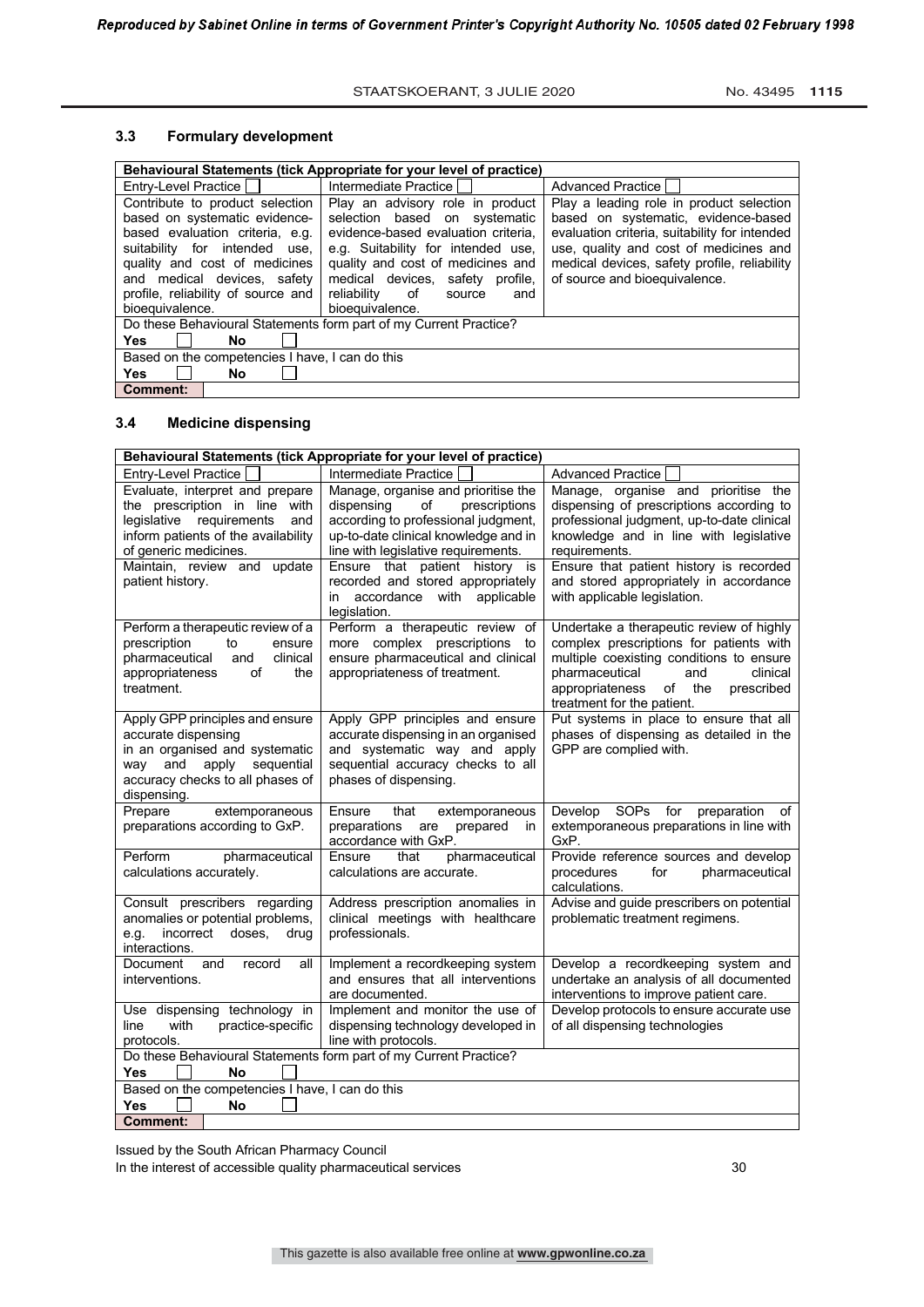#### **3.5 Medicine compounding**

| Behavioural Statements (tick Appropriate for your level of practice)                     |                                                                                                                            |                                                                                                                         |
|------------------------------------------------------------------------------------------|----------------------------------------------------------------------------------------------------------------------------|-------------------------------------------------------------------------------------------------------------------------|
| Entry-Level Practice                                                                     | Intermediate Practice                                                                                                      | Advanced Practice                                                                                                       |
| pharmaceutical<br>Apply<br>knowledge to the formulation<br>and compounding of medicines. | Ensure that the pharmaceutical<br>formulation and compounding of<br>medicines<br>with<br>in<br>line<br>are<br>legislation. | Source appropriate references for the<br>formulation<br>and<br>compounding<br>οf<br>medicines in line with GPP and GxP. |
| Do these Behavioural Statements form part of my Current Practice?                        |                                                                                                                            |                                                                                                                         |
| <b>Yes</b><br>No                                                                         |                                                                                                                            |                                                                                                                         |
| Based on the competencies I have, I can do this                                          |                                                                                                                            |                                                                                                                         |
| Yes<br>No                                                                                |                                                                                                                            |                                                                                                                         |
| Comment:                                                                                 |                                                                                                                            |                                                                                                                         |

# **3.6 Medicine disposal/destruction**

| Behavioural Statements (tick Appropriate for your level of practice)                                                                                                                                                                                                                                                                        |                                                                                                                                                                                                                                                                                                                                       |                                                                                                                                                                                                |
|---------------------------------------------------------------------------------------------------------------------------------------------------------------------------------------------------------------------------------------------------------------------------------------------------------------------------------------------|---------------------------------------------------------------------------------------------------------------------------------------------------------------------------------------------------------------------------------------------------------------------------------------------------------------------------------------|------------------------------------------------------------------------------------------------------------------------------------------------------------------------------------------------|
| Entry-Level Practice [                                                                                                                                                                                                                                                                                                                      | Intermediate Practice                                                                                                                                                                                                                                                                                                                 | <b>Advanced Practice</b>                                                                                                                                                                       |
| Request patients to return any<br>and/or<br>unwanted<br>unused.<br>expired<br>medicines<br>the<br>to<br>pharmacy for safe disposal and<br>implement the protocols for any<br>returned, unused, unwanted,<br>expired and recalled medicines,<br>including the assessment of the<br>impact on patient care and<br>required patient follow up. | Request patients to return any<br>unused, unwanted and/or expired<br>medicines to the pharmacy for safe<br>disposal<br>and implement<br>the<br>protocols for any returned, unused,<br>unwanted, expired and recalled<br>medicines.<br>including<br>the<br>assessment of the impact on patient<br>care and required patient follow up. | Develop protocols to ensure the proper<br>management of returned, recalled,<br>expired and unusable products for safe<br>disposal taking<br>into consideration<br>environmental legislations.  |
| Quarantine<br>returned.<br>any<br>damaged, expired, recalled or<br>discontinued<br>medicines<br>and<br>implement and monitor the safe<br>destruction and disposal of<br>waste material, pharmaceutical<br>products and cytotoxic products<br>in accordance with relevant<br>legislation.                                                    | Quarantine any returned, damaged,<br>expired, recalled or discontinued<br>medicines and implement and<br>monitor the safe destruction and<br>of<br>disposal<br>material.<br>waste<br>pharmaceutical<br>products<br>and<br>cytotoxic products in accordance<br>with relevant legislation.                                              | Develop a protocol for<br>the<br>safe<br>and<br>disposal<br>destruction<br>of waste<br>material, pharmaceutical products and<br>cytotoxic products in accordance with<br>relevant legislation. |
| Apply the guidelines for the recall<br>of medicines.                                                                                                                                                                                                                                                                                        | Apply the guidelines for the recall of<br>medicines.                                                                                                                                                                                                                                                                                  | Ensure compliance with the guidelines for<br>the recall of medicines.                                                                                                                          |
|                                                                                                                                                                                                                                                                                                                                             | Do these Behavioural Statements form part of my Current Practice?                                                                                                                                                                                                                                                                     |                                                                                                                                                                                                |
| <b>Yes</b><br><b>No</b>                                                                                                                                                                                                                                                                                                                     |                                                                                                                                                                                                                                                                                                                                       |                                                                                                                                                                                                |
| Based on the competencies I have, I can do this                                                                                                                                                                                                                                                                                             |                                                                                                                                                                                                                                                                                                                                       |                                                                                                                                                                                                |
| <b>Yes</b><br>No                                                                                                                                                                                                                                                                                                                            |                                                                                                                                                                                                                                                                                                                                       |                                                                                                                                                                                                |
| Comment:                                                                                                                                                                                                                                                                                                                                    |                                                                                                                                                                                                                                                                                                                                       |                                                                                                                                                                                                |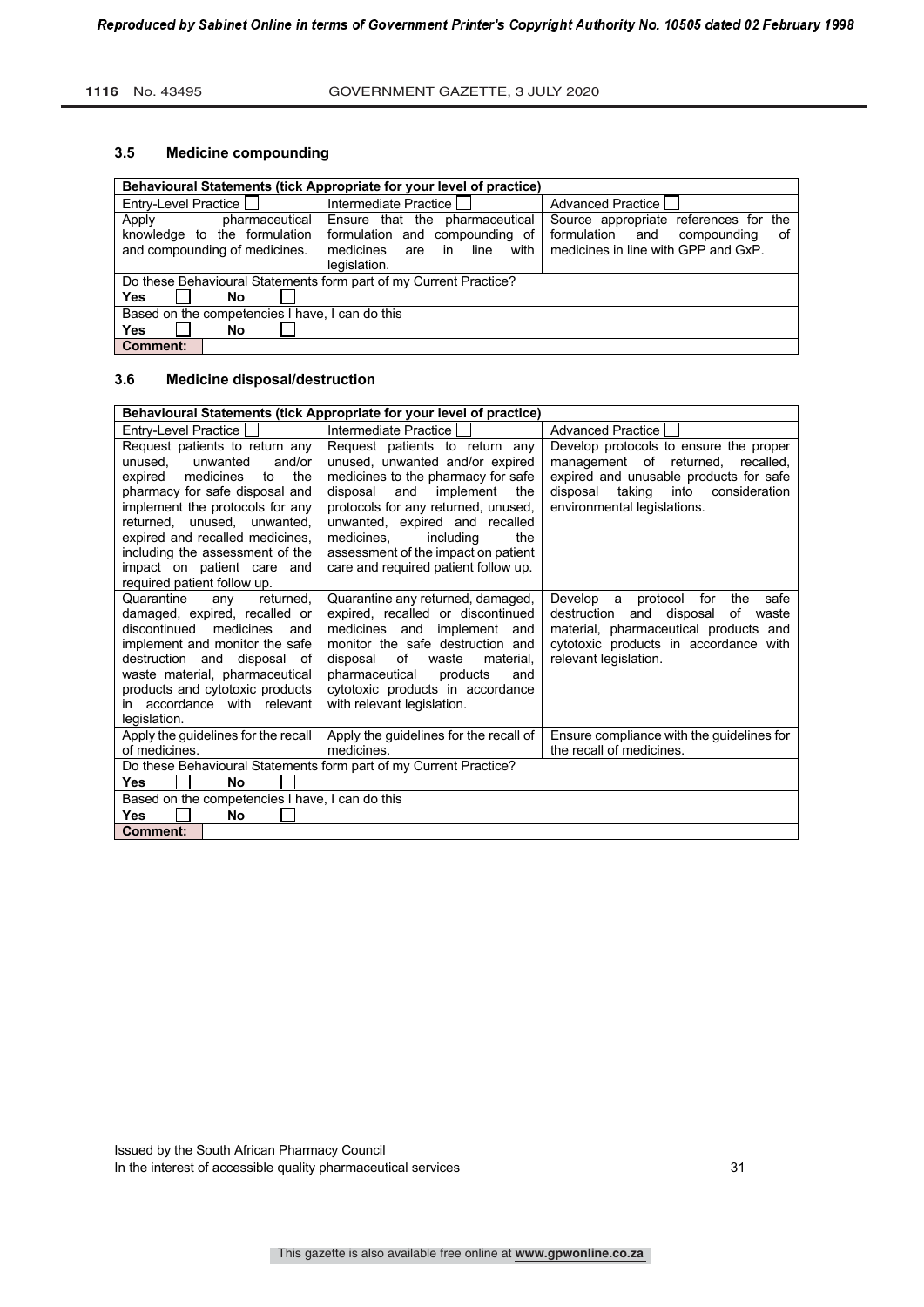# **DOMAIN 4: ORGANISATION AND MANAGEMENT SKILLS**

#### **INTRODUCTION**

Domain 4 includes competency standards that relate to the way pharmacists apply organisational and managerial skills to ensure the effective and efficient delivery of pharmaceutical services. It includes behavioural statements relating to the operation and maintenance of facilities and infrastructure; application of sound fiscal principles; and quality assurance to ensure sustainable pharmaceutical services that are adaptive to changing environments.

Human and financial resources are central to planning, delivering and managing pharmaceutical services. In pharmacy, the goal of human resources management is to develop and sustain an adequate supply of skilled professionals motivated to provide effective pharmaceutical services.

The organisation and management competencies are:

- 4.1 Human resources management
- 4.2 Financial management
- 4.3 Pharmaceutical infrastructure management
- 4.4 Quality assurance
- 4.5 Change management
- 4.6 Policy development

#### **The behavioural aspects must be demonstrated as follows:**

#### **4.1 Human resources management**

| Behavioural Statements (tick Appropriate for your level of practice) |                                           |                                           |
|----------------------------------------------------------------------|-------------------------------------------|-------------------------------------------|
| Entry-Level Practice                                                 | Intermediate Practice                     | Advanced Practice                         |
| effective<br>Contribute<br>to<br>the                                 | Effectively<br>pharmacy<br>manage         | Identify<br>human<br>resources            |
| οf<br>pharmacy<br>management                                         | under<br>personnel<br>personal            | requirements and manage human             |
| personnel.                                                           | supervision.                              | resources effectively.                    |
| Undertake continuing professional                                    | Participate in the provision of staff     | Identify staff training needs, facilitate |
| development.                                                         | continuing<br>training<br>and             | appropriate training opportunities and    |
|                                                                      | professional development.                 | participate in continuing professional    |
|                                                                      |                                           | development.                              |
| Conduct<br>self-assessments<br>or                                    | Conduct staff<br>assessments<br>or        | Review performance<br>management          |
| line<br>with<br>appraisal<br>the<br>in                               | line<br>with<br>the<br>appraisals<br>in   | policies and processes.                   |
| performance management policy.                                       | performance management policy.            |                                           |
| Adhere to basic human resources                                      | Monitor adherence to relevant             | Develop<br>train<br>and<br>pharmacy       |
| management legislation, e.g. the                                     | human resources<br>management             | personnel.                                |
| Labour Relations Act and Basic                                       | the<br>legislation,<br>Labour<br>e.g.     |                                           |
| Conditions of Employment Act.                                        | <b>Relations Act and Basic Conditions</b> |                                           |
|                                                                      | of Employment Act.                        |                                           |
| Compile master documents.                                            | Review master documents.                  | Approve master documents.                 |
| Do these Behavioural Statements form part of my Current Practice?    |                                           |                                           |
| <b>Yes</b><br>No                                                     |                                           |                                           |
| Based on the competencies I have, I can do this                      |                                           |                                           |
| Yes<br>No.                                                           |                                           |                                           |
| <b>Comment:</b>                                                      |                                           |                                           |

Issued by the South African Pharmacy Council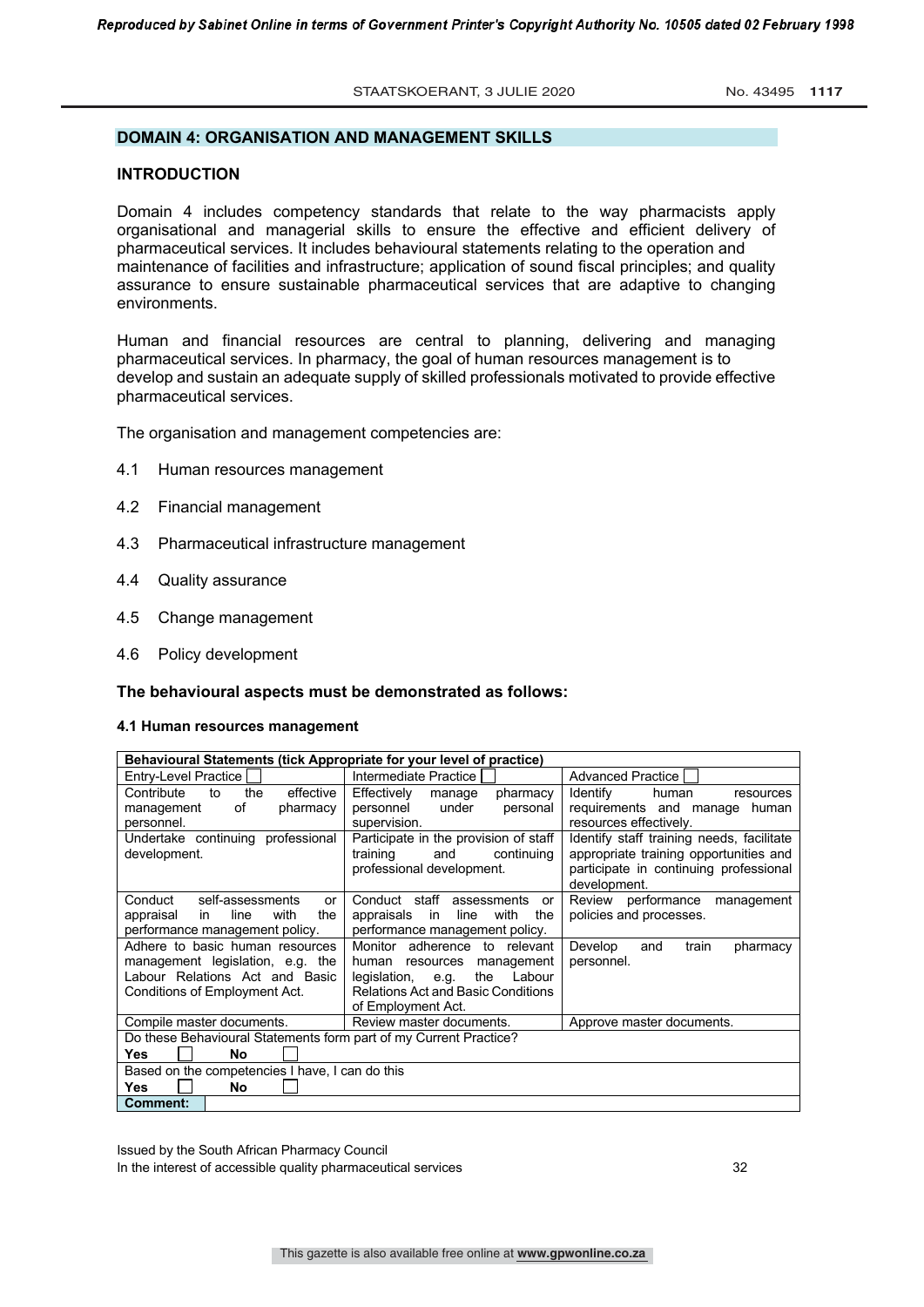#### **4.2 Financial management**

| Behavioural Statements (tick Appropriate for your level of practice)                                  |                                                                                                                     |                                                                                                |
|-------------------------------------------------------------------------------------------------------|---------------------------------------------------------------------------------------------------------------------|------------------------------------------------------------------------------------------------|
| Entry-Level into Practice                                                                             | Intermediate Practice                                                                                               | <b>Advanced Practice</b>                                                                       |
| Submit patient prescription claims to<br>health funders to ensure optimum<br>use of patient benefits. | Monitor patient prescription claims<br>submitted to health funders to<br>ensure optimum use of patient<br>benefits. | and<br>Determine<br>dispensing<br>professional fees to be charged in line<br>with legislation. |
| Work according to the approved<br>budget.                                                             | Monitor income and expenditure in<br>line with budget prescripts.                                                   | Develop and effectively analyse and<br>manage financial data and budgets.                      |
| Comply with all relevant legislative<br>prescripts.                                                   | Monitor adherence to all relevant<br>legislative prescripts.                                                        | Ensure adherence to all relevant<br>legislative prescripts.                                    |
| Perform cost-benefit analysis.                                                                        | of<br>the<br>principles<br>Apply<br>pharmacoeconomic assessments.                                                   | of<br>the<br>principles<br>Apply<br>pharmacoeconomic assessments.                              |
| Compile master documents.                                                                             | Review master documents.                                                                                            | Approve master documents.                                                                      |
| Do these Behavioural Statements form part of my Current Practice?<br>Yes<br>No                        |                                                                                                                     |                                                                                                |
| Based on the competencies I have, I can do this                                                       |                                                                                                                     |                                                                                                |
| Yes<br>No.                                                                                            |                                                                                                                     |                                                                                                |
| <b>Comment:</b>                                                                                       |                                                                                                                     |                                                                                                |

# **4.3 Pharmaceutical infrastructure management**

| Behavioural Statements (tick Appropriate for your level of practice) |                                      |                                           |  |
|----------------------------------------------------------------------|--------------------------------------|-------------------------------------------|--|
| Entry-Level Practice                                                 | Intermediate Practice                | Advanced Practice I                       |  |
| Identify pharmaceutical facility and                                 | Identify pharmaceutical facility and | Identify pharmaceutical facility and      |  |
| equipment needs.                                                     | equipment needs.                     | equipment needs and develop a plan        |  |
|                                                                      |                                      | to achieve and meet the needs.            |  |
| of<br>Monitor<br>the<br>suitability                                  | of<br>Monitor<br>the<br>suitability  | Manage pharmaceutical facilities and      |  |
| facilities<br>pharmaceutical<br>and                                  | facilities<br>pharmaceutical<br>and  | equipment.                                |  |
| equipment.                                                           | equipment.                           |                                           |  |
| Work according to the approved                                       | Implement and monitor workplace      | Develop<br>review<br>workplace<br>and     |  |
| workplace procedures and policies.                                   | procedures and policies.             | procedures and policies as required.      |  |
| Prioritise and organise workflow and                                 | Manage, prioritise and organise      | Develop and review workflow systems       |  |
| demonstrate time<br>management                                       | workflow and demonstrate time        | in order to manage, prioritise and        |  |
| skills.                                                              | management skills.                   | organise daily work and demonstrate       |  |
|                                                                      |                                      | time management skills.                   |  |
| Maintain the existing pharmaceutical                                 | Contribute to the improvement of     | Ensure pharmaceutical infrastructure      |  |
| infrastructure.                                                      | pharmaceutical<br>existing<br>the    | is in line with legislative requirements. |  |
|                                                                      | infrastructure.                      |                                           |  |
| Compile master documents.                                            | Review master documents.             | Approve master documents.                 |  |
| Do these Behavioural Statements form part of my Current Practice?    |                                      |                                           |  |
| Yes<br>No                                                            |                                      |                                           |  |
| Based on the competencies I have, I can do this                      |                                      |                                           |  |
| Yes<br>No                                                            |                                      |                                           |  |
| <b>Comment:</b>                                                      |                                      |                                           |  |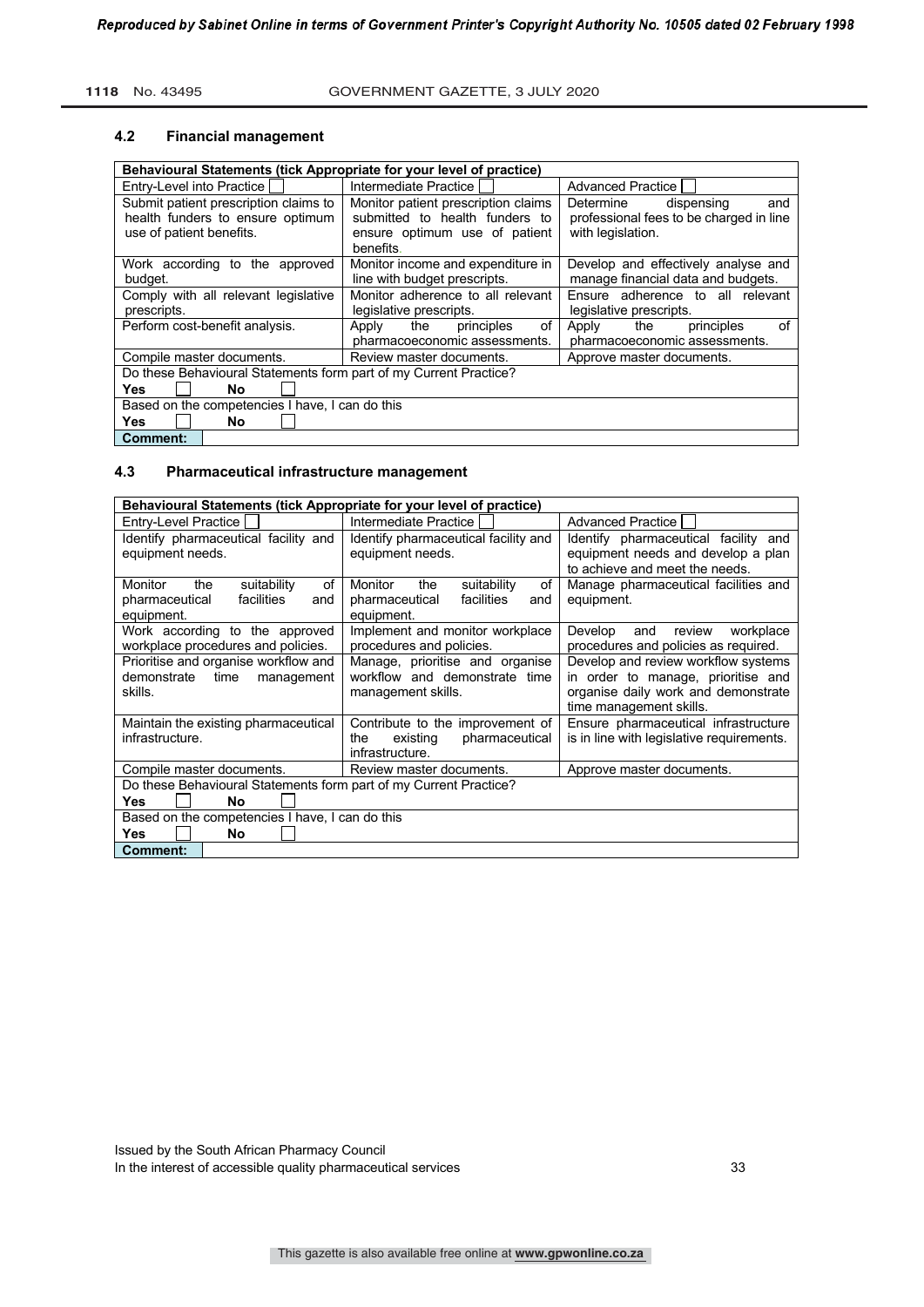# **4.4 Quality assurance**

|                                                 | Behavioural Statements (tick Appropriate for your level of practice) |                                          |
|-------------------------------------------------|----------------------------------------------------------------------|------------------------------------------|
| Entry-Level Practice                            | Intermediate Practice                                                | Advanced Practice                        |
| Participate in the updating of the              | Contribute to the development,                                       | Conduct regular audit activities, report |
| SOPs and attend training on                     | implementation, maintenance and                                      | and act upon findings.                   |
| SOP <sub>s</sub> .                              | training of staff in respect of SOPs.                                |                                          |
| Assist with procedures<br>and                   | Participate in quality assurance                                     | Use feedback from complaints and audits  |
| processes that ensure quality                   | audits.                                                              | to implement improvement strategies,     |
| assurance is achieved.                          |                                                                      | and monitor and evaluate the outcomes.   |
| Work according to the approved                  | Implement<br>for<br>a<br>system                                      | and update systems<br>for<br>Develop     |
| document management and                         | documentation and recordkeeping                                      | documentation and recordkeeping for      |
| recordkeeping systems.                          | for quality assurance purposes.                                      | quality assurance purposes.              |
| Compile master documents.                       | Review master documents.                                             | Approve master documents.                |
|                                                 | Do these Behavioural Statements form part of my Current Practice?    |                                          |
| <b>Yes</b><br>No                                |                                                                      |                                          |
| Based on the competencies I have, I can do this |                                                                      |                                          |
| <b>Yes</b><br>No.                               |                                                                      |                                          |
| Comment:                                        |                                                                      |                                          |

# **4.5 Change management**

| Behavioural Statements (tick Appropriate for your level of practice) |                                                                   |                                             |
|----------------------------------------------------------------------|-------------------------------------------------------------------|---------------------------------------------|
| Entry-Level Practice                                                 | Intermediate Practice                                             | <b>Advanced Practice I</b>                  |
| Participate<br>in<br>change                                          | Manage a change management                                        | Contribute to<br>lead<br>and<br>change<br>a |
| management processes within                                          | process for the team.                                             | beyond<br>management<br>the<br>process      |
| the team.                                                            |                                                                   | team/workplace or across disciplines.       |
| Overcome internal barriers and                                       | Motivate staff to overcome barriers                               | Develop strategies to inspire and motivate  |
| self-limiting beliefs to change by                                   | change in<br>order to<br>drive<br>to                              | staff to overcome barriers to change in     |
| analysing the climate and the                                        | organisational<br>success<br>and                                  | order to drive organisational success and   |
| readiness for change followed                                        | outcomes.                                                         | outcomes.                                   |
| measures to<br>improve<br>by                                         |                                                                   |                                             |
| personnel growth and contribute                                      |                                                                   |                                             |
| to organisational success and                                        |                                                                   |                                             |
| outcomes.                                                            |                                                                   |                                             |
| Compile master documents.                                            | Review master documents.                                          | Approve master documents.                   |
|                                                                      | Do these Behavioural Statements form part of my Current Practice? |                                             |
| <b>Yes</b><br>No                                                     |                                                                   |                                             |
| Based on the competencies I have, I can do this                      |                                                                   |                                             |
| <b>No</b><br>Yes.                                                    |                                                                   |                                             |
| <b>Comment:</b>                                                      |                                                                   |                                             |

#### **4.6 Policy development**

| Behavioural Statements (tick Appropriate for your level of practice) |                                                                   |                                      |
|----------------------------------------------------------------------|-------------------------------------------------------------------|--------------------------------------|
| Entry-Level Practice                                                 | Intermediate Practice                                             | Advanced Practice I                  |
| Apply policies and SOPs.                                             | Implement and monitor policies and                                | Develop a policy framework and SOPs. |
|                                                                      | SOP <sub>s</sub>                                                  |                                      |
| Compile master documents.                                            | Review master documents.                                          | Approve master documents.            |
|                                                                      | Do these Behavioural Statements form part of my Current Practice? |                                      |
| Yes<br>No                                                            |                                                                   |                                      |
| Based on the competencies I have, I can do this                      |                                                                   |                                      |
| Yes<br>No                                                            |                                                                   |                                      |
| <b>Comment:</b>                                                      |                                                                   |                                      |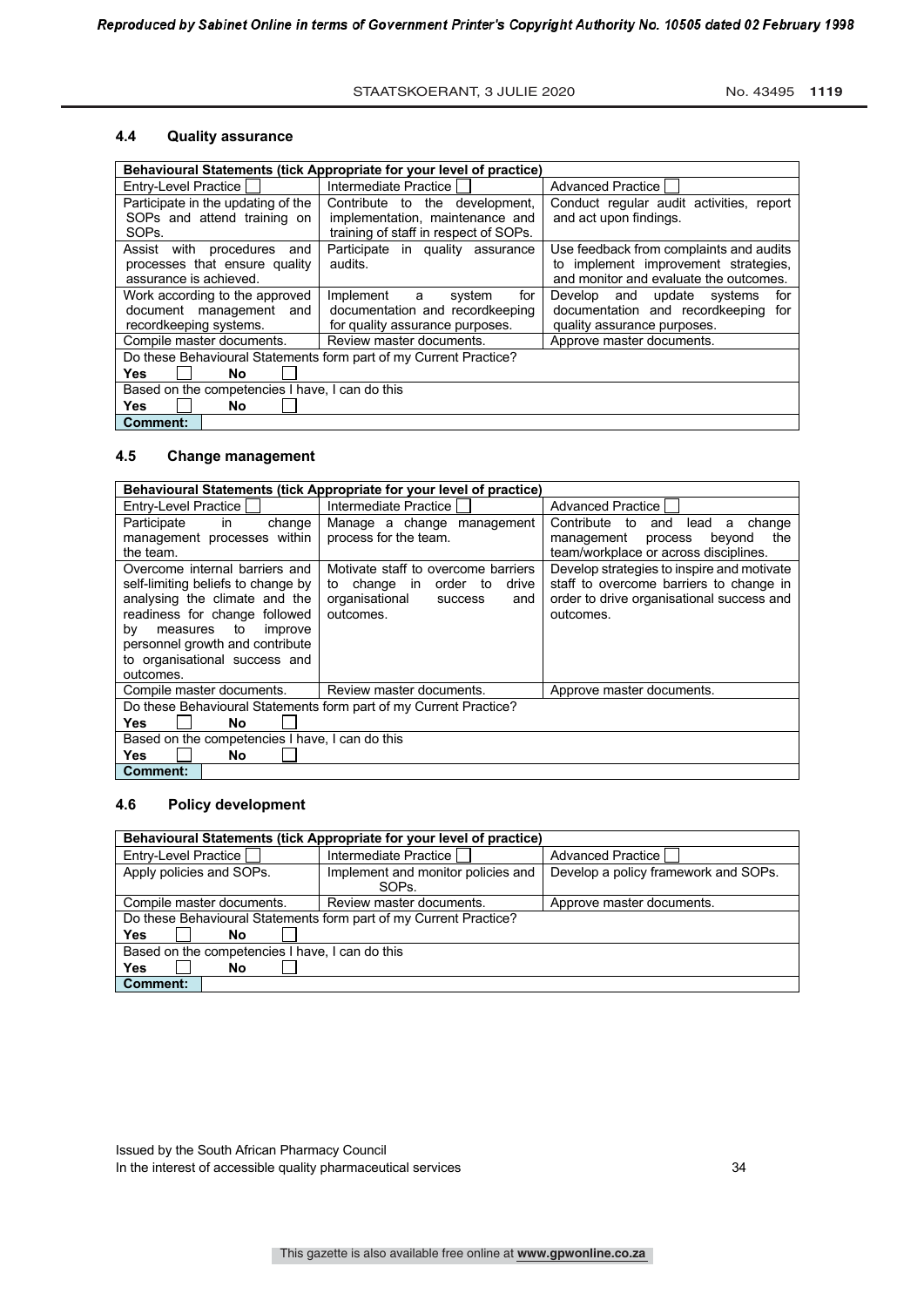### **DOMAIN 5: PROFESSIONAL AND PERSONAL PRACTICE**

#### **INTRODUCTION**

Domain 5 is the professional and personal practice domain and includes behavioural statements that relate to the practice of pharmacy in a professional, legal and ethical manner to deliver patient-centred pharmaceutical services in a multidisciplinary setting. The professional and personal practice competencies are:

- 5.1 Patient-centered care
- 5.2 Professional practice
- 5.3 Ethical and legal practice
- 5.4 Continuing professional development
- 5.5 Leadership
- 5.6 Decision-making
- 5.7 Collaborative practice
- 5.8 Self-management
- 5.9 Communication

#### **The behavioural aspects must be demonstrated as follows:**

#### **5.1 Patient-centered care**

| Behavioural Statements (tick Appropriate for your level of practice) |                                                                   |                                              |
|----------------------------------------------------------------------|-------------------------------------------------------------------|----------------------------------------------|
| Entry-Level Practice                                                 | Intermediate Practice I                                           | <b>Advanced Practice</b>                     |
| Assist patients to make informed                                     | Educate and empower patients to                                   | Act as a patient advocate to ensure that     |
| healthcare decisions.                                                | manage their own health and                                       | patient care is optimised.                   |
|                                                                      | medicine use.                                                     |                                              |
| Ensure patient safety and quality                                    | Monitor<br>pharmacy<br>practice<br>to                             | Put systems in place, including patient      |
| of care are at the centre of the                                     | ensure patient safety and quality of                              | experience feedback, to ensure patient       |
| pharmacy practice.                                                   | care.                                                             | safety and quality of care are at the centre |
|                                                                      |                                                                   | of the pharmacy practice.                    |
| Uphold the patients' rights.                                         | that patients'<br>rights are<br>Monitor                           | Champion patients' rights through the        |
|                                                                      | upheld.                                                           | implementation of the Patients' Rights       |
|                                                                      |                                                                   | Charter.                                     |
|                                                                      | Do these Behavioural Statements form part of my Current Practice? |                                              |
| <b>Yes</b><br>No                                                     |                                                                   |                                              |
| Based on the competencies I have, I can do this                      |                                                                   |                                              |
| <b>Yes</b><br>No.                                                    |                                                                   |                                              |
| <b>Comment:</b>                                                      |                                                                   |                                              |

Issued by the South African Pharmacy Council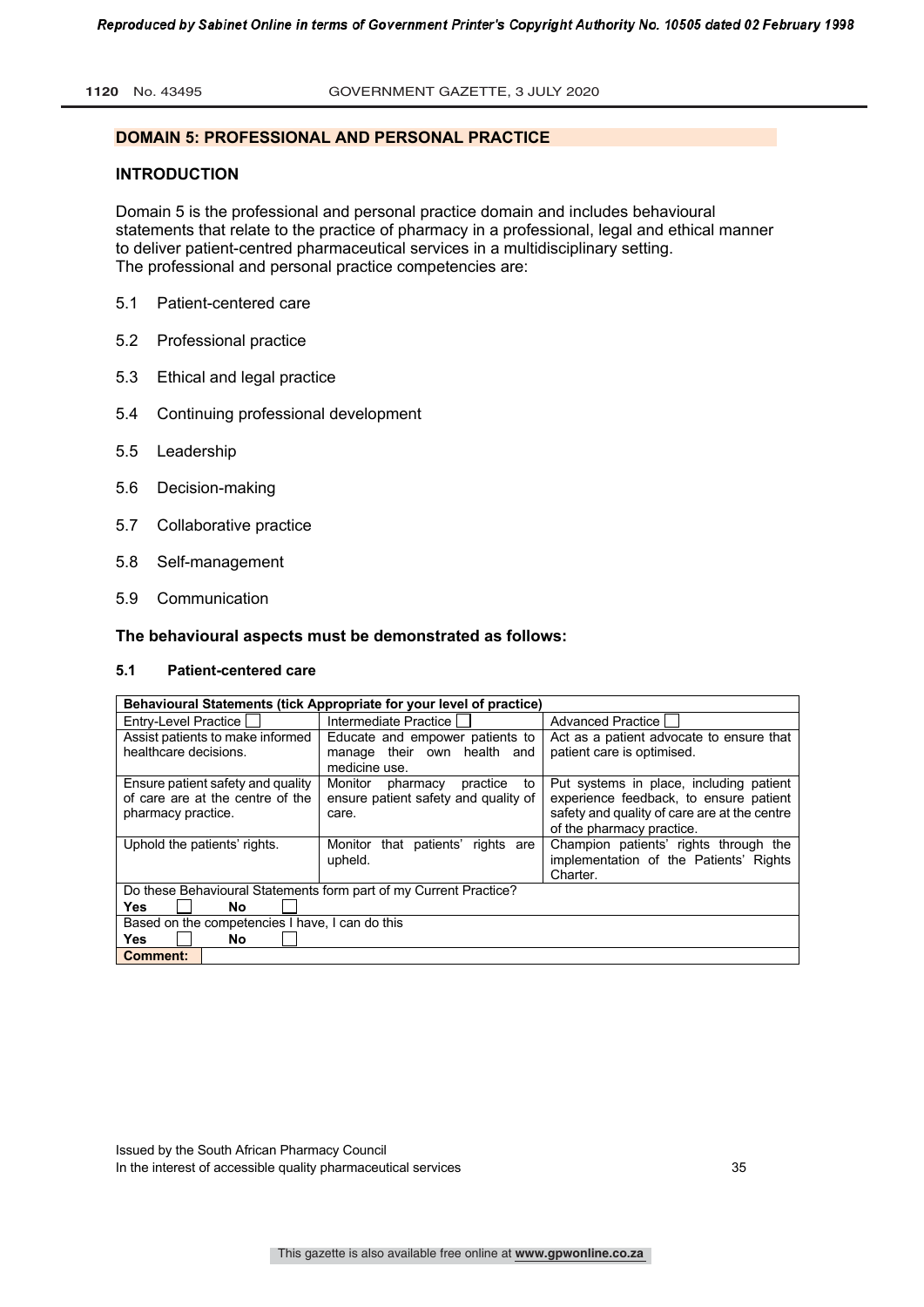#### **5.2 Professional practice**

| Behavioural Statements (tick Appropriate for your level of practice)                                                                                                                   |                                                                                                                                                                                                                                           |                                                                                                                                                            |
|----------------------------------------------------------------------------------------------------------------------------------------------------------------------------------------|-------------------------------------------------------------------------------------------------------------------------------------------------------------------------------------------------------------------------------------------|------------------------------------------------------------------------------------------------------------------------------------------------------------|
| <b>Entry-Level Practice</b>                                                                                                                                                            | Intermediate Practice I                                                                                                                                                                                                                   | Advanced Practice                                                                                                                                          |
| that<br>Practice in a manner<br>upholds professionalism.                                                                                                                               | Monitor that pharmacy personnel<br>practice in a manner that upholds<br>professionalism.                                                                                                                                                  | Develop<br>strategies to ensure that<br>pharmacy personnel practice in a manner<br>that upholds professionalism.                                           |
| all<br>with<br>Treat<br>sensitivity,<br>empathy, respect and dignity.                                                                                                                  | Monitor that patients are treated<br>with sensitivity, empathy, respect<br>and dignity.                                                                                                                                                   | Develop systems and processes to<br>ensure that patients are treated with<br>sensitivity, empathy, respect and dignity.                                    |
| Take responsibility for<br>own<br>actions and patient care.                                                                                                                            | Encourage pharmacy personnel to<br>take responsibility for their own<br>actions and patient care.                                                                                                                                         | Teach pharmacy personnel to take<br>responsibility for their own actions and<br>patient care.                                                              |
| Maintain a consistently<br>high<br>standard of work.                                                                                                                                   | Ensure that pharmacy personnel<br>consistently achieve<br>a<br>high<br>standard of work.                                                                                                                                                  | Put systems in place to ensure that<br>pharmacy personnel consistently achieve<br>a high standard of work.                                                 |
| Contribute effectively<br>in<br>a<br>multidisciplinary team.                                                                                                                           | in<br>effectively<br>Contribute<br>a<br>multidisciplinary team.                                                                                                                                                                           | Lead and participate effectively in a<br>multidisciplinary team.                                                                                           |
| Maintain appropriate boundaries<br>with patients, staff and other<br>healthcare<br>professionals<br>according to established ethical<br>professional<br>practice<br>and<br>quidelines. | Mentor<br>pharmacy<br>and<br>coach<br>personnel on the maintenance of<br>boundaries<br>with<br>appropriate<br>patients, staff and other healthcare<br>professionals using established<br>ethical and professional practice<br>quidelines. | Develop ethical and professional practice<br>quidelines to establish appropriate<br>boundaries with patients, staff and other<br>healthcare professionals. |
| Embrace<br>technology<br>and<br>innovation that can improve<br>patient care.                                                                                                           | Encourage the use of technology<br>and innovation to improve patient<br>care.                                                                                                                                                             | Develop and establish policies and<br>approaches that support the use of<br>technology and innovation to improve<br>patient care.                          |
| <b>Yes</b><br><b>No</b>                                                                                                                                                                | Do these Behavioural Statements form part of my Current Practice?                                                                                                                                                                         |                                                                                                                                                            |
| Based on the competencies I have, I can do this                                                                                                                                        |                                                                                                                                                                                                                                           |                                                                                                                                                            |
| <b>Yes</b><br>No<br><b>Comment:</b>                                                                                                                                                    |                                                                                                                                                                                                                                           |                                                                                                                                                            |
|                                                                                                                                                                                        |                                                                                                                                                                                                                                           |                                                                                                                                                            |

# **5.3 Ethical and legal practice**

| Behavioural Statements (tick Appropriate for your level of practice)                                                                                                |                                                                                                                                   |                                                                                                                                |
|---------------------------------------------------------------------------------------------------------------------------------------------------------------------|-----------------------------------------------------------------------------------------------------------------------------------|--------------------------------------------------------------------------------------------------------------------------------|
| Entry-Level Practice                                                                                                                                                | Intermediate Practice                                                                                                             | Advanced Practice                                                                                                              |
| Apply the Pharmacy Act (No. 53<br>of 1974), Medicines and Related<br>Substances Act (No. 101 of<br>1965) and any other applicable<br>legislation in daily practice. | Monitor<br>compliance<br>with<br>the<br>Pharmacy Act, Medicines Act or any<br>other applicable legislation in daily<br>practice.  | Develop and update protocols to ensure<br>that practice is in line with current<br>legislation.                                |
| Practice within the scope of<br>practice of a<br>pharmacist,<br>recognising own limitations of<br>personal competency<br>and<br>expertise.                          | Practice within the scope of practice<br>of a pharmacist, recognising own<br>limitations of personal competency<br>and expertise. | Practice within the scope of practice of a<br>pharmacist, recognising own limitations of<br>personal competency and expertise. |
| Keep abreast of legislation and<br>apply relevant amendments<br>accordingly.                                                                                        | Keep abreast of legislation and<br>relevant<br>amendments<br>apply<br>accordingly.                                                | Contribute to the development of new and<br>amended pharmacy-related legislation,<br>and guidelines.                           |
| with<br>professional<br>Comply<br>indemnity requirements.                                                                                                           | compliance<br>Encourage<br>with<br>professional<br>indemnity<br>requirements.                                                     | Ensure compliance with professional<br>indemnity requirements.                                                                 |
| Practice and adhere to the<br>obligations of a pharmacist in<br>terms of the principles of the<br>statutory Code of Conduct for<br>Pharmacists.                     | Apply the principles of ethics in<br>managing ethical dilemmas in a<br>structured manner.                                         | Apply the principles of ethics in managing<br>ethical dilemmas in a structured manner.                                         |
| Do these Behavioural Statements form part of my Current Practice?<br><b>Yes</b><br>No.                                                                              |                                                                                                                                   |                                                                                                                                |
| Based on the competencies I have, I can do this                                                                                                                     |                                                                                                                                   |                                                                                                                                |
| Yes<br>No                                                                                                                                                           |                                                                                                                                   |                                                                                                                                |

Issued by the South African Pharmacy Council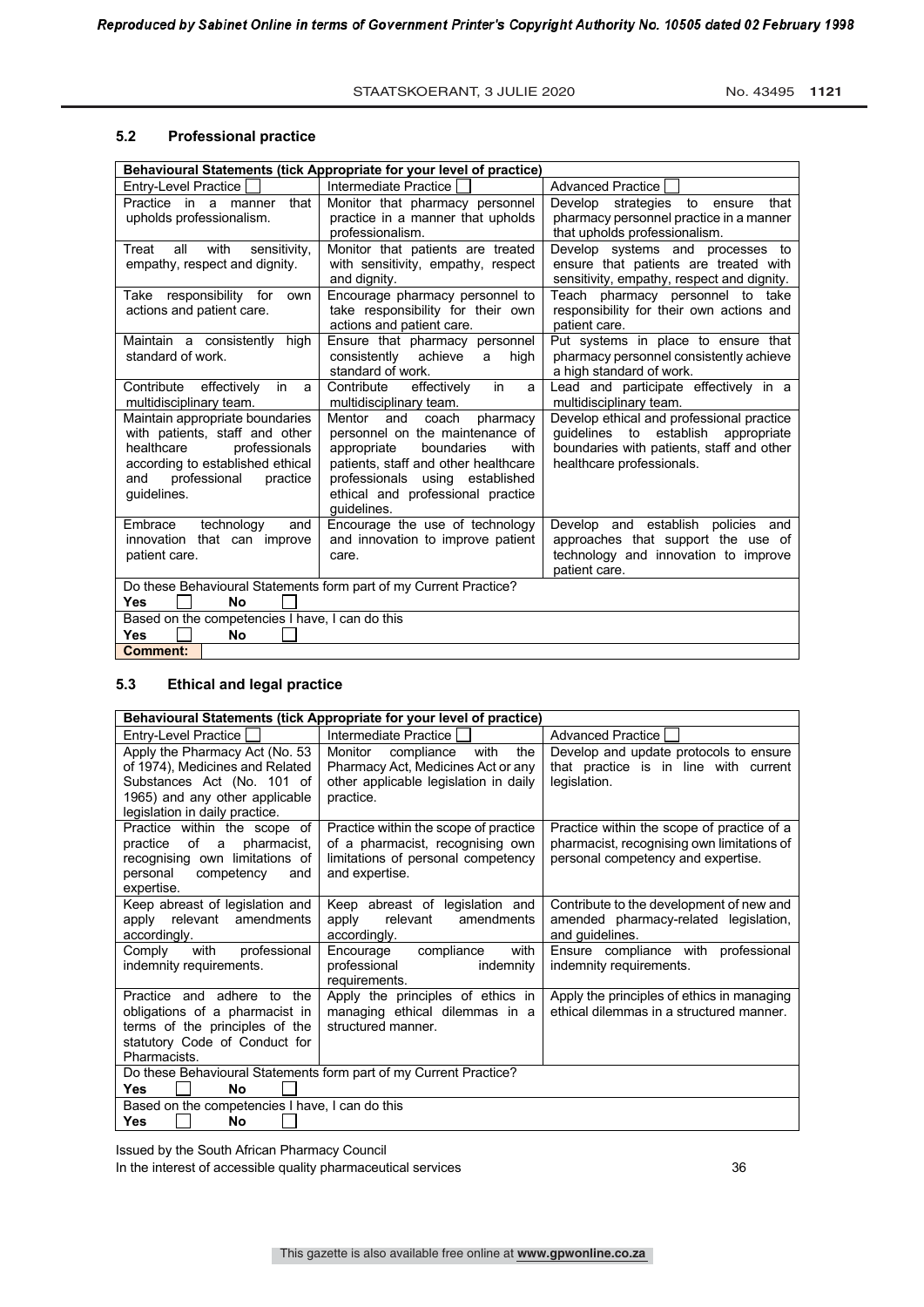#### **Comment:**

# **5.4 Continuing professional development**

|                                                                | Behavioural Statements (tick Appropriate for your level of practice)     |                                                                                              |
|----------------------------------------------------------------|--------------------------------------------------------------------------|----------------------------------------------------------------------------------------------|
| Entry-Level Practice                                           | Intermediate Practice                                                    | Advanced Practice I                                                                          |
| Inculcate the principles of life-                              | Inculcate the principles of life-long                                    | Inculcate the principles<br>life-long<br>of                                                  |
| long learning into daily practice.                             | learning into daily practice.                                            | learning into daily practice.                                                                |
| Take personal responsibility for<br>engaging in CPD to achieve | Take personal responsibility for<br>CPD to<br>achieve<br>engaging<br>in. | Take personal responsibility for engaging<br><b>CPD</b><br>to achieve<br>professional<br>in. |
| professional development goals,                                | professional development goals,                                          | development goals, and document CPD                                                          |
| and document CPD activities                                    | document CPD<br>activities<br>and                                        | activities appropriately.                                                                    |
| appropriately.                                                 | appropriately.                                                           |                                                                                              |
| Critically reflect on<br>personal                              | Critically reflect on personal practice                                  | Critically reflect on personal practice and                                                  |
| practice and skills and identify                               | and skills and identify and address                                      | skills and identify and address learning                                                     |
| and address learning needs.                                    | learning needs.                                                          | needs.                                                                                       |
|                                                                | Do these Behavioural Statements form part of my Current Practice?        |                                                                                              |
| <b>Yes</b><br>No                                               |                                                                          |                                                                                              |
| Based on the competencies I have, I can do this                |                                                                          |                                                                                              |
| <b>Yes</b><br>No.                                              |                                                                          |                                                                                              |
| <b>Comment:</b>                                                |                                                                          |                                                                                              |

# **5.5 Leadership**

|                                                 | Behavioural Statements (tick Appropriate for your level of practice) |                                           |
|-------------------------------------------------|----------------------------------------------------------------------|-------------------------------------------|
| Entry-Level Practice                            | Intermediate Practice I                                              | <b>Advanced Practice I</b>                |
| Build professional credibility and              | Being assertive in order to inspire                                  | Lead by example.                          |
| portray the profession in a                     | confidence as<br>an<br>accountable                                   |                                           |
| positive light.                                 | leader.                                                              |                                           |
| Provide appropriate supervision                 | Provide appropriate supervision                                      | Contribute to the initiation, development |
| and mentoring to pharmacy                       | and mentoring to pharmacy support                                    | continuous<br>improvement<br>and<br>οf    |
| support personnel.                              | personnel and other pharmacists                                      | pharmaceutical services.                  |
|                                                 | Do these Behavioural Statements form part of my Current Practice?    |                                           |
| <b>Yes</b><br>No                                |                                                                      |                                           |
| Based on the competencies I have, I can do this |                                                                      |                                           |
| <b>Yes</b><br>No                                |                                                                      |                                           |
| Comment:                                        |                                                                      |                                           |

# **5.6 Decision-making**

| Behavioural Statements (tick Appropriate for your level of practice)                                           |                                                                     |                                                           |
|----------------------------------------------------------------------------------------------------------------|---------------------------------------------------------------------|-----------------------------------------------------------|
| Entry-Level Practice                                                                                           | Intermediate Practice I                                             | <b>Advanced Practice I</b>                                |
| Make considered and<br>timely<br>decisions<br>evidenced-based<br>if<br>incorporating consultation<br>required. | Demonstrate attention to detail and<br>accuracy in decision-making. | Play a leading role in pharmaceutical<br>decision making. |
|                                                                                                                | Do these Behavioural Statements form part of my Current Practice?   |                                                           |
| <b>Yes</b><br>No                                                                                               |                                                                     |                                                           |
| Based on the competencies I have, I can do this                                                                |                                                                     |                                                           |
| Yes<br>No                                                                                                      |                                                                     |                                                           |
| <b>Comment:</b>                                                                                                |                                                                     |                                                           |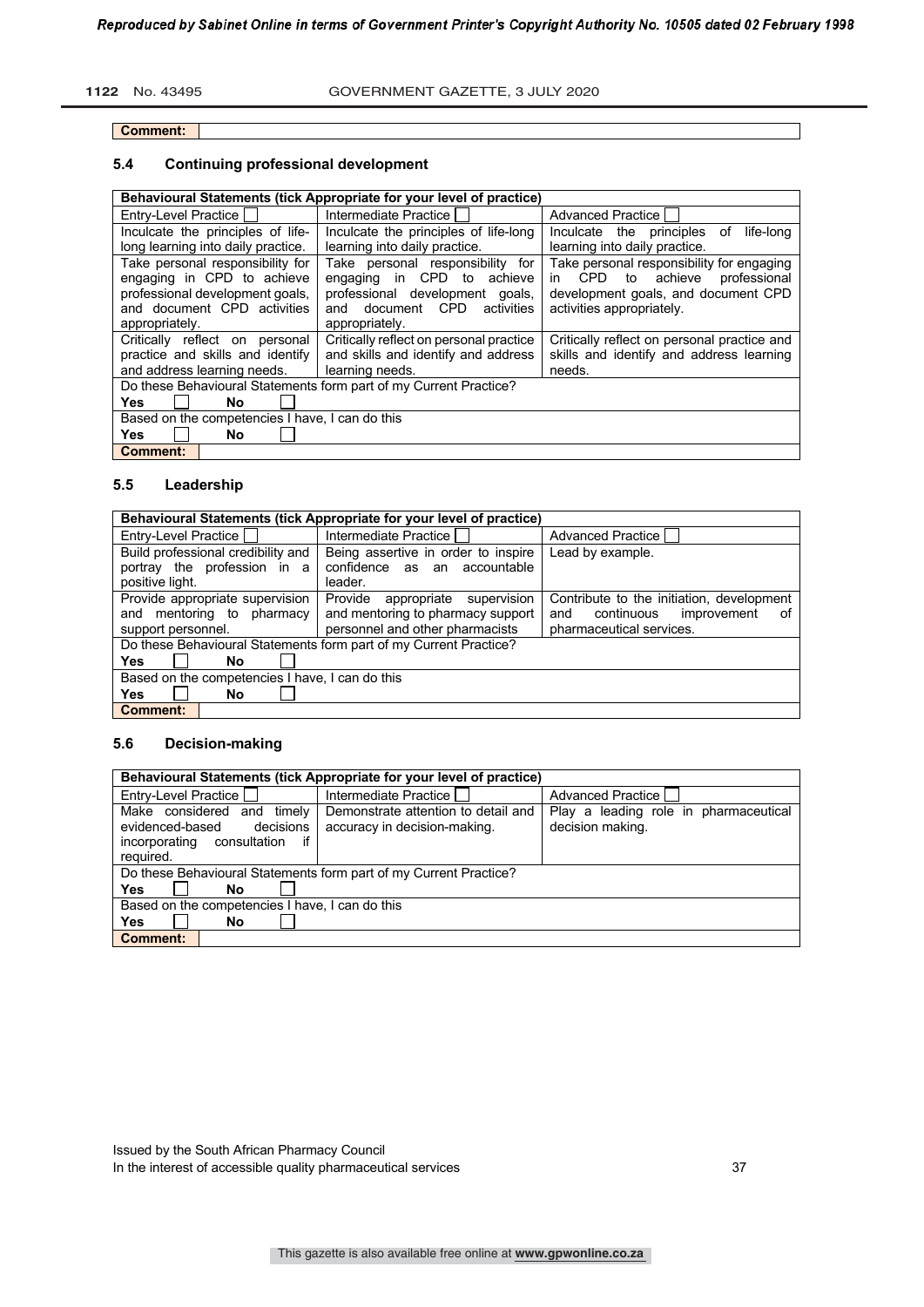#### **5.7 Collaborative practice**

| Behavioural Statements (tick Appropriate for your level of practice)                                                                                |                                                                                                                                                  |                                                                                         |
|-----------------------------------------------------------------------------------------------------------------------------------------------------|--------------------------------------------------------------------------------------------------------------------------------------------------|-----------------------------------------------------------------------------------------|
| Entry-Level Practice                                                                                                                                | Intermediate Practice                                                                                                                            | Advanced Practice                                                                       |
| Practice in a multidisciplinary<br>team with cognisance of the<br>roles and services delivered by<br>healthcare and other related<br>professionals. | Practice in a multidisciplinary team<br>with cognisance of the roles and<br>services delivered by healthcare<br>and other related professionals. | Advocate for the inclusion of pharmacists<br>in all multidisciplinary healthcare teams. |
| Do these Behavioral Statements form part of my Current Practice?                                                                                    |                                                                                                                                                  |                                                                                         |
| Yes<br>No                                                                                                                                           |                                                                                                                                                  |                                                                                         |
| Based on the competencies I have, I can do this                                                                                                     |                                                                                                                                                  |                                                                                         |
| <b>Yes</b><br>No                                                                                                                                    |                                                                                                                                                  |                                                                                         |
| <b>Comment:</b>                                                                                                                                     |                                                                                                                                                  |                                                                                         |

#### **5.8 Self-management**

| Behavioural Statements (tick Appropriate for your level of practice)                           |                                                                                                      |                                                                                                              |
|------------------------------------------------------------------------------------------------|------------------------------------------------------------------------------------------------------|--------------------------------------------------------------------------------------------------------------|
| Entry-Level Practice                                                                           | Intermediate Practice                                                                                | Advanced Practice                                                                                            |
| Work in an organised<br>and<br>efficient manner.                                               | Work in an organised and efficient<br>manner.                                                        | Develop systems and processes to<br>ensure that work is carried out in an<br>organised and efficient manner. |
| Ensure time and work processes<br>appropriately<br>planned,<br>are<br>prioritised and managed. | Modify behaviour and practice in<br>response to feedback, experience<br>and critical incidents.      | Design behavioural and practice models<br>in response to feedback, experience and<br>critical incidents.     |
| Take appropriate responsibility<br>in the workplace.                                           | Take<br>responsibility<br>and<br>be<br>accountable for pharmacy practice<br>issues in the workplace. | Identify gaps and areas for personal<br>improvement and ensure implementation.                               |
| Ensure<br>punctuality<br>and<br>reliability.                                                   | Implement effective and efficient<br>work methodology.                                               | Develop time management strategies.                                                                          |
| Do these Behavioural Statements form part of my Current Practice?<br><b>Yes</b><br>No          |                                                                                                      |                                                                                                              |
| Based on the competencies I have, I can do this<br><b>Yes</b><br>No                            |                                                                                                      |                                                                                                              |
| Comment:                                                                                       |                                                                                                      |                                                                                                              |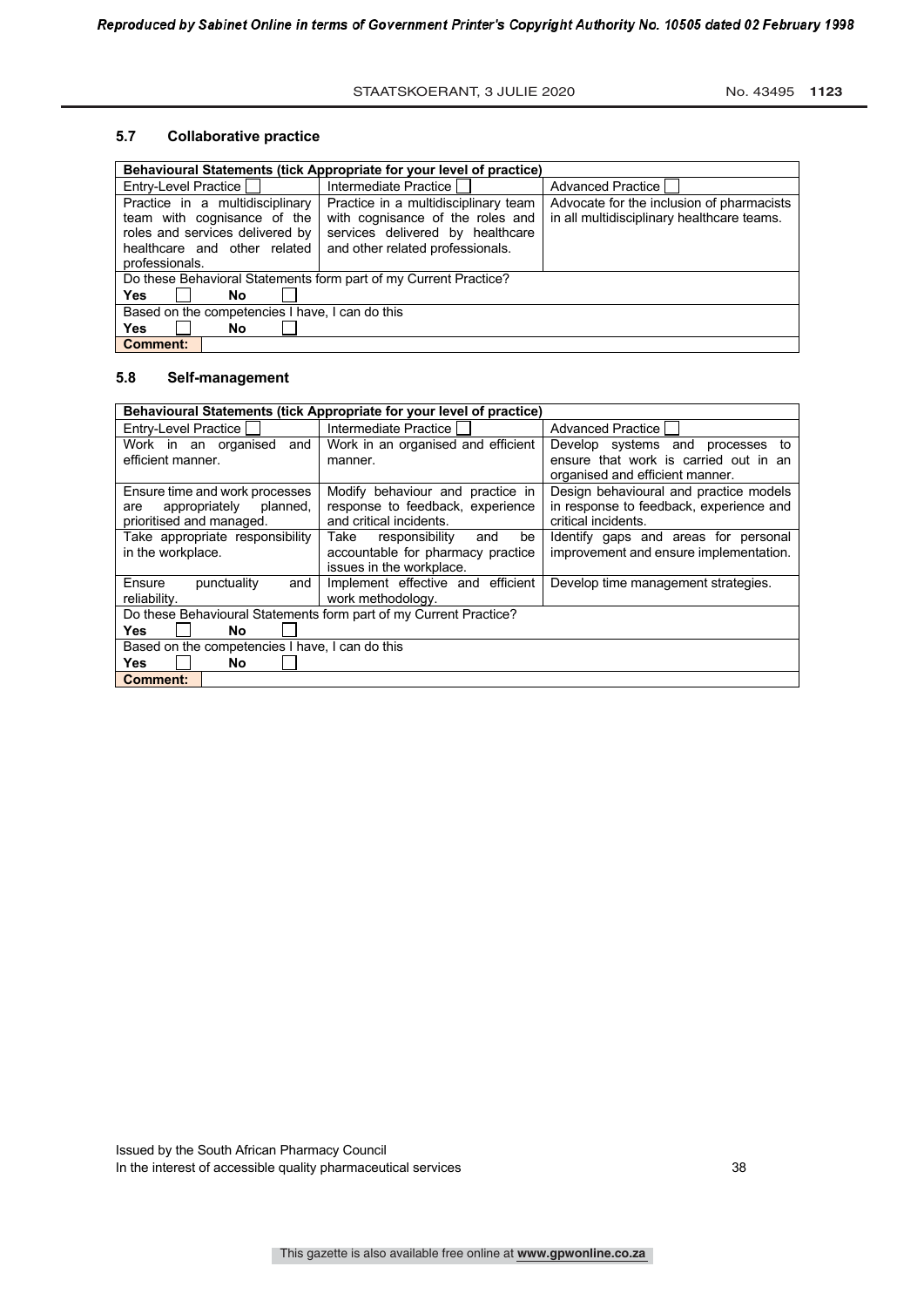#### **5.9 Communication**

| Behavioural Statements (tick Appropriate for your level of practice)                                                                   |                                                                                                                                          |                                                                                                                                                                               |
|----------------------------------------------------------------------------------------------------------------------------------------|------------------------------------------------------------------------------------------------------------------------------------------|-------------------------------------------------------------------------------------------------------------------------------------------------------------------------------|
| Entry-Level Practice                                                                                                                   | Intermediate Practice                                                                                                                    | <b>Advanced Practice</b>                                                                                                                                                      |
| Use appropriate language<br>listening skills<br>and<br>and<br>confirm<br>understanding                                                 | Use appropriate language and  <br>listening skills and<br>confirm<br>understanding between patient                                       | Determine the appropriate language<br>and develop appropriate listening<br>confirm<br>skills<br>to<br>and<br>use                                                              |
| between<br>patient<br>and<br>pharmacist.                                                                                               | and pharmacist.                                                                                                                          | understanding between patient and<br>pharmacist.                                                                                                                              |
| Understand and demonstrate<br>respect, sensitivity, empathy<br>and cultural awareness.                                                 | Embody and promote<br>the<br>principles of respect, sensitivity,<br>empathy<br>cultural<br>and<br>awareness.                             | Educate pharmacy personnel on the<br>principles of respect, sensitivity,<br>empathy and cultural awareness.                                                                   |
| accurate<br>Convey<br>and<br>relevant information.                                                                                     | Demonstrate the principles of<br>accurate, concise and relevant<br>information.                                                          | Educate pharmacy personnel on the<br>principles of accurate, concise and<br>relevant information.                                                                             |
| Apply problem-solving and<br>conflict management skills.                                                                               | problem<br>Apply advanced<br>conflict<br>solving<br>and<br>management skills.                                                            | Educate pharmacy personnel on<br>problem-solving<br>and<br>conflict<br>management skills.                                                                                     |
| Build trust relationships to<br>effective<br>ensure<br>communication with patients,<br>healthcare professionals and<br>relevant staff. | Advance trust relationships to<br>ensure effective communication<br>healthcare<br>patients,<br>with<br>professionals and relevant staff. | Educate pharmacy personnel on the<br>importance of trust relationships to<br>ensure effective communication with<br>patients, healthcare professionals<br>and relevant staff. |
| <b>Yes</b><br><b>No</b>                                                                                                                | Do these Behavioural Statements form part of my Current Practice?                                                                        |                                                                                                                                                                               |
| Based on the competencies I have, I can do this<br>Yes<br>No                                                                           |                                                                                                                                          |                                                                                                                                                                               |
| <b>Comment:</b>                                                                                                                        |                                                                                                                                          |                                                                                                                                                                               |

## **DOMAIN 6: EDUCATION, CRITICAL ANALYSIS AND RESEARCH**

#### **INTRODUCTION**

Domain 6 includes the behavioural statements relating to education and training, critical analysis and research.

Education is essential for the initial development of pharmacists and is required throughout a pharmacist's career to keep abreast of knowledge, skills, attitudes and values. Pharmacists should participate in the education and training of patients, interns, pharmacy support personnel and other healthcare practitioners.

Critical analysis competencies provide the link between practice and research by assisting in the identification of areas where research is required. Pharmacists should participate in practice-based research. The research may include investigations into prescribing practices, patterns of medicine usage, evaluation of medicine use, the monitoring of adverse reactions, the benefits of the pharmacist's advisory role, computerised data handling, health economics, legislation, and aspects of abuse and irrational use of medicines.

Practising pharmacists are increasingly participating in health systems and quality improvement research, which must be encouraged as a means of providing databases and information for future policy, guidelines and practice development. Such research is often conducted in collaboration with other healthcare providers.

The education, research and critical analysis competencies are:

Issued by the South African Pharmacy Council In the interest of accessible quality pharmaceutical services 39 6.1 Education and training policy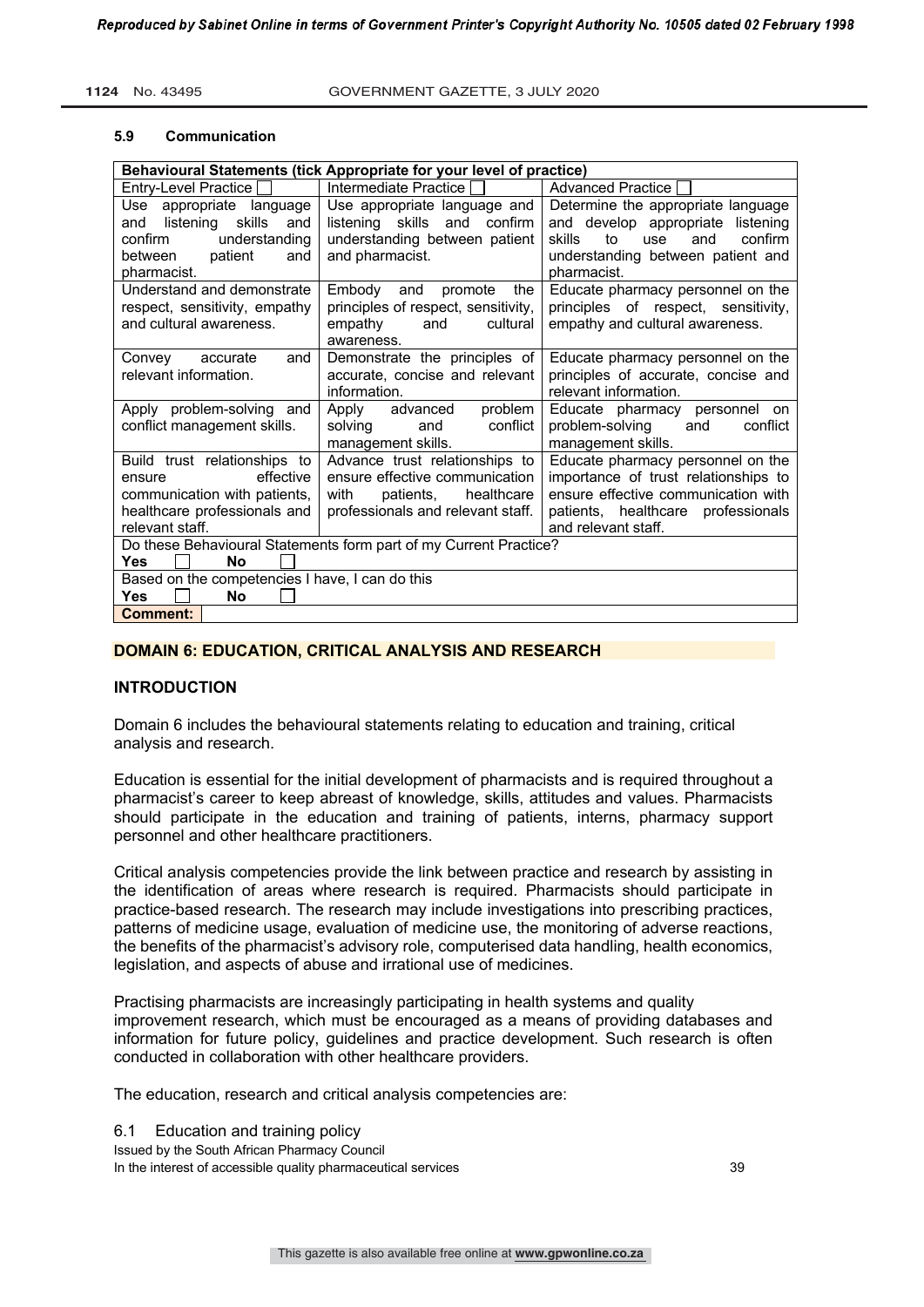- 6.2 Provision of education and training
- 6.3 Practice embedded education or workplace education
- 6.4 Gap analysis
- 6.5 Critical analysis
- 6.6 Research
- 6.7 Supervision of other researchers
- 6.8 Collaborative research

#### **The behavioural aspects must be demonstrated as follows:**

#### **6.1 Education and training policy**

| Behavioural Statements (tick Appropriate for your level of practice) |                                                                                                       |                                                                |
|----------------------------------------------------------------------|-------------------------------------------------------------------------------------------------------|----------------------------------------------------------------|
| Entry-Level Practice                                                 | Intermediate Practice                                                                                 | Advanced Practice                                              |
| Apply national policy relating to<br>pharmaceutical education.       | Interpret national policy in order to<br>design strategic approaches for<br>pharmaceutical education. | national<br>Shape<br>and contribute<br>to<br>education policy. |
|                                                                      | Do these Behavioural Statements form part of my Current Practice?                                     |                                                                |
| Yes<br>No                                                            |                                                                                                       |                                                                |
| Based on the competencies I have, I can do this                      |                                                                                                       |                                                                |
| Yes<br>No                                                            |                                                                                                       |                                                                |
| <b>Comment:</b>                                                      |                                                                                                       |                                                                |

# **6.2 Provision of education and training**

| Behavioural Statements (tick Appropriate for your level of practice)                                                      |                                                                      |                                                                                                                                   |
|---------------------------------------------------------------------------------------------------------------------------|----------------------------------------------------------------------|-----------------------------------------------------------------------------------------------------------------------------------|
| Entry-Level Practice                                                                                                      | Intermediate Practice                                                | Advanced Practice I                                                                                                               |
| Teach effectively according to<br>an agreed training plan with<br>quidance<br>from<br>a<br>more<br>experienced colleague. | with<br>Mentor<br>and<br>assist<br>implementation of training plans. | Design and manage a course of study,<br>with<br>appropriate use of<br>teaching<br>approaches, assessment and<br>studv<br>methods. |
| Perform self-assessment and<br>identify own learnings needs.                                                              | the<br>performance<br>Assess<br>and<br>learning needs of others.     | Shape, contribute to and be accountable<br>for the performance and learning needs of<br>others.                                   |
| Participate<br>developing<br><i>in</i><br>learning activities.                                                            | Plan a series of effective learning<br>experiences for others.       | Shape, contribute to and be accountable<br>for the creation and/or development of<br>pharmacy education qualification(s).         |
|                                                                                                                           | Do these Behavioural Statements form part of my Current Practice?    |                                                                                                                                   |
| Yes<br>No                                                                                                                 |                                                                      |                                                                                                                                   |
| Based on the competencies I have, I can do this                                                                           |                                                                      |                                                                                                                                   |
| Yes<br>No                                                                                                                 |                                                                      |                                                                                                                                   |
| <b>Comment:</b>                                                                                                           |                                                                      |                                                                                                                                   |

Issued by the South African Pharmacy Council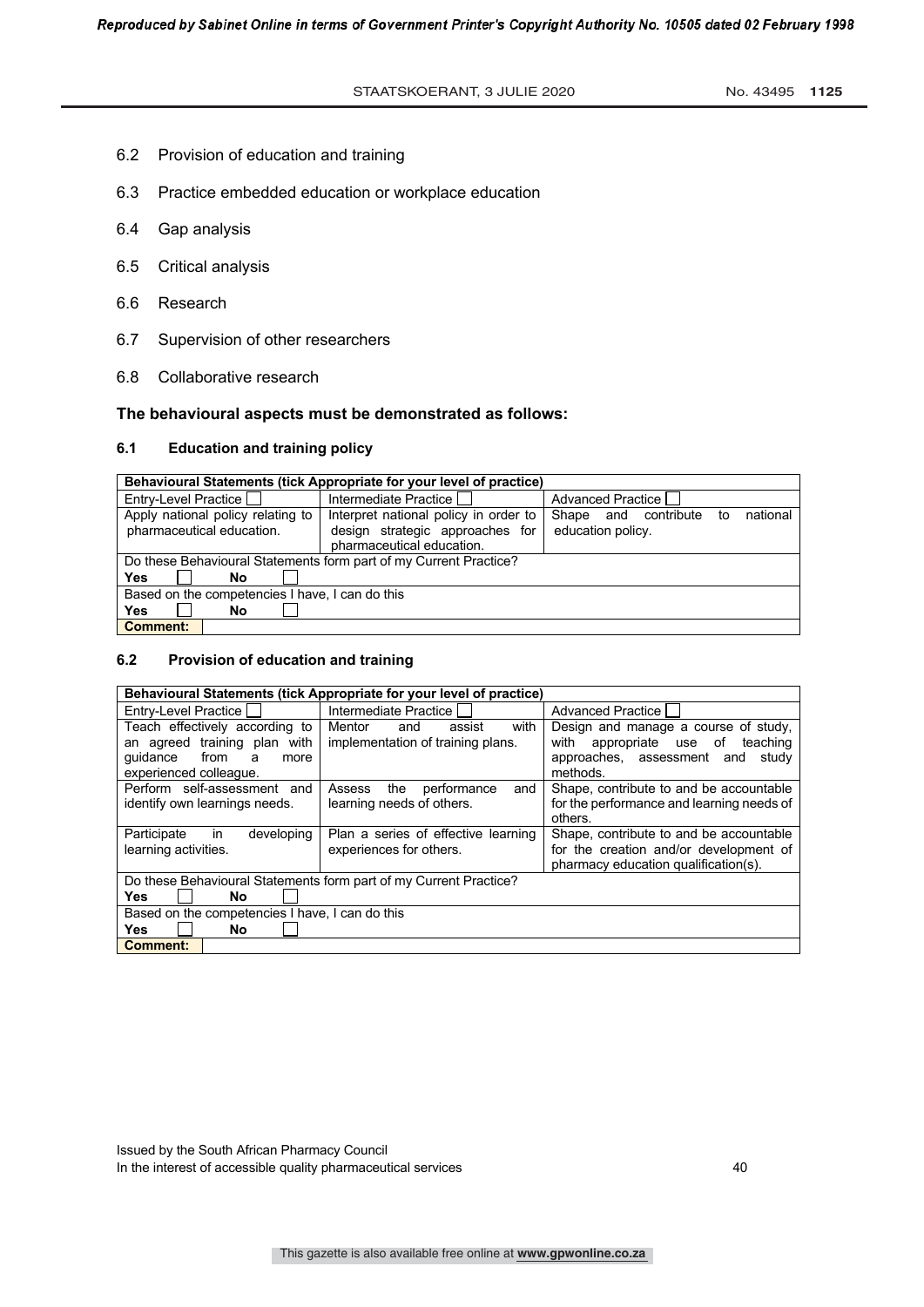#### **1126** No. 43495 GOVERNMENT GAZETTE, 3 JULY 2020

#### **6.3 Practice embedded education or workplace education**

| Behavioural Statements (tick Appropriate for your level of practice)                |                                                                                         |                                                                                                                                                          |
|-------------------------------------------------------------------------------------|-----------------------------------------------------------------------------------------|----------------------------------------------------------------------------------------------------------------------------------------------------------|
|                                                                                     |                                                                                         |                                                                                                                                                          |
| Entry-Level Practice                                                                | Intermediate Practice                                                                   | Advanced Practice                                                                                                                                        |
| Participate in the<br>formal<br>education of students in a<br>practice environment. | study<br>Desian<br>and<br>manage<br>a<br>programme, based in a practice<br>environment. | Shape, contribute to or be accountable for<br>the creation and/or development of<br>practice-based components of pharmacy<br>education qualification(s). |
|                                                                                     | Do these Behavioural Statements form part of my Current Practice?                       |                                                                                                                                                          |
| Yes<br>No                                                                           |                                                                                         |                                                                                                                                                          |
| Based on the competencies I have, I can do this                                     |                                                                                         |                                                                                                                                                          |
| Yes<br>No                                                                           |                                                                                         |                                                                                                                                                          |
| Comment:                                                                            |                                                                                         |                                                                                                                                                          |

# **6.4 Gap analysis**

| Behavioural Statements (tick Appropriate for your level of practice)                         |                                                                                                                           |                                                                           |
|----------------------------------------------------------------------------------------------|---------------------------------------------------------------------------------------------------------------------------|---------------------------------------------------------------------------|
| Entry-Level Practice                                                                         | Intermediate Practice I                                                                                                   | Advanced Practice I                                                       |
| Identify gaps in the practice of<br>pharmacy and education using<br>evidence-based research. | Formulate appropriate and rigorous<br>research questions to address gaps<br>in the practice of pharmacy and<br>education. | Design an appropriate research strategy<br>to address research questions. |
|                                                                                              | Do these Behavioural Statements form part of my Current Practice?                                                         |                                                                           |
| Yes<br>No                                                                                    |                                                                                                                           |                                                                           |
| Based on the competencies I have, I can do this                                              |                                                                                                                           |                                                                           |
| Yes<br>No                                                                                    |                                                                                                                           |                                                                           |
| <b>Comment:</b>                                                                              |                                                                                                                           |                                                                           |

# **6.5 Critical analysis**

| Behavioural Statements (tick Appropriate for your level of practice) |                                                                   |                                         |
|----------------------------------------------------------------------|-------------------------------------------------------------------|-----------------------------------------|
| Entry-Level Practice                                                 | Intermediate Practice                                             | Advanced Practice I                     |
| Critically evaluate literature in                                    | Apply critical evaluation skills in the                           | Undertake peer review activities in the |
| the context of the practice of                                       | context of the practice of pharmacy                               | practice of pharmacy and education.     |
| pharmacy and education.                                              | and education.                                                    |                                         |
|                                                                      | Do these Behavioural Statements form part of my Current Practice? |                                         |
| Yes<br>No                                                            |                                                                   |                                         |
| Based on the competencies I have, I can do this                      |                                                                   |                                         |
| Yes<br>No                                                            |                                                                   |                                         |
| <b>Comment:</b>                                                      |                                                                   |                                         |

#### **6.6 Research**

| Behavioural Statements (tick Appropriate for your level of practice) |                                     |                                          |  |  |
|----------------------------------------------------------------------|-------------------------------------|------------------------------------------|--|--|
| Entry-Level Practice                                                 | Intermediate Practice               | <b>Advanced Practice I</b>               |  |  |
| Describe the core features of                                        | Design a research<br>protocol to    | Critically review research protocols.    |  |  |
| research protocols.                                                  | formulated<br>address<br>previously |                                          |  |  |
|                                                                      | research questions.                 |                                          |  |  |
| Conduct research according to                                        | Present research<br>findings<br>at  | Publish an article on research findings. |  |  |
| approved protocols.                                                  | relevant fora.                      |                                          |  |  |
| Do these Behavioural Statements form part of my Current Practice?    |                                     |                                          |  |  |
| Yes<br>No                                                            |                                     |                                          |  |  |
| Based on the competencies I have, I can do this                      |                                     |                                          |  |  |
| Yes<br>No                                                            |                                     |                                          |  |  |
| <b>Comment:</b>                                                      |                                     |                                          |  |  |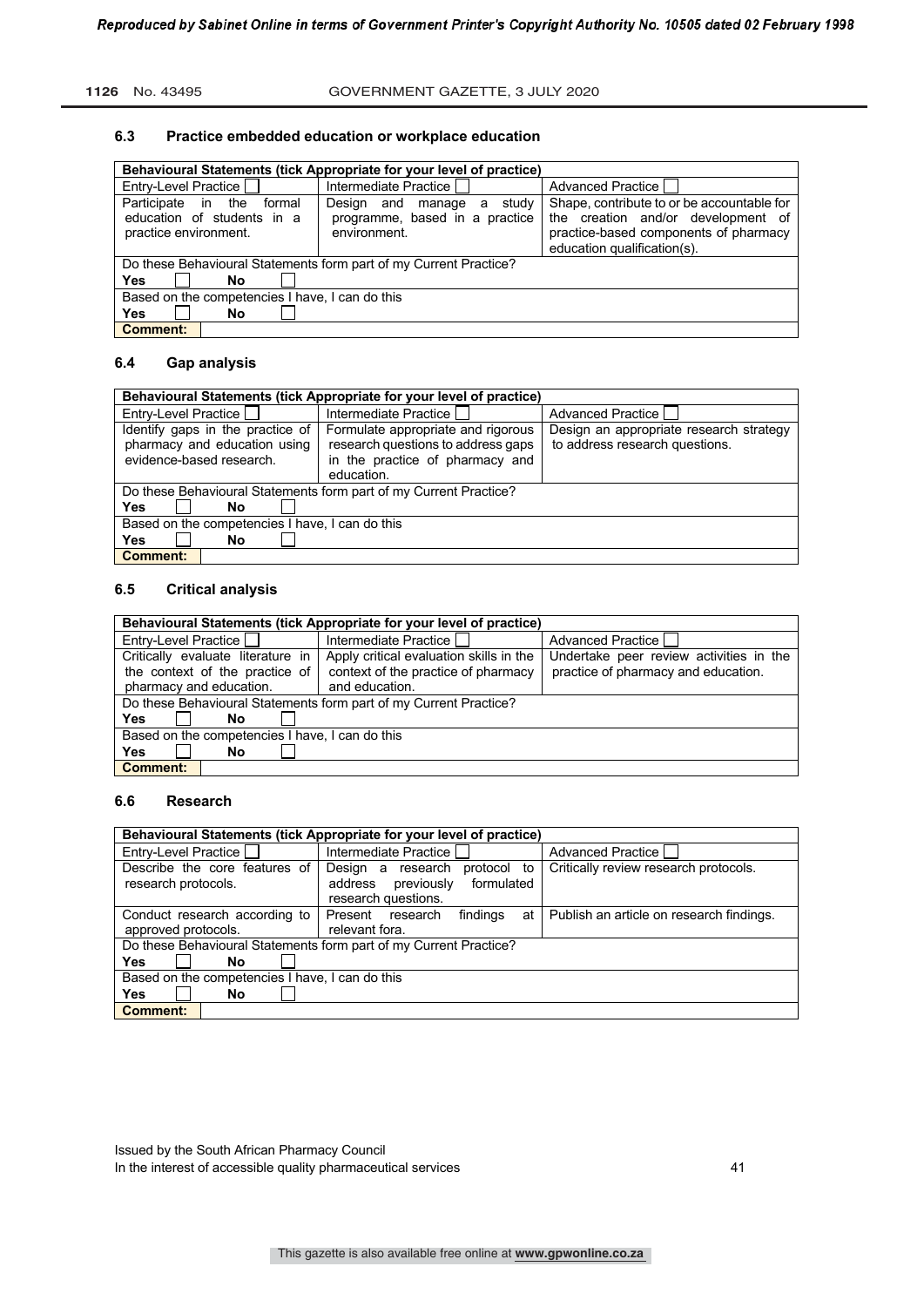#### STAATSKOERANT, 3 JULIE 2020 No. 43495 1127

#### **6.7 Supervision of other researchers**

| Behavioural Statements (tick Appropriate for your level of practice) |                                    |                                  |  |  |
|----------------------------------------------------------------------|------------------------------------|----------------------------------|--|--|
| Entry-Level Practice                                                 | Intermediate Practice              | <b>Advanced Practice I</b>       |  |  |
| Apply<br>research<br>qovernance                                      | Supervise<br>the<br>research<br>at | Supervise postgraduate research. |  |  |
| principles.                                                          | undergraduate level<br>of          |                                  |  |  |
|                                                                      | study.                             |                                  |  |  |
| Do these Behavioural Statements form part of my Current Practice?    |                                    |                                  |  |  |
| Yes<br>No                                                            |                                    |                                  |  |  |
| Based on the competencies I have I can do this                       |                                    |                                  |  |  |
| Yes<br>No                                                            |                                    |                                  |  |  |
| <b>Comment:</b>                                                      |                                    |                                  |  |  |

# **6.8 Collaborative research**

| Behavioural Statements (tick Appropriate for your level of practice) |                                       |                                         |  |  |
|----------------------------------------------------------------------|---------------------------------------|-----------------------------------------|--|--|
| Entry-Level into Practice                                            | Intermediate Practice I               | <b>Advanced Practice</b>                |  |  |
| Work as a member of a                                                | Establish new multidisciplinary links | Lead a multidisciplinary research team. |  |  |
| research team.                                                       | research<br>conduct<br>to             |                                         |  |  |
|                                                                      | projects.                             |                                         |  |  |
| Do these Behavioural Statements form part of my Current Practice?    |                                       |                                         |  |  |
| Yes<br>No                                                            |                                       |                                         |  |  |
| Based on the competencies I have, I can do this                      |                                       |                                         |  |  |
| Yes<br>No                                                            |                                       |                                         |  |  |
| <b>Comment:</b>                                                      |                                       |                                         |  |  |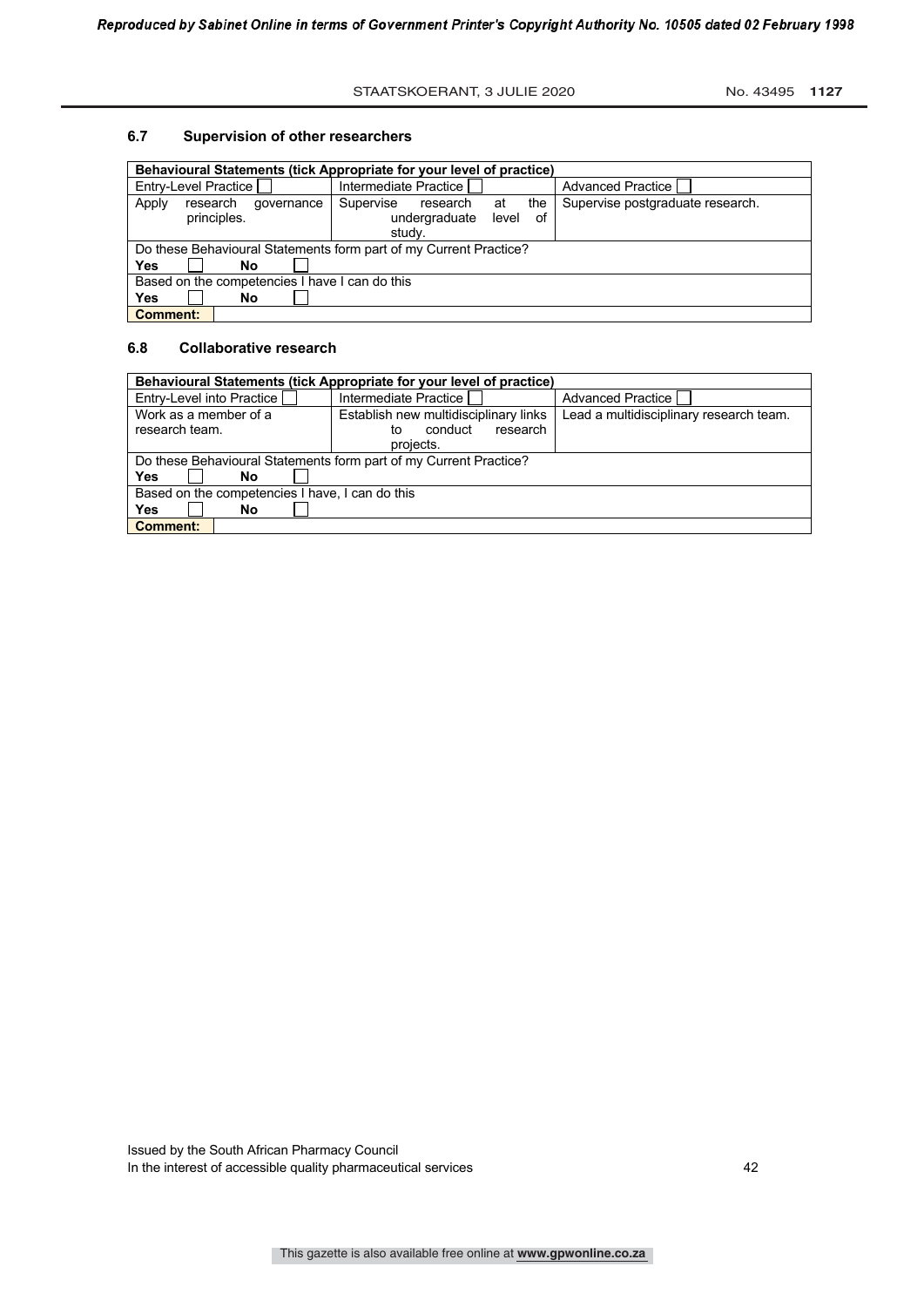# **Annexure B – Personal Development Plan – Not Compulsory**

**The following questions will help to establish some CPD priorities relating to your current role.** 

- 1. Describe up to three incidents in your workplace during recent years that caused you to feel you had made a difference, or which you regard as a personal and/or professional success.
	- $\bullet$   $\qquad \qquad \bullet$   $\qquad \qquad \bullet$   $\qquad \qquad \bullet$   $\qquad \qquad \bullet$   $\qquad \qquad \bullet$   $\qquad \bullet$   $\qquad \bullet$   $\qquad \bullet$   $\qquad \bullet$   $\qquad \bullet$   $\qquad \bullet$   $\qquad \bullet$   $\qquad \bullet$   $\qquad \bullet$   $\qquad \bullet$   $\qquad \bullet$   $\qquad \bullet$   $\qquad \bullet$   $\qquad \bullet$   $\qquad \bullet$   $\qquad \bullet$   $\qquad \bullet$   $\qquad \bullet$   $\qquad \bullet$   $\qquad \bullet$
	- $\Box$  $\bullet$   $\qquad \qquad$   $\bullet$   $\qquad \qquad$   $\qquad$   $\qquad$   $\qquad$   $\qquad$   $\qquad$   $\qquad$   $\qquad$   $\qquad$   $\qquad$   $\qquad$   $\qquad$   $\qquad$   $\qquad$   $\qquad$   $\qquad$   $\qquad$   $\qquad$   $\qquad$   $\qquad$   $\qquad$   $\qquad$   $\qquad$   $\qquad$   $\qquad$   $\qquad$   $\qquad$   $\qquad$   $\qquad$   $\qquad$   $\qquad$   $\qquad$   $\qquad$
- 2. In evaluating your response to the previous question, try to identify a learning need that relates to each incident that might help you build on that success.
	- $\bullet$   $\qquad \qquad \bullet$   $\qquad \qquad \bullet$   $\qquad \qquad \bullet$   $\qquad \qquad \bullet$   $\qquad \qquad \bullet$   $\qquad \qquad \bullet$   $\qquad \bullet$   $\qquad \bullet$   $\qquad \bullet$   $\qquad \bullet$   $\qquad \bullet$   $\qquad \bullet$   $\qquad \bullet$   $\qquad \bullet$   $\qquad \bullet$   $\qquad \bullet$   $\qquad \bullet$   $\qquad \bullet$   $\qquad \bullet$   $\qquad \bullet$   $\qquad \bullet$   $\qquad \bullet$   $\qquad \bullet$   $\qquad \bullet$   $\qquad \bullet$
	- ï \_\_\_\_\_\_\_\_\_\_\_\_\_\_\_\_\_\_\_\_\_\_\_\_\_\_\_\_\_\_\_\_\_\_\_\_\_\_\_\_\_\_\_\_\_\_\_\_\_\_\_\_\_\_\_\_\_\_\_\_\_\_\_\_
- 3. Describe up to three incidents in your workplace during the past years that caused you to feel uncomfortable, unhappy, threatened or simply fed-up.
	- $\bullet$   $\qquad \qquad \bullet$   $\qquad \qquad \bullet$   $\qquad \qquad \bullet$   $\qquad \qquad \bullet$   $\qquad \qquad \bullet$   $\qquad \qquad \bullet$   $\qquad \bullet$   $\qquad \bullet$   $\qquad \bullet$   $\qquad \bullet$   $\qquad \bullet$   $\qquad \bullet$   $\qquad \bullet$   $\qquad \bullet$   $\qquad \bullet$   $\qquad \bullet$   $\qquad \bullet$   $\qquad \bullet$   $\qquad \bullet$   $\qquad \bullet$   $\qquad \bullet$   $\qquad \bullet$   $\qquad \bullet$   $\qquad \bullet$   $\qquad \bullet$
	- $\bullet$   $\blacksquare$  $\bullet$   $\qquad \qquad$   $\bullet$   $\qquad \qquad$   $\qquad$   $\qquad$   $\qquad$   $\qquad$   $\qquad$   $\qquad$   $\qquad$   $\qquad$   $\qquad$   $\qquad$   $\qquad$   $\qquad$   $\qquad$   $\qquad$   $\qquad$   $\qquad$   $\qquad$   $\qquad$   $\qquad$   $\qquad$   $\qquad$   $\qquad$   $\qquad$   $\qquad$   $\qquad$   $\qquad$   $\qquad$   $\qquad$   $\qquad$   $\qquad$   $\qquad$   $\qquad$
- 4. In evaluating your response to the previous question, try to identify a learning need that relates to each incident that might help you handle similar situations more effectively.
	- ï \_\_\_\_\_\_\_\_\_\_\_\_\_\_\_\_\_\_\_\_\_\_\_\_\_\_\_\_\_\_\_\_\_\_\_\_\_\_\_\_\_\_\_\_\_\_\_\_\_\_\_\_\_\_\_\_\_\_\_\_\_\_\_\_
	- $\bullet$   $\blacksquare$  $\bullet$   $\qquad \qquad$   $\qquad$   $\qquad$   $\qquad$   $\qquad$   $\qquad$   $\qquad$   $\qquad$   $\qquad$   $\qquad$   $\qquad$   $\qquad$   $\qquad$   $\qquad$   $\qquad$   $\qquad$   $\qquad$   $\qquad$   $\qquad$   $\qquad$   $\qquad$   $\qquad$   $\qquad$   $\qquad$   $\qquad$   $\qquad$   $\qquad$   $\qquad$   $\qquad$   $\qquad$   $\qquad$   $\qquad$   $\qquad$   $\qquad$   $\qquad$   $\q$

**The following four questions will help you establish how your current role(s) may change over the coming years, and how you may prepare for these changes.**

- 5. If your workplace has developed a plan for the next five years, briefly summarise the three points of that plan that will most affect you.
	- $\bullet$   $\qquad \qquad \bullet$   $\qquad \qquad \bullet$   $\qquad \qquad \bullet$   $\qquad \qquad \bullet$   $\qquad \qquad \bullet$   $\qquad \bullet$   $\qquad \bullet$   $\qquad \bullet$   $\qquad \bullet$   $\qquad \bullet$   $\qquad \bullet$   $\qquad \bullet$   $\qquad \bullet$   $\qquad \bullet$   $\qquad \bullet$   $\qquad \bullet$   $\qquad \bullet$   $\qquad \bullet$   $\qquad \bullet$   $\qquad \bullet$   $\qquad \bullet$   $\qquad \bullet$   $\qquad \bullet$   $\qquad \bullet$   $\qquad \bullet$
	- $\bullet$   $\qquad \qquad$   $\qquad \qquad$   $\qquad$   $\qquad$   $\qquad$   $\qquad$   $\qquad$   $\qquad$   $\qquad$   $\qquad$   $\qquad$   $\qquad$   $\qquad$   $\qquad$   $\qquad$   $\qquad$   $\qquad$   $\qquad$   $\qquad$   $\qquad$   $\qquad$   $\qquad$   $\qquad$   $\qquad$   $\qquad$   $\qquad$   $\qquad$   $\qquad$   $\qquad$   $\qquad$   $\qquad$   $\qquad$   $\qquad$   $\qquad$   $\qquad$
- 6. What learning needs do you have that relate to these three points?
	- $\bullet$   $\qquad \qquad \bullet$   $\qquad \qquad \bullet$   $\qquad \qquad \bullet$   $\qquad \qquad \bullet$   $\qquad \qquad \bullet$   $\qquad \bullet$   $\qquad \bullet$   $\qquad \bullet$   $\qquad \bullet$   $\qquad \bullet$   $\qquad \bullet$   $\qquad \bullet$   $\qquad \bullet$   $\qquad \bullet$   $\qquad \bullet$   $\qquad \bullet$   $\qquad \bullet$   $\qquad \bullet$   $\qquad \bullet$   $\qquad \bullet$   $\qquad \bullet$   $\qquad \bullet$   $\qquad \bullet$   $\qquad \bullet$   $\qquad \bullet$
	- $\bullet$   $\qquad \qquad$   $\blacksquare$
- 7. Can you identify three local, provincial and national policies and priorities that will affect you, patients and other users of your services and organisations for whom you work?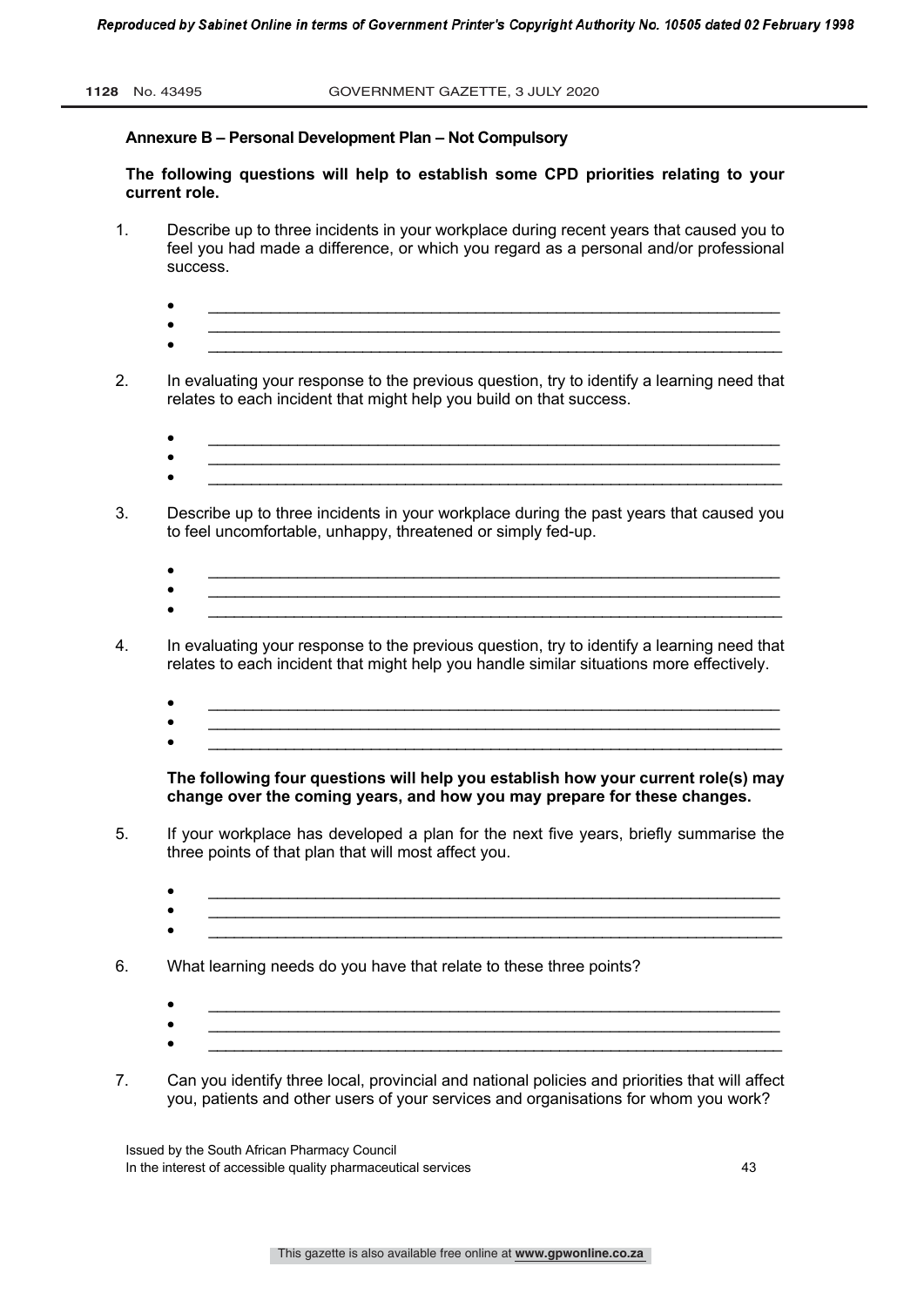STAATSKOERANT, 3 JULIE 2020 No. 43495 1129

 $\bullet$   $\qquad \qquad \bullet$   $\qquad \qquad \bullet$   $\qquad \qquad \bullet$   $\qquad \qquad \bullet$   $\qquad \qquad \bullet$   $\qquad \bullet$   $\qquad \bullet$   $\qquad \bullet$   $\qquad \bullet$   $\qquad \bullet$   $\qquad \bullet$   $\qquad \bullet$   $\qquad \bullet$   $\qquad \bullet$   $\qquad \bullet$   $\qquad \bullet$   $\qquad \bullet$   $\qquad \bullet$   $\qquad \bullet$   $\qquad \bullet$   $\qquad \bullet$   $\qquad \bullet$   $\qquad \bullet$   $\qquad \bullet$   $\qquad \bullet$  ï \_\_\_\_\_\_\_\_\_\_\_\_\_\_\_\_\_\_\_\_\_\_\_\_\_\_\_\_\_\_\_\_\_\_\_\_\_\_\_\_\_\_\_\_\_\_\_\_\_\_\_\_\_\_\_\_\_\_\_\_\_\_\_\_

ï \_\_\_\_\_\_\_\_\_\_\_\_\_\_\_\_\_\_\_\_\_\_\_\_\_\_\_\_\_\_\_\_\_\_\_\_\_\_\_\_\_\_\_\_\_\_\_\_\_\_\_\_\_\_\_\_\_\_\_\_\_\_\_\_\_\_\_

- 8. What learning needs do you have arising from each of these policies and priorities as listed in 7 above?
	- $\bullet$   $\qquad \qquad \bullet$   $\qquad \qquad \bullet$   $\qquad \qquad \bullet$   $\qquad \qquad \bullet$   $\qquad \qquad \bullet$   $\qquad \bullet$   $\qquad \bullet$   $\qquad \bullet$   $\qquad \bullet$   $\qquad \bullet$   $\qquad \bullet$   $\qquad \bullet$   $\qquad \bullet$   $\qquad \bullet$   $\qquad \bullet$   $\qquad \bullet$   $\qquad \bullet$   $\qquad \bullet$   $\qquad \bullet$   $\qquad \bullet$   $\qquad \bullet$   $\qquad \bullet$   $\qquad \bullet$   $\qquad \bullet$   $\qquad \bullet$
	- ï \_\_\_\_\_\_\_\_\_\_\_\_\_\_\_\_\_\_\_\_\_\_\_\_\_\_\_\_\_\_\_\_\_\_\_\_\_\_\_\_\_\_\_\_\_\_\_\_\_\_\_\_\_\_\_\_\_\_\_\_\_\_\_\_ ï \_\_\_\_\_\_\_\_\_\_\_\_\_\_\_\_\_\_\_\_\_\_\_\_\_\_\_\_\_\_\_\_\_\_\_\_\_\_\_\_\_\_\_\_\_\_\_\_\_\_\_\_\_\_\_\_\_\_\_\_\_\_\_\_\_\_\_

**Your career: The following questions should help you focus on your key career goals over the coming years.** 

- 9. Looking at your career plans for the next five years, identify three new things that you want to be doing within that time frame.
	- $\bullet$  . The contract of the contract of the contract of the contract of the contract of the contract of the contract of the contract of the contract of the contract of the contract of the contract of the contract of the co
	- $\bullet$  . The contract of the contract of the contract of the contract of the contract of the contract of the contract of the contract of the contract of the contract of the contract of the contract of the contract of the co ï \_\_\_\_\_\_\_\_\_\_\_\_\_\_\_\_\_\_\_\_\_\_\_\_\_\_\_\_\_\_\_\_\_\_\_\_\_\_\_\_\_\_\_\_\_\_\_\_\_\_\_\_\_\_\_\_\_\_\_\_\_\_\_\_\_\_\_
- 10. What learning needs do you have that relate to each of these career aspirations?
	- $\bullet$   $\qquad \qquad \bullet$   $\qquad \qquad \bullet$   $\qquad \qquad \bullet$   $\qquad \qquad \bullet$   $\qquad \qquad \bullet$   $\qquad \qquad \bullet$   $\qquad \bullet$   $\qquad \bullet$   $\qquad \bullet$   $\qquad \bullet$   $\qquad \bullet$   $\qquad \bullet$   $\qquad \bullet$   $\qquad \bullet$   $\qquad \bullet$   $\qquad \bullet$   $\qquad \bullet$   $\qquad \bullet$   $\qquad \bullet$   $\qquad \bullet$   $\qquad \bullet$   $\qquad \bullet$   $\qquad \bullet$   $\qquad \bullet$   $\qquad \bullet$
	- ï \_\_\_\_\_\_\_\_\_\_\_\_\_\_\_\_\_\_\_\_\_\_\_\_\_\_\_\_\_\_\_\_\_\_\_\_\_\_\_\_\_\_\_\_\_\_\_\_\_\_\_\_\_\_\_\_\_\_\_\_\_\_\_\_ ï \_\_\_\_\_\_\_\_\_\_\_\_\_\_\_\_\_\_\_\_\_\_\_\_\_\_\_\_\_\_\_\_\_\_\_\_\_\_\_\_\_\_\_\_\_\_\_\_\_\_\_\_\_\_\_\_\_\_\_\_\_\_\_\_\_\_\_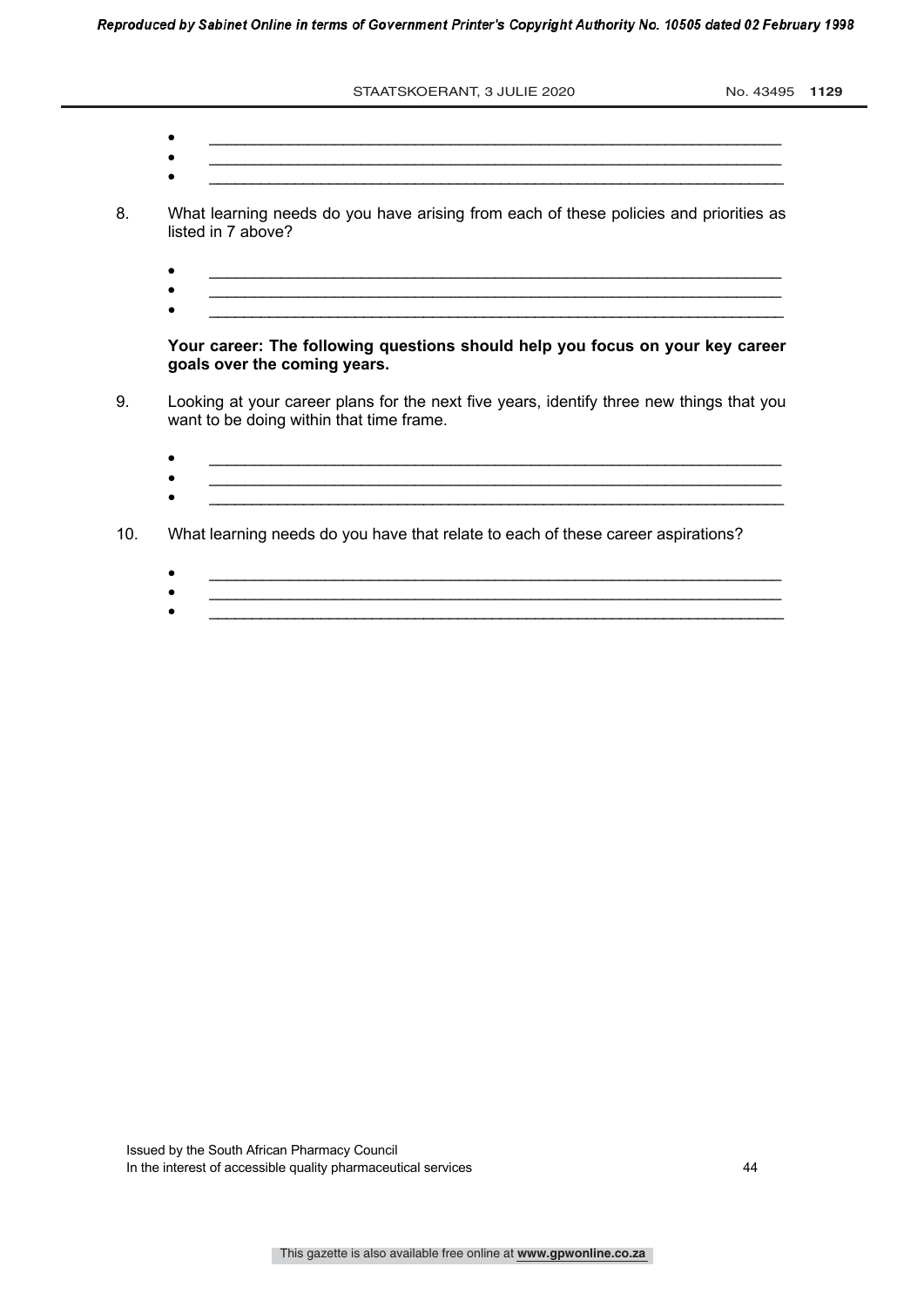# **Annexure C – Learning Plan – Highly Recommended**

- **1. I have identified the following learning gaps where I need to improve my knowledge and skills:**
- **2. I have identified gaps in the following Domains:**
	-
- **3. I have identified the following options or methods of improving my knowledge and skills:**
- **4. I have identified the following resources/institution to assist me in improving my knowledge and skills:**

- **5. I have identified the following target dates by which I need to start improving my learning needs:**
- **6. I have identified the following target dates by which I need to complete my learning needs:**